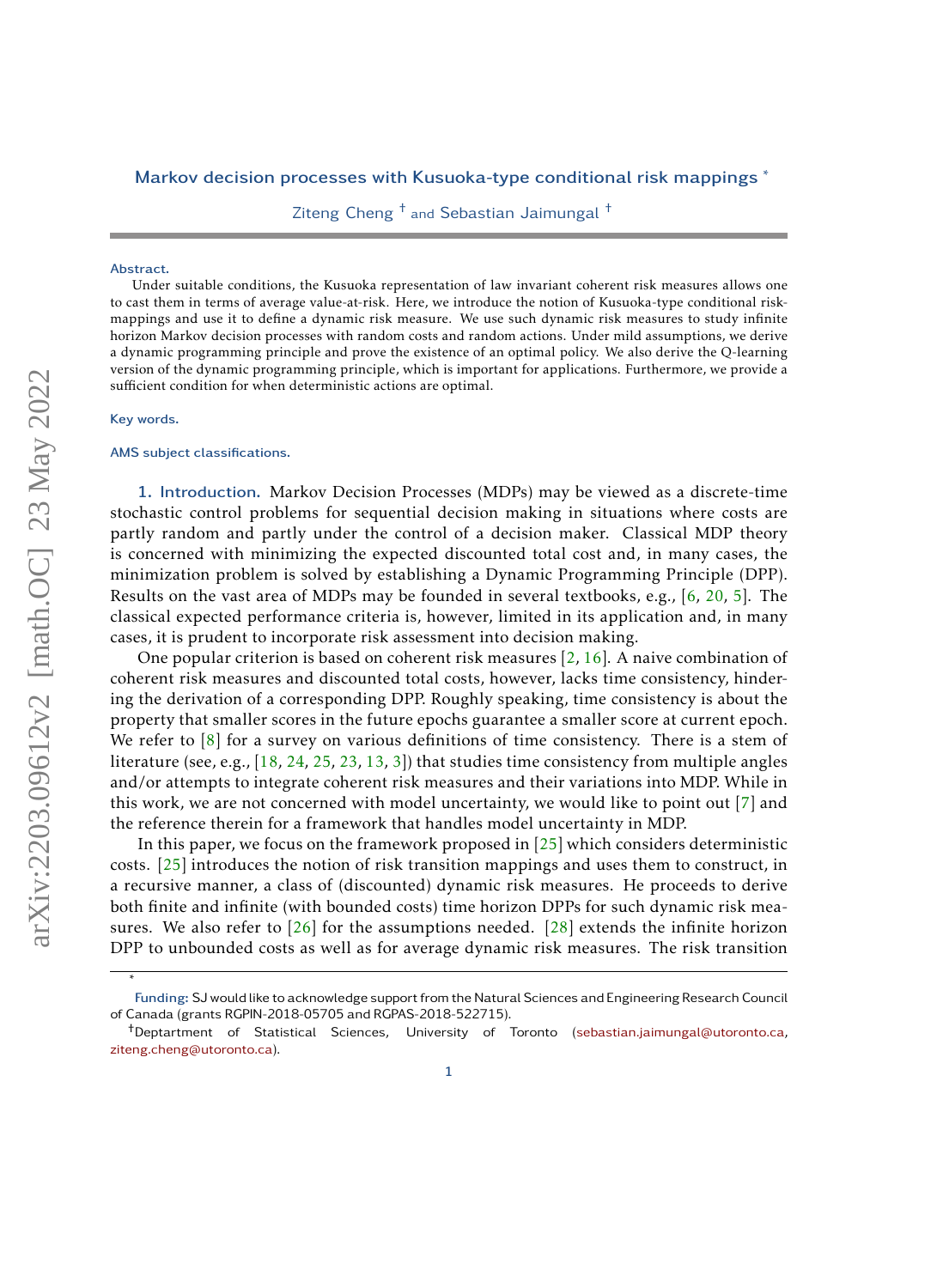mappings involved are assumed to exhibit an analogue of a strong Feller property. [\[14\]](#page-24-13) studies a similar infinite horizon DPP with unbounded costs but under arguably more accessible assumptions. Recently, [\[4\]](#page-24-14) considers unbounded latent costs and establishes the corresponding finite and infinite horizon DPP. The authors also prove sufficiency of Markovian actions against history dependent actions. They construct dynamic risk measures, for finite time horizon problems, from iterations of static risk measures that are Fatou and law invariant. The infinite horizon problems require in addition the coherent property. They also require the underlying MDP to exhibit a certain strongly continuous/semi-continuous transition mechanism. [\[15\]](#page-24-15) develops a computational approach for optimization with dynamic convex risk measures using deep learning techniques. Finally, it is noteworthy that the concept of risk form is introduced in [\[17\]](#page-24-16) and is applied to handle two-stage MDP with partial information and decision-dependent observation distribution.

The main goal of this paper is to study infinite horizon risk averse MDPs in a similar framework as above, but with latent costs and randomized actions, under a weakly continuous transition mechanism.

We note that, typically, MDP theory with Polish action spaces implicitly encompasses randomized actions. In order to compare deterministic and randomized actions, however, we must characterize the randomization explicitly. In certain risk averse settings, when randomness in action is accounted for along with the random outcome, deterministic actions do not necessarily yield the optimal outcome; we refer to Appendix [A](#page-24-17) for an insightful example. To this end, we propose to study risk averse MDPs under the notion of Kusuoka-type conditional risk mappings<sup>[1](#page-1-0)</sup>, which is inspired by the Kusuoka representation for law invariant coherent risk measures (cf. [\[21\]](#page-24-18) and [\[27,](#page-24-19) Section 6.3.5]). Kusuoka-type conditional risk mappings, in principle, covers a large class of conditional risk mappings of interest. To the best of our knowledge, the counterpart of Kusuoka representation for conditional risk mappings has not yet been established. As conditional average value at risk in general lacks joint measurability in the risk level and the random event, we introduce techniques to make the Kusuoka-type conditional risk mappings rigorous, and this treatment may be of interest on its own.

For simplicity, we consider bounded costs, which allows for conditional risk mappings that contain conditional essential supremum as a major ingredient – a feature that is often omitted otherwise. The Kusuoka-type conditional risk mappings and bounded costs together allows us access to a stronger set of regularities for the related operators, and allows us to establish the DPP with mild assumptions on the remainder of the components in our setup. To be more precise, we obtain the semi-continuity of value function jointly in state and action, avoiding the need to impose strong continuity on the transition kernel or the resulting risk transition mapping. We believe the conditional law invariant property of Kusuokatype conditional risk mappings is essential for obtaining regularity, while the assumption on bounded costs may possibly be weaken. In static case, semi-continuity of a coherent risk measure typically requires more than weak continuity of the input; we refer to [\[27,](#page-24-19) Section 6.3] for detailed statements. This is possibly due to the lack of law invariance. Imposing the law invariant property, as we do here, resolves such issues. In the dynamic case, we choose

<span id="page-1-0"></span><sup>&</sup>lt;sup>1</sup>The term, conditional risk mapping, follows from [\[27,](#page-24-19) Section 6.5.2].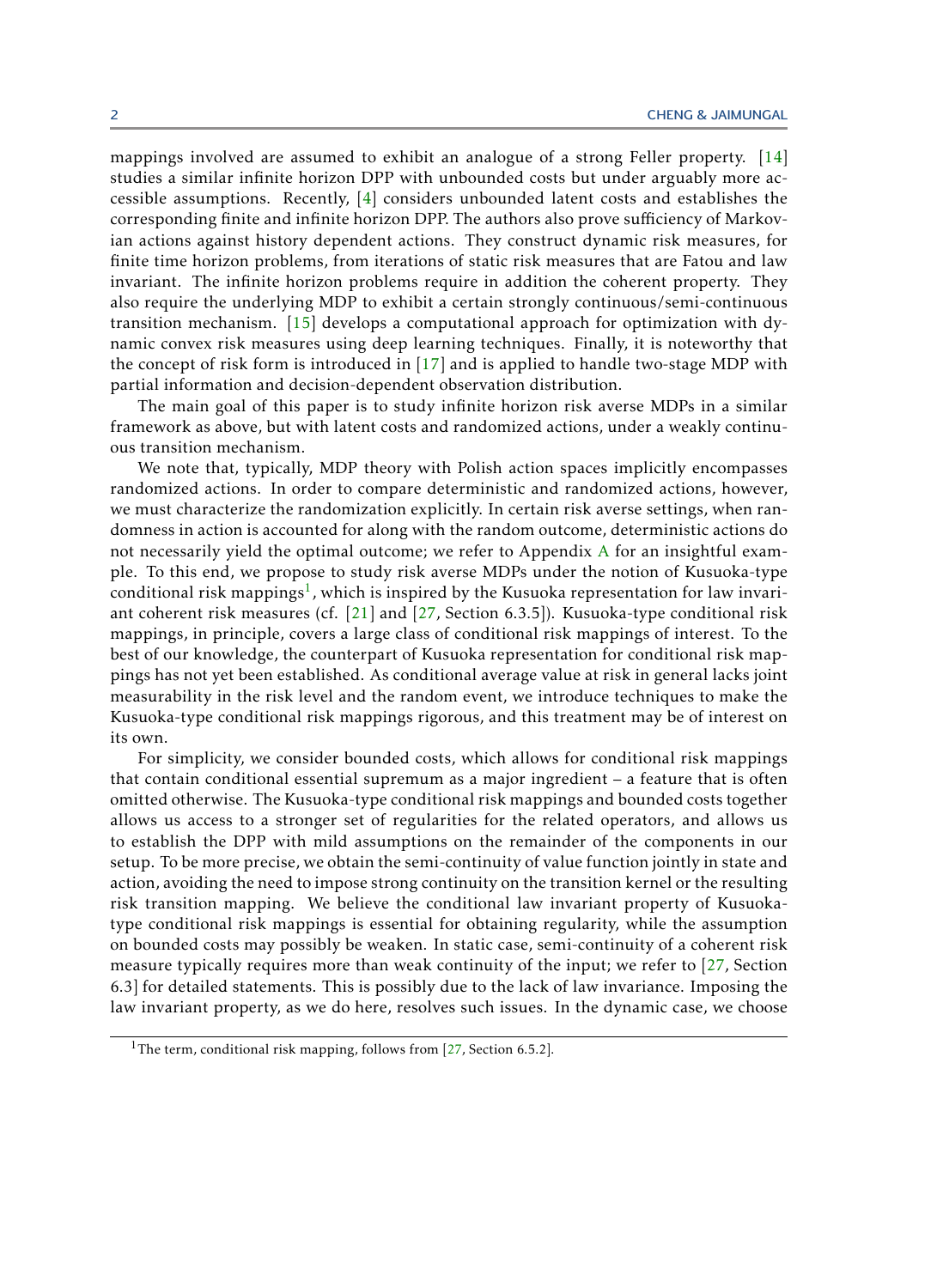to avoid the assumptions of strong continuity by implicitly leveraging a similar argument through Kusuoka-type conditional risk mappings.

The main contributions of this paper can be summarized as follows:

- 1. We introduce and investigate the notion of Kusuoka-type conditional risk mappings. We first study conditional average value at risk and develop an appropriate formulation for integrating over the quantile level. A Kusuoka-type conditional risk mapping is defined as the essential supremum of a family of integrations with random integrand and integrator. We then establish a representation in terms of regular conditional expectations. We then show that the Kusuoka-type conditional risk mapping is conditionally law invariant and state dependent. The results are presented in Section [2.3.](#page-5-0)
- 2. Under mild conditions, we derive an infinite horizon DPP, for MDP with latent costs and randomized actions, subject to dynamic risk measure defined recursively via Kusuoka-type conditional risk mapping. We prove the existence of an optimal policy that is Markovian. We also derive a corresponding Q-learning version of the DPP which lends itself naturally to numerical implementation. We refer to Theorem [4.4](#page-18-0) and Corollary [4.5](#page-19-0) for detailed statements.
- 3. In Proposition [4.7,](#page-20-0) we argue that certain Markovian actions are no worse than any other history-dependent actions. We also formulate in Proposition [4.9](#page-22-0) a sufficient condition on the optimality of deterministic actions. Further, we provide a related heuristic discussion from the perspective of a two-player game in Remark [4.10.](#page-23-2)

The remainder of the paper is structured as follows. In Section [2,](#page-2-0) we first introduce our notation, then recall definitions and basic properties of various important concepts, and establish preliminary results on Kusuoka-type condition risk mappings. Formulations and assumptions for risk-averse MDP are collectively organized in the end of the section. Section [3](#page-9-0) is devoted to auxiliary results. We introduce some useful operators related to Markovian policy and investigate their regularities. Properties of value functions are studied. In Section [4,](#page-17-0) we present the main results. We derive the DPP for Markovian actions and argue that Markovian actions can achieve the optimal. We also establish a sufficient condition on the optimality of deterministic actions. We accommodates an example, a brielf review on pointwise supremum and essential supremum, some technical lemmas and supplemental proofs for Section [2.3](#page-5-0) in Appendix [A,](#page-24-17) [B,](#page-25-0) [C](#page-26-0) and [D,](#page-28-0) respectively. Finally, for reference, Appendix [E](#page-33-0) contains a glossary of notation.

<span id="page-2-0"></span>2. Setup and preliminaries. To formulate our problem, we first specify the spaces related to the underlying process, action process, probability, among others. We use the following notations for various spaces throughout the paper. We also provide in Appendix  $\overline{E}$  $\overline{E}$  $\overline{E}$  a glossary of notations that will be introduced later.

- We write  $\mathbb{N} := \{1, 2, ...\}$  and  $\mathbb{N}_0 := \{0\} \cup \mathbb{N}$ . We let  $\mathbb{R}$  denote the real line. We endow R with Borel  $\sigma$ -algebra  $\mathcal{B}(\mathbb{R})$ . We let  $\overline{\mathbb{R}} := \mathbb{R} \cup \{+\infty\} \cup \{-\infty\}$  and  $\mathcal{B}(\overline{\mathbb{R}}) := \sigma(\mathcal{B}(\mathbb{R}) \cup$ {{+∞}*,*{−∞}}).
- For any measurable space  $(Y, \mathcal{Y})$ , we write  $\ell^{\infty}(Y, \mathcal{Y})$  for the set of bounded realvalued  $\mathscr{Y} - \mathcal{B}(\mathbb{R})$  measurable functions. We let  $\ell^{\infty}(\mathbb{N}; Y, \mathcal{B}(Y))$  denote the set of  $v =$  $(v_t)_{t\in\mathbb{N}}\subseteq \ell^\infty(Y,\mathcal{B}(Y))$ , and equip it with norm  $\|v\|_\infty:=\sup_{t\in\mathbb{N},y\in Y}|v_t(y)|$ , which makes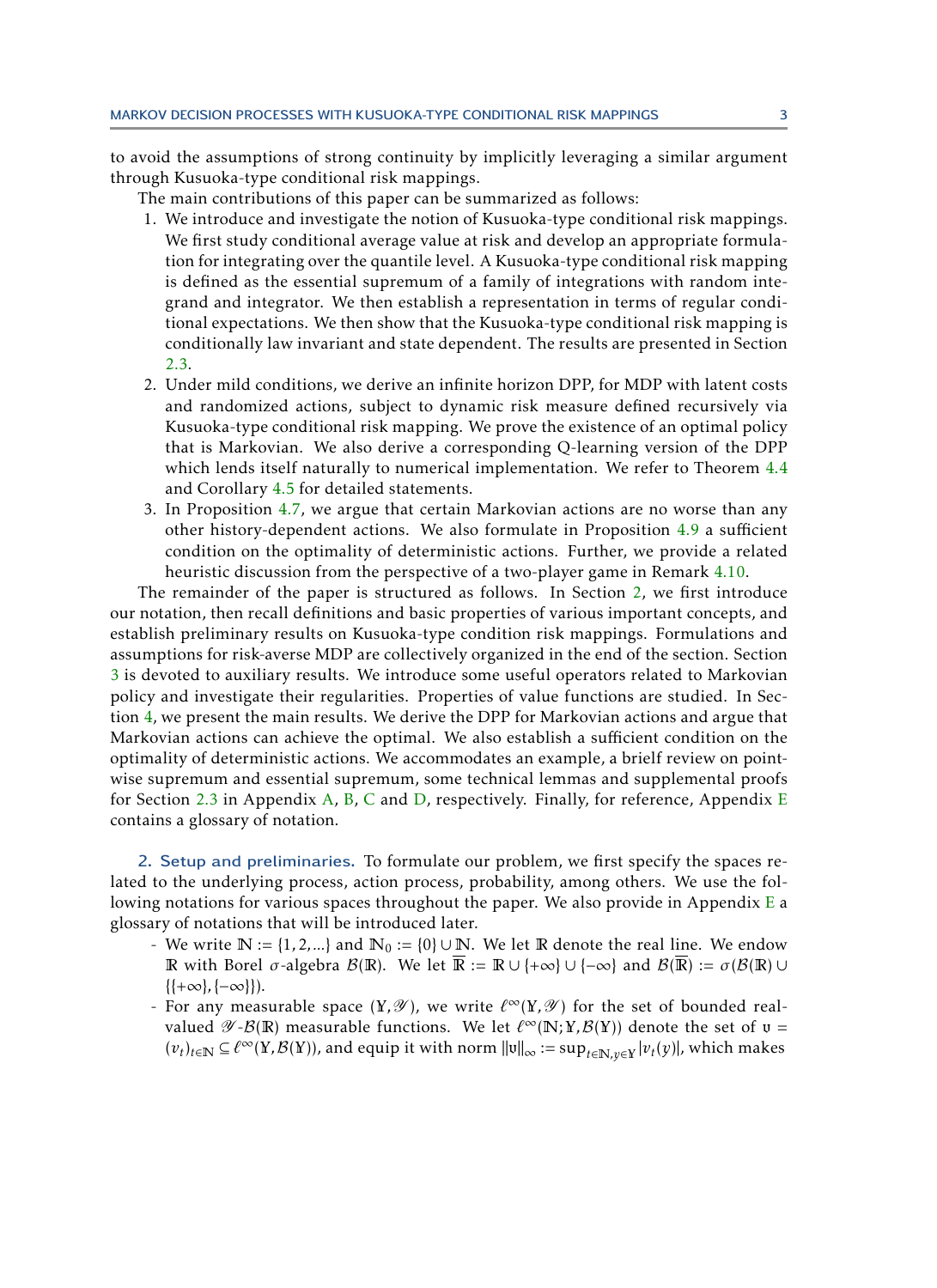$\ell^{\infty}(\mathbb{N};Y,\mathcal{B}(Y))$  complete. For any  $y \in Y$ , the Dirac probability measure at *y*, denoted by  $\delta_y$ , is defined as  $\delta_y(A) := \mathbb{1}_A(y)$  for  $A \in \mathscr{Y}$ .

- Let  $(Ω, ℜ, ℤ)$  be a complete probability space. We write  $L^∞(Ω, Ω, ℤ)$  for the set of real-valued  $H - B(R)$  random variables that are P-almost surely bounded.
- *F* We let  $\mathbb{F} := (\mathscr{F}_t)_{t \in \mathbb{N}}$  and  $\mathbb{G} := (\mathscr{G}_t)_{t \in \mathbb{N}}$  be filtrations of  $\mathscr{H}$  such that  $\mathscr{F}_t \subseteq \mathscr{G}_t$  for all *t* ∈ **N** and  $\mathscr{F}_1$  contains all **P**-negligible set. We set  $\mathscr{F}_0 := \mathscr{G}_0 := \{\emptyset, \Omega\}$ . We also define  $\mathcal{U}_t := \mathcal{G}_{t-1} \vee \mathcal{F}_t$  for *t* ∈ N. It follows that  $\mathbb{U} := (\mathcal{U}_t)_{t \in \mathbb{N}}$  is also a filtration. We also set  $\mathscr{U}_0 := \{\emptyset, \Omega\}.$
- Let X be a complete separable metric space equipped with Borel  $\sigma$ -algebra  $\mathcal{B}(X)$ . Let  $\Xi$  be the set of probability measures on  $\mathcal{B}(X)$ . We endow  $\Xi$  with weak topology, which is the coarsest topology on  $\Xi$  containing sets  $\left\{ \xi \in \Xi : \int_{\mathbb{X}} f(a) \xi(\mathrm{d} x) \in U \right\}$  with *f*  $\in$  *C*<sub>*b*</sub>(X) and *U*  $\subseteq$  R open. The corresponding Borel  $\sigma$ -algebra is denoted by  $\mathcal{B}(\Xi)$ . The evaluation  $\sigma$ -algebra on  $\Xi$ , denoted by  $\mathcal{E}(\Xi)$ , is generated by sets { $\xi \in \Xi : \xi(A) \in B$ } with  $A \in \mathcal{B}(X)$  and  $B \in \mathcal{B}([0,1])$ . Equivalently,  $\mathcal{E}(\Xi)$  is the  $\sigma$ -algebra generated by sets  $\{\xi \in \Xi : \int_{\mathbb{X}} f(x)\xi(dx) \in B\}$  for all  $f \in \ell^{\infty}(\mathbb{X}, \mathcal{B}(\mathbb{X}))$  and  $B \in \mathcal{B}(\mathbb{R})$ . In view of Lemma [C.7,](#page-28-1) we have  $\mathcal{B}(\Xi) = \mathcal{E}(\Xi)$ .
- Let A be another complete separable metric space equipped with Borel *σ*-algebra  $\mathcal{B}(A)$ . Let  $\Lambda$  be the set of probability measures on  $\mathcal{B}(A)$ . We endow  $\Lambda$  with the weak topology and the corresponding Borel  $\sigma$ -algebra  $\mathcal{B}(\Lambda)$ . The evaluation  $\sigma$ -algebra on Λ is denoted by  $\mathcal{E}(\Lambda)$ . By Lemma [C.7](#page-28-1) again, we have  $\mathcal{B}(\Lambda) = \mathcal{E}(\Lambda)$ .
- For  $t \in \mathbb{N}$ , the domain of admissible actions  $A_t : (\mathbb{X}, \mathcal{B}(\mathbb{X})) \to 2^{\mathbb{A}}$  is nonempty closed valued and weakly measurable, i.e.,  $\{x \in \mathbb{X} : \mathcal{A}_t(x) \cap U \neq \emptyset\} \in \mathcal{B}(\mathbb{A})$  for any open  $U \subseteq \mathbb{A}$ . For each  $t \in \mathbb{N}$  and  $x \in \mathbb{X}$ , we let  $\varpi_t(x)$  be the set of probability measure on  $\mathcal{B}(\mathbb{A})$  such that  $\pi(\mathcal{A}_t(x)) = 1$  for any  $\pi \in \omega_t(x)$ , and let  $\Pi_t$  consist of  $\pi_t : (\mathbb{X}, \mathcal{B}(\mathbb{X})) \to (\Lambda, \mathcal{E}(\Lambda))$ such that  $\pi_t(x) \in \omega_t(x)$  for  $x \in \mathbb{X}$ .<sup>[2](#page-3-0)</sup>  $\Pi$  is the set of  $\rho := (\pi_t)_{t \in \mathbb{N}}$  such that  $\pi_t \in \Pi_t$  for all  $t \in \mathbb{N}$ .
- Let M be the set of probability measures on  $\mathcal{B}([0,1])$ , endowed with the weak topology. Note M under the weak topology is compact (cf. [\[1,](#page-23-3) Section 15.6, Theorem 15.22]). The corresponding Borel *σ*-algebra and evaluation *σ*-algebra are denoted by  $\mathcal{B}(M)$  and  $\mathcal{E}(M)$ , respectively. Since M is separable and metrizable (cf. [\[1,](#page-23-3) Section 15.3, Theorem 15.15]), invoking Lemma [C.7](#page-28-1) again, we have  $\mathcal{B}(M) = \mathcal{E}(M)$ . For  $t \in \mathbb{N}$ , we let  $M_t : (X, B(X)) \to 2^M$  be non-empty, closed-valued, and weakly measurable, that is,  $\{x \in \mathbb{X} : \mathcal{M}_t(x) \cap U \neq \emptyset\} \in \mathcal{B}(\mathbb{X})$  for any open  $U \subseteq \mathbb{M}$ . Finally, we let  $\mathcal{M}_0$  denote a closed subset of M.

2.1. Regular Conditional Distribution. In this section, we recall the definition of regular conditional distributions, as it plays a crucial role in many aspects of the paper.

Consider  $Y : (\Omega, \mathcal{H}) \to (Y, \mathcal{Y})$  and  $\mathcal{G} \subseteq \mathcal{H}$ . The conditional distribution of *Y* given  $\mathcal{G}$ , defined as  $\{\mathbb{P}(Y \in B | \mathscr{G})\} := \mathbb{E}(\mathbb{1}_B(Y | \mathscr{G})\}_{B \in \mathscr{Y}}$ , can be viewed as a function of  $\omega \in \Omega$  and  $B \in \mathscr{Y}$ . For each  $B \in \mathcal{Y}$ , however,  $\mathbb{P}(Y \in B | \mathcal{G})$  is defined only almost surely, which hinders us from using  $\mathbb{P}(Y \in \cdot | \mathscr{G})$  as a probability measure depending on  $\omega \in \Omega$  (countable additivity may

<span id="page-3-0"></span> ${}^{2}\Pi_{t}$  is not empty. Too see this, note by Kuratowski and Ryll-Nardzewski measurable selection theorem (cf. [\[1,](#page-23-3) Theorem 18.13]), there exists  $\alpha : (\mathbf{X}, \mathcal{B}(\mathbf{X})) \to (\mathbb{A}, \mathbb{B}(\mathbb{A}))$  such that  $\alpha(x) \in \mathcal{A}_t(x)$  for  $x \in \mathbf{X}$ . It follows that if  $\overline{\pi}(x) := \delta_{\alpha(x)}$ , then  $\overline{\pi} \in \Pi_t$ .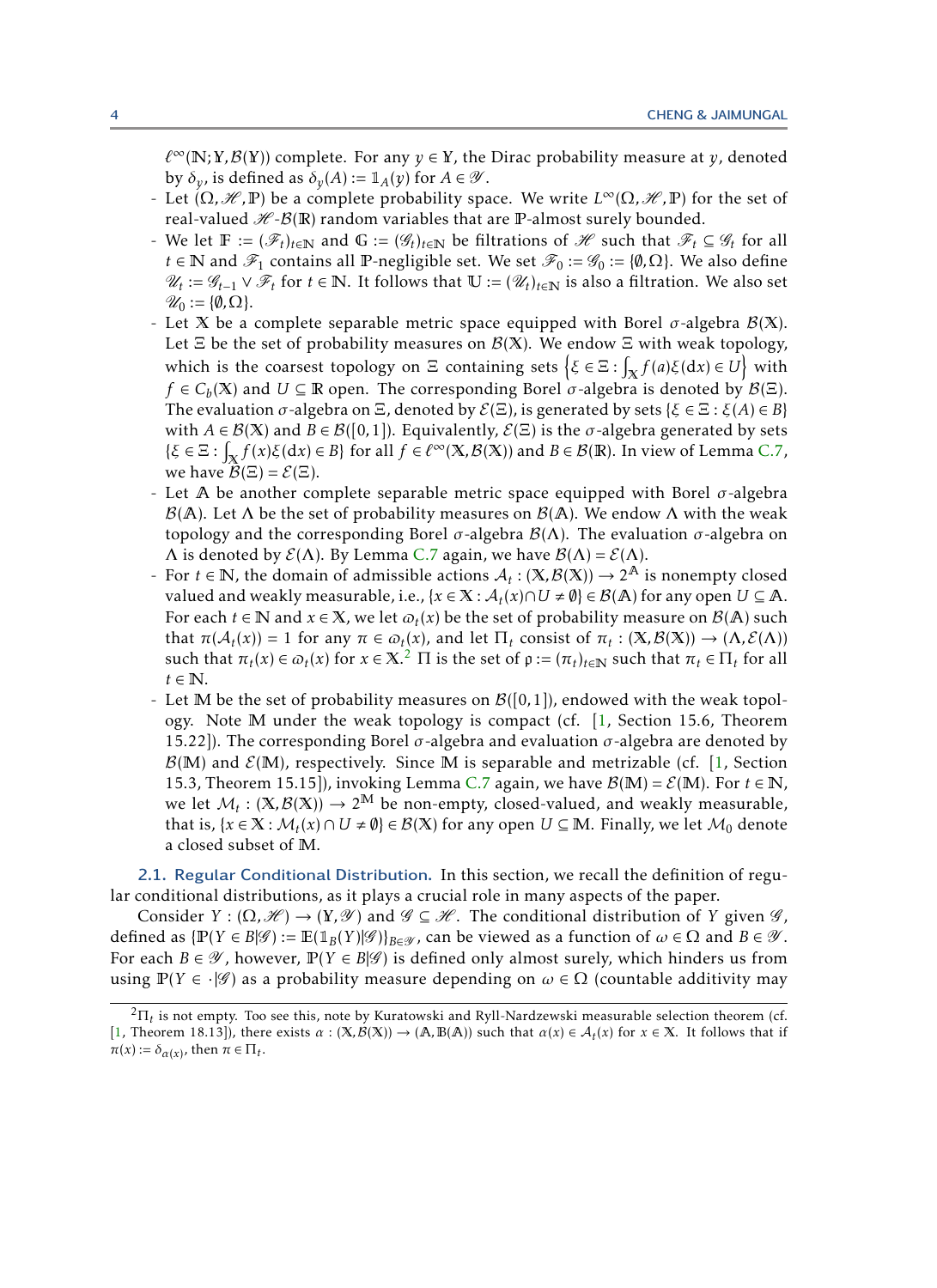not hold). To resolve such issues, we recall the notion of a regular conditional distribution.

- Definition 2.1.  $P^{Y|\mathscr{G}}: \Omega \times \mathscr{Y} \to [0,1]$  *is a regular version of*  $\mathbb{P}(Y \in \cdot | \mathscr{G})$  *if*
- (*i*) for each  $A \in \mathcal{Y}$ ,  $\omega \mapsto P^{Y|\mathcal{G}}(\omega, A)$  *is*  $\mathcal{G} \cdot B(\mathbb{R})$  *measurable;*
- *(ii) for each*  $\omega \in \Omega$ ,  $P^{Y|\mathscr{G}}(\omega, \cdot)$  *is a probability measure on*  $\mathscr{Y}$ *;*
- *(iii) for each*  $A \in \mathcal{Y}$ ,  $P^{Y|\mathcal{G}}(\omega, A) = P(Y \in A|\mathcal{G})(\omega)$  *for*  $P a.e.$   $\omega \in \Omega$ *.*

If  $\mathscr G$  is the  $\sigma$ -algrebra generated by a random variable, say  $X$ , we will write  $P^{Y|X}$  instead of  $P^{Y|\sigma(X)}$ .

Let the set of probability measures on  $\mathscr Y$  be denoted by  $\mathcal P$  and endowed with  $\sigma$ -algebra  $\mathcal{E}(\mathcal{P})$ . Because for  $A \in \mathcal{Y}$ ,  $B \in \mathcal{B}(\mathbb{R})$ ,

<span id="page-4-0"></span>
$$
\{\omega \in \Omega : P^{Y|\mathscr{G}}(\omega, \cdot) \in \{\zeta \in \mathcal{P} : \eta(A) \in B\}\} = \{\omega \in \Omega : P^{Y|\mathscr{G}}(\omega, A) \in B\} \in \mathscr{G},
$$

by [\[1,](#page-23-3) Section 4.5, Corollary 4.24],  $\omega \mapsto P^{Y|\mathscr{G}}(\omega,\cdot)$  is a measure-valued  $\mathscr{G}\text{-}\mathcal{E}(\mathcal{P})$  random variable.

By [\[19,](#page-24-20) Chapter I Section 3, Theorem 3] (see also [\[12,](#page-24-21) Theorem 10.4.8 and Example 10.4.9]), if Y is a complete separable metric space and  $\mathscr{Y} = \mathcal{B}(Y)$  is the corresponding Borel *σ*-algebra, then **P**(*Y* ∈ · |*G*) always has a regular version. Moreover, *P<sup>Y|g</sup>* (ω, ⋅) as a probability measure is unique upto a P-negligible set of  $\omega \in \Omega$  (cf. [\[12,](#page-24-21) Lemma 10.4.3]). In view of Lemma [C.7,](#page-28-1) it is true in this case that  $P^{Y|\mathscr{G}}$  is also  $\mathscr{G}\text{-}\mathcal{B}(\mathcal{P})$  measurable.

For a nonnegative  $\mathscr{Y}\text{-}\mathcal{B}(\mathbb{R})$  measurable *f*, for each  $\omega \in \Omega$ , we consider the Lebesgue integral  $\int_{\mathscr{Y}} f(y) P^{\gamma} | \mathscr{G}(\omega, dy)$ . When no confusion arises, we will omit  $\omega$  and write  $P^{\gamma} | \mathscr{G}(B)$  and  $\int_{\mathscr{Y}} f(y) P^{Y|\mathscr{G}}(\mathrm{d}y)$  instead. Clearly, for any  $A \in \mathscr{Y}$ ,

<span id="page-4-3"></span>
$$
\int_{\mathscr{Y}} \mathbb{1}_A(y) P^{Y|\mathscr{G}}(\mathrm{d}y) = P^{Y|\mathscr{G}}(A) = \mathbb{P}(Y \in A|\mathscr{G}), \quad \mathbb{P}-a.s.. \tag{2.1}
$$

<span id="page-4-4"></span>2.2. Controlled process  $(\mathfrak{X}, \mathfrak{X})$ . We let  $\mathfrak{X} := (X_t)_{t \in \mathbb{N}}$  be an X-valued F-adapted process, i.e.,  $X_t$  is  $\mathscr{F}_t$ - $\mathcal{B}(X)$  measurable for  $t \in \mathbb{N}$ . We also let  $\mathcal{A} := (A_t)_{t \in \mathbb{N}}$  be a  $A$ -valued G-adapted process.  $\mathfrak X$  and  $\mathfrak A$  represent the underlying process and the action process, respectively. Heuristically, letting  $A$  be G-adapted allows us to have randomized actions with the property  $A_t \sim \pi_t(X_t)$ , where  $\pi_t : X \to \Lambda$ . Below we recall the concepts of a transition kernel from  $(X_t, A_t)$  to  $X_{t+1}$  and Markovian action.

Suppose that for  $t \in \mathbb{N}$ , we have

<span id="page-4-2"></span><span id="page-4-1"></span>
$$
\mathbb{P}(X_{t+1} \in B | \mathcal{G}_t) = \mathbb{P}(X_{t+1} \in B | \sigma(X_t) \vee \sigma(A_t)), \quad B \in \mathcal{B}(\mathbb{X}).
$$
\n(2.2)

Let  $P^{X_{t+1}|(X_t,A_t)}$  be the corresponding regular conditional distribution. By Definition [2.1](#page-4-0) (i), for each  $B \in \mathcal{B}(\mathbb{X})$ ,  $\omega \mapsto P^{X_{t+1}[(X_t, A_t)}(\omega, B)$  is  $\sigma(X_t) \vee \sigma(A_t)$ - $\mathcal{B}(\mathbb{R})$  measurable. It follows from [\[1,](#page-23-3) Section 4.8, Theorem 4.11] that there is an  $h_B^t$ : ( $\mathbb{X} \times \mathbb{A}$ ,  $\mathcal{B}(\mathbb{X}) \otimes \mathcal{B}(\mathbb{A})$ )  $\rightarrow$  ( $\mathbb{R}$ ,  $\mathcal{B}(\mathbb{R})$ ) such that  $h^t_B(X_t(\omega), A_t(\omega)) = P^{X_{t+1}|(X_t, A_t)}(\omega, B)$  for all  $\omega \in \Omega$ . Then by Definition [2.1](#page-4-0) (ii), for  $(x, a) \in X \times A$ such that  $(X_t(\omega), A_t(\omega)) = (x, a)$  for some  $\omega \in \Omega$ , we have  $h^t(x, a)$  is a probability measure on  $\mathcal{B}(X)$ . For  $(x, a)$  that does not belong to the pointwise range of  $(X_t, A_t)$ , we may set  $h_B(x,a) = \delta_{x_0}(B)$  for some  $x_0 \in X$  so that  $h(x,a)$  is a probability measure on  $B(X)$  and  $h_B$ is still measurable. By writing  $P(t, x, a, B) = h_B^t(x, a)$ , we have

$$
\mathbb{P}(X_{t+1} \in B \mid \sigma(X_t) \lor \sigma(A_t)) = P(t, X_t, A_t, B), \quad \mathbb{P}-a.s., t \in \mathbb{N}, B \in \mathcal{B}(\mathbb{X}).
$$
 (2.3)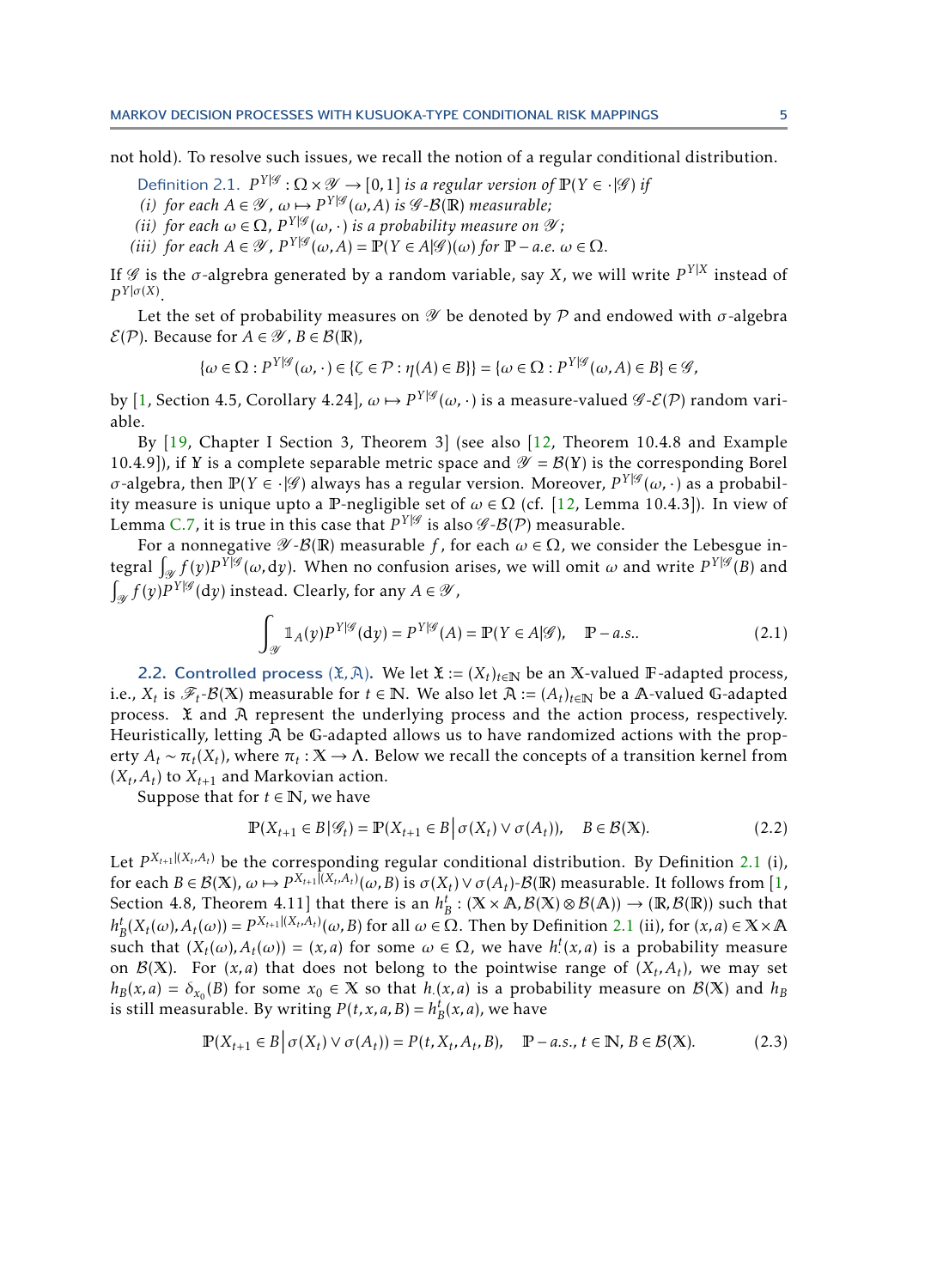Note that for any *A*  $\in$  *B*(X) and *B*  $\in$  *B*( $\mathbb{R}$ ) we have

$$
\{(x,a) \in \mathbb{X} \times \mathbb{A} : P(t,x,a,\cdot) \in \{\xi \in \Xi : \xi(A) \in B\}\}
$$
  
= 
$$
\{(x,a) \in \mathbb{X} \times \mathbb{A} : P(t,x,a,A) \in B\} = \{(x,a) \in \mathbb{X} \times \mathbb{A} : h_A^t(x,a) \in B\} \in \mathcal{B}(\mathbb{X}) \otimes \mathcal{B}(\mathbb{A}),
$$

thus by [\[1,](#page-23-3) Section 4.5, Corollary 4.24],  $(x, a) \mapsto P(t, x, a, \cdot)$  is  $\mathcal{B}(X) \otimes \mathcal{B}(A)$ - $\mathcal{E}(E)$  measurable. Finally, we say  $A$  is a Markovian action if

$$
\mathbb{P}(A_t \in B | \mathcal{U}_t) = \mathbb{P}(A_t \in B | \sigma(X_t)), \quad B \in \mathcal{B}(\mathbb{A}), t \in \mathbb{N}.
$$
 (2.4)

Then, with similar reasoning as before, for any  $t \in \mathbb{N}$  there is  $\pi_t : (\mathbb{X}, \mathcal{B}(\mathbb{X})) \to (\Lambda, \mathcal{E}(\Lambda))$  such that  $\omega \mapsto \pi_t(X_t(\omega))$  is a regular version of  $\mathbb{P}(A_t \in \cdot | \sigma(X_t))$ , and

<span id="page-5-3"></span>
$$
\mathbb{P}(A_t \in B | \sigma(X_t)) = [\pi_t(X_t)](B), \quad \mathbb{P}-a.s., B \in \mathcal{B}(\mathbb{A}).
$$
\n(2.5)

<span id="page-5-0"></span>2.3. Kusuoko-type dynamic risk measure. In this section we introduce Kusuoka-type conditional risk mappings and the define dynamic risk measures as the nested composition of Kusuoka-type conditional risk mappings. The definitions and properties established in the section rely on the notions of pointwise supremum and essential supremum, and we refer to Appendix [B](#page-25-0) for a brief review. To avoid confusion, we write essub  $Y := \inf\{r \in \mathbb{R} :$  $P(Y > r) = 0$ } and ess lb *Y* := sup{ $r \in \mathbb{R} : P(Y < r) = 0$ }.

<span id="page-5-4"></span>2.3.1. Kusuoka-type conditional risk mapping. We define the average value at risk conditioned on  $\mathcal{U}_t$  as follows

$$
\text{AV@R}^{\mathscr{U}_t}_{\kappa}(Z) := \begin{cases} \text{ess}\inf_{W \in L^{\infty}(\Omega, \mathscr{U}_t, \mathbb{P})} \left\{ W + \kappa^{-1} \mathbb{E}\left( (Z - W)_{+} \Big| \mathscr{U}_t \right) \right\}, & \kappa \in (0, 1], \\ \text{ess}\inf_{W \in L^{\infty}(\Omega, \mathscr{U}_t, \mathbb{P}), \mathbb{P}(W > Z) = 1} W, & \kappa = 0. \end{cases}
$$
(2.6)

Let us fix the underlying process  $\tilde{x}$  for the rest of this subsection. For any  $t \in \mathbb{N}_0$ , we let  $\Upsilon_t^{\mathfrak{X}}$  be a subset of random probability measures  $M:(\Omega,\mathscr{U}_t)\to (\mathbb{M},\mathcal{E}(\mathbb{M}))$  such that  $M(\omega)\in$  $\mathcal{M}_t(X_t(\omega))$  for **P**-almost every  $\omega \in \Omega$ .<sup>[3](#page-5-1)</sup>

To introduce the Kusuoka-type conditional risk mapping, we need to consider the following integration,

<span id="page-5-2"></span>
$$
\text{ess}\sup_{M\in \Upsilon_t^{\mathfrak{X}}}\int_{[0,1]}\text{AV@R}^{\mathscr{U}_t}_{\kappa}(Z)M(\text{d}\kappa).
$$

For a fixed  $\omega\in\Omega$ , however, the measurability of  $\kappa\mapsto \text{AV@R}_\kappa^{\mathscr{U}_t}(Z)$  is elusive, thus the integral above may not be well-defined even if *M* is deterministic. On the other hand, in the unconditional case, it is known that AV@R*κ*(*Z*) is continuous in *κ* ∈ [0*,*1] (cf. Lemma [C.1\)](#page-26-1). Inspired by this observation, we consider the definition below.

Let  $\mathscr{A} \subseteq \mathscr{H}$  contain all P-negligible sets. Let  $(Y_{\kappa})_{\kappa \in [0,1]} \subset L^{\infty}(\Omega, \mathscr{A}, \mathbb{P})$  be essentially bounded from below, uniformly in *κ* ∈ [0,1], i.e., inf<sub>*κ*∈[0,1]</sub> ess lb *Y<sub>κ</sub>* > −∞. Next, define *C*(Ω, ⊿, P; (*Y<sub>κ</sub>*)<sub>*κ*∈[0,1]</sub>) as the set of  $(\widetilde{Y}_k)_{k \in [0,1]}$  such that

<span id="page-5-1"></span> $3$ To see that  $M_t$  is not empty, in view of Kuratowski and Ryll-Nardzewski measurable selection theorem (cf. [\[1,](#page-23-3) Section 18.3, Theorem 18.13]), there is  $m$  : ( $\mathbb{X}, \mathcal{B}(\mathbb{X})$ ) → ( $\mathbb{M}, \mathcal{B}(\mathbb{M})$ ) such that  $m(x) \in \mathcal{M}_t(x)$  for  $x \in \mathbb{X}$ . By Lemma [C.7,](#page-28-1) *m* is also  $\mathcal{B}(\mathbb{X})$ - $\mathcal{E}(\mathbb{M})$  measurable. Then,  $M(\omega) := m(X_t(\omega)) \in \mathcal{M}_t$ .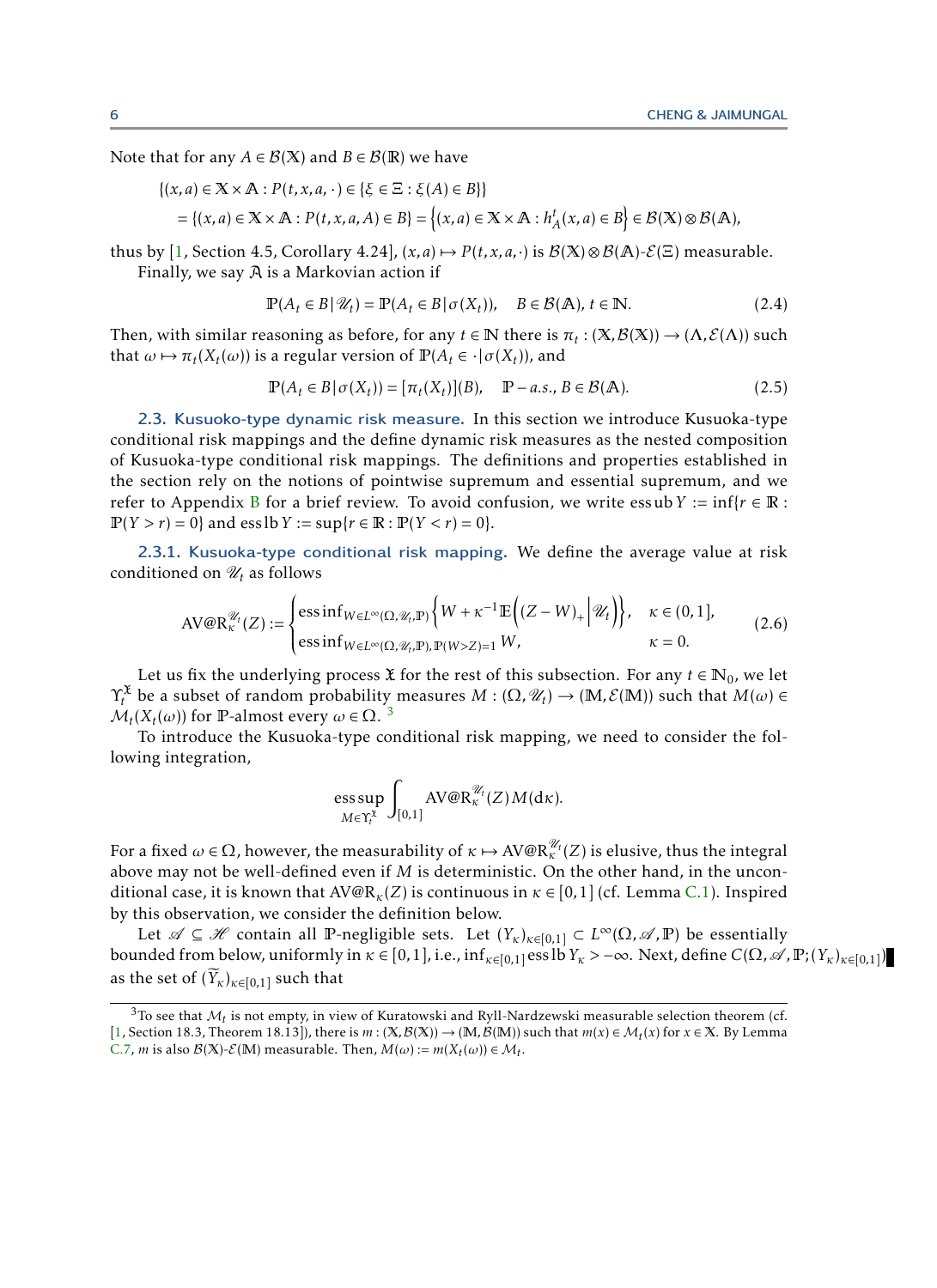- (i)  $\omega \mapsto \widetilde{Y}_{\kappa}(\omega)$  is  $\mathscr{A}\text{-}\mathcal{B}(\mathbb{R})$  measurable for each  $\kappa \in [0,1]$ ;
- (ii)  $\kappa \mapsto \widetilde{Y}_k$  is continuous for each  $\omega \in \Omega$ ;
- (iii)  $\widetilde{Y}_k \leq Y_k$ ,  $\mathbb{P}-a.s.$  for all  $\kappa \in [0,1].$

For any  $(\widetilde{Y}_k)_{k\in[0,1]} \in C(\Omega,\mathscr{A},\mathbb{P}; (Y_k)_{k\in[0,1]}),$  we have that  $(\omega,\kappa) \mapsto \widetilde{Y}_k(\omega)$  is  $\mathscr{A} \otimes \mathcal{B}([0,1])$ -measurable (cf. [\[1,](#page-23-3) Section 4.10, Lemma 4.51]), and  $C(\Omega, \mathscr{A}, \mathbb{P}; (Y_\kappa)_{\kappa \in [0,1]})$  contains at least the constant function with value  $\inf_{\kappa \in [0,1]} \text{ess lb } Y_{\kappa}$ .

For  $M: (\Omega, \mathscr{A}) \mapsto (\mathbb{M}, \mathcal{E}(\mathbb{M}))$ , we define the operator  $\diamond^{\mathscr{A}}_{\kappa}$  via

<span id="page-6-0"></span>
$$
(Y_{\kappa} \diamond_{\kappa}^{\mathscr{A}} M)(\omega) := \underset{(\widetilde{Y}_{\kappa})_{\kappa \in [0,1]} \in C(\Omega, \mathscr{A}, \mathbb{P}; (Y_{\kappa})_{\kappa \in [0,1]})}{{\rm ess \, sup}} \int_{[0,1]} \widetilde{Y}_{\kappa}(\omega) [M(\omega)](d\kappa),
$$

where the integral on the right hand side is understood as integrating over *κ* for each fixed  $ω ∈ Ω$ . In the sequel, we omit  $ω$  when no confusion arises. The following lemma concerns the measurability of integrals and the  $\diamond^\mathscr{A}_\kappa$ .

Lemma 2.2. Let  $\widetilde{Y}_\kappa\in C(\Omega,\mathscr{A},\mathbb{P};(Y_\kappa)_{\kappa\in[0,1]}).$  Both  $\int_{[0,1]}\widetilde{Y}_\kappa\;M(\mathrm{d}\kappa)$  and  $Y_\kappa\circ_{\kappa}^{\mathscr{A}}M$  are  $\mathscr{A}\text{-}\mathcal{B}(\mathbb{R})$ *measurable.*

*Proof.* The measurability of  $\int_{[0,1]} \widetilde{Y}_{\kappa}M(\mathrm{d}\kappa)$  is an immediate consequence of Lemma [C.3.](#page-26-2) As for the measurability of  $Y_k \circ \check{\mathbb{R}}^M M$ , we observe that by [\(B.1\)](#page-25-1), there is a countable subset  $c \in C(\Omega, \mathcal{A}, \mathbb{P}; (Y_{\kappa})_{\kappa \in [0,1]})$  such that

<span id="page-6-2"></span>
$$
Y_{\kappa} \diamond_{\kappa}^{\mathscr{A}} M = \sup_{(\widetilde{Y}_{\kappa})_{\kappa \in [0,1]} \in \mathfrak{c}} \int_{[0,1]} \widetilde{Y}_{\kappa} M(\mathrm{d}\kappa) = \lim_{n \to \infty} \max_{(\widetilde{Y}_{\kappa})_{\kappa \in [0,1]} \in \mathfrak{c}_n} \int_{[0,1]} \widetilde{Y}_{\kappa} M(\mathrm{d}\kappa), \quad \mathbb{P}-a.s.,
$$

where  $c_n$  consists of the first *n* elements in  $c$ . Note the maximum on the right hand side above is  $\mathscr{A}\textrm{-}\mathcal{B}(\mathbb{R})$  measurable. Then, by Lemma [C.2,](#page-26-3)  $Y_\kappa \diamond^{\mathscr{A}}_\kappa M$  is  $\mathscr{A}\textrm{-}$ measurable.

The lemma below illustates that the operator  $\diamond^\mathscr{A}_\kappa$  is essentially an integration of the continuous version of the integrand, if exists.

Lemma 2.3. If  $(\widetilde{Y}_{\kappa})_{\kappa \in [0,1]} \in C(\Omega, \mathscr{A}, \mathbb{P}; (Y_{\kappa})_{\kappa \in [0,1]})$  and  $\widetilde{Y}_{\kappa} = Y_{\kappa}$ ,  $\mathbb{P}-a.s.$  for any  $\kappa \in [0,1]$ ,  $then \int_{[0,1]} \widetilde{Y}_{\kappa} M(\mathrm{d}\kappa) = Y_{\kappa} \circ_{\kappa}^{\mathscr{A}} M$ ,  $\mathbb{P}-a.s.$  *for any*  $M : (\Omega, \mathscr{A}) \to (\mathbb{M}, \mathcal{E}(\mathbb{M})).$ 

*Proof.* It follows from Definition [B.1](#page-25-2) (i) that  $\int_{[0,1]} \widetilde{Y}_{\kappa} M(\mathrm{d}\kappa) \leq Y_{\kappa} \diamond^{\mathscr{A}}_{\kappa} M$ ,  $\mathbb{P}-a.s..$  Next, notice that for any other  $(\widetilde{Y}_{\kappa}')_{\kappa \in [0,1]} \in C(\Omega, \mathscr{A}, \mathbb{P}; (Y_{\kappa})_{\kappa \in [0,1]}),$  we have  $\mathbb{P}(\widetilde{Y}_{\kappa}' \leq \widetilde{Y}_{\kappa}, \kappa \in \mathbb{Q} \cap [0,1]) = 1.$ Since  $\widetilde{Y}_{\kappa}, \widetilde{Y}_{\kappa}'$  are pointwise continuous in  $\kappa \in [0,1]$ , we have  $\mathbb{P}(\widetilde{Y}_{\kappa}' \leq \widetilde{Y}_{\kappa}, \kappa \in [0,1]) = 1$ , and thus  $\int_{[0,1]} \widetilde{Y}_{\kappa} M(dx) \geq \int_{[0,1]} \widetilde{Y}_{\kappa}' M(dx)$ ,  $\mathbb{P}-a.s$ .. In view of Definiti

We are now in a position to define what we term a Kusuoka-type conditional risk map- $\text{ping. We define } ρ_t^{\mathfrak{X}}: L^{\infty}(\Omega, \mathcal{H}, \mathbb{P}) \to L^{\infty}(\Omega, \mathcal{U}_t, \mathbb{P}) \text{ as }$ 

<span id="page-6-3"></span>
$$
\rho_t^{\mathfrak{X}}(Z) := \operatorname*{ess\,sup}_{M \in \Upsilon_t^{\mathfrak{X}}} AV@R_{\kappa}^{\mathscr{U}_t}(Z) \diamond_{\kappa}^{\mathscr{U}_t} M, \quad t \in \mathbb{N}_0. \tag{2.7}
$$

<span id="page-6-1"></span>Notice that  $\rho_t^{\mathfrak{X}}$  depends on  $X_t$  through  $\Upsilon_t^{\mathfrak{X}}$  (see below [\(2.6\)](#page-5-2)).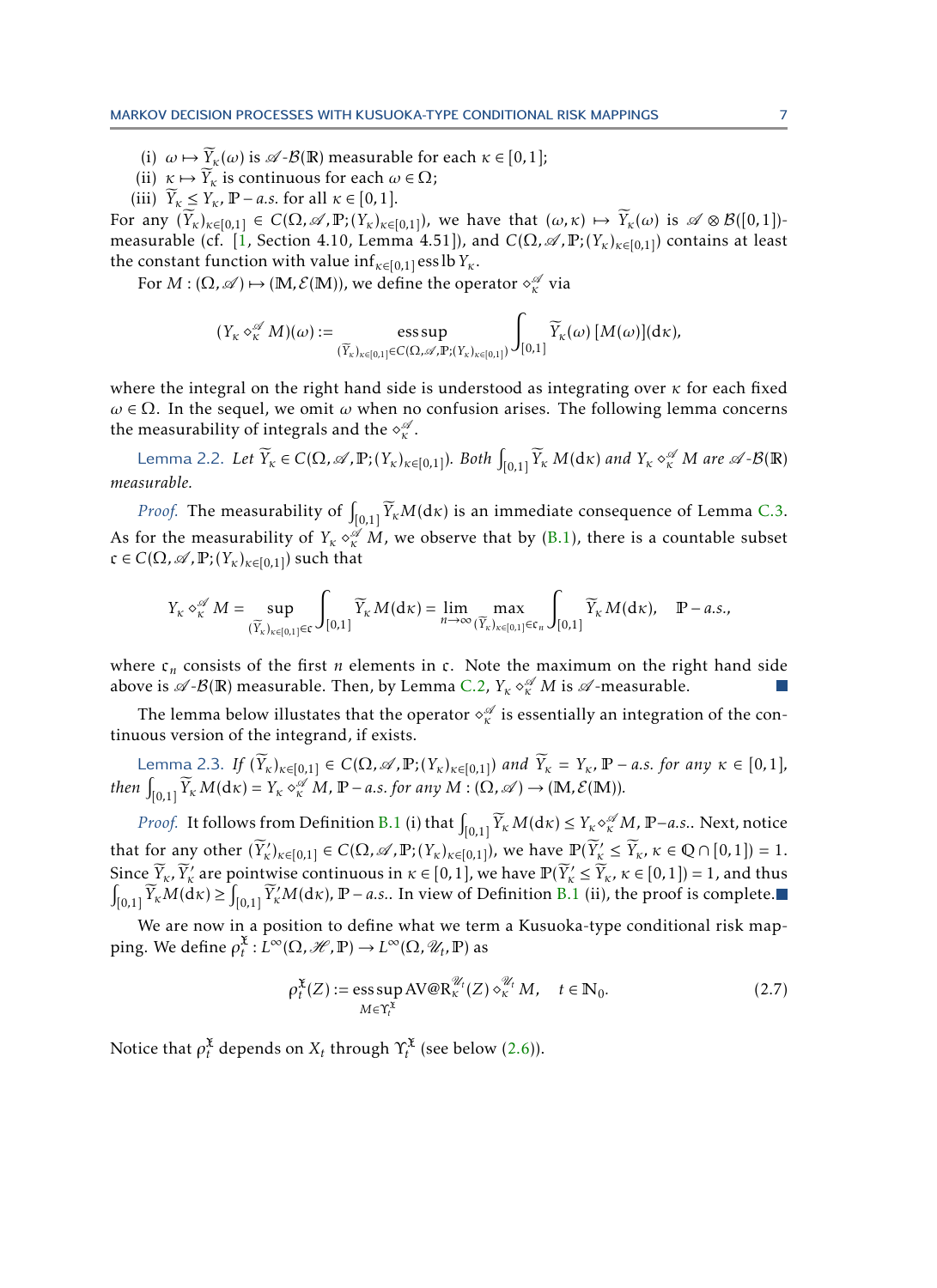*Remark* 2.4.  $\rho_t^{\mathfrak{X}}(Z)$  indeed belongs to  $L^{\infty}(\Omega, \mathcal{U}_t, \mathbb{P})$ . It can be shown that for  $\kappa \in [0,1]$ ,  $\mathbb{P}(\text{AV@R}^{\mathscr{U}_t}_\kappa(Z) \in [\text{ess}\,lb\,Z, \text{ess}\,ub\,Z]) = 1.$  The essential boundedness of  $\rho_t^{\mathfrak{X}}(Z)$  follows automat-ically. As for the measurability, by [\(B.1\)](#page-25-1), for  $\kappa \in (1,0]$  there is a countable  $I \subset L^{\infty}(\Omega, \mathcal{U}_t, \mathbb{P})$ such that

$$
\text{AV@R}^{\mathscr{U}_t}_\kappa(Z) = \inf_{W \in \mathfrak{l}} \left\{ W + \kappa^{-1} \mathbb{E} \left( (Z - W)_+ \Big| \mathscr{U}_t \right) \right\} = \lim_{n \to \infty} \min_{W \in \mathfrak{l}_n} \left\{ W + \kappa^{-1} \mathbb{E} \left( (Z - W)_+ \Big| \mathscr{U}_t \right) \right\},
$$

where  $\mathfrak{l}_n$  consists of the first *n* elements on  $\mathfrak{l}$ . It follows from Lemma [C.2](#page-26-3) that  $\text{AV@R}^{\mathscr{U}_t}_\kappa(Z)$ is  $\mathscr{U}_t$ - $\mathcal{B}(\mathbb{R})$  measurable for  $\kappa \in (0,1]$ . A similar argument holds for AV@R $_0^{\mathscr{U}_t}(Z)$ . Then, by Lemma [2.2,](#page-6-0) for  $M \in \Upsilon_t^{\mathfrak{X}},$   $\text{A} \text{V@R}^{\mathscr{U}_t}_\kappa(Z) \diamond^{\mathscr{U}_t}_\kappa M$  is also  $\mathscr{U}_t$ -measurable. Finally, with a similar argument as before, we obtain the  $\mathscr{U}_t$ - $\mathcal{B}(\mathbb{R})$  measurability for  $\rho_t^{\mathfrak{X}}(Z)$ .

The proposition below states that  $\rho_t^{\mathfrak{X}}$  is a bona fide conditional risk mapping; see, e.g., [\[27,](#page-24-19) Section 6.5.2] for the definition. We defer the proof to Appendix [D.](#page-28-0)

Proposition 2.5. *For any*  $t \in \mathbb{N}_0$ ,  $\rho_t^{\mathfrak{X}}$  *is a conditional risk mapping from*  $L^{\infty}(\Omega,\mathscr{H},\mathbb{P})$  *to*  $L^{\infty}(\Omega, \mathscr{U}_t, \mathbb{P})$ *. More precisely,*  $\rho_t^{\mathfrak{X}}$  *satisfies the following conditions:* 

(a) [Monotonicity] for any  $Z^1$ ,  $Z^2 \in L^\infty(\Omega, \mathcal{H}, \mathbb{P})$  such that  $Z^1 \leq Z^2, \mathbb{P} - a.s.,$ 

<span id="page-7-1"></span>
$$
\rho_t^{\mathfrak{X}}(Z^1) \le \rho_t^{\mathfrak{X}}(Z^2), \quad \mathbb{P}-a.s.;
$$

*(b) [Translation equivariance] for any*  $Y \in L^{\infty}(\Omega, \mathcal{U}_t, \mathbb{P})$  *and*  $Z \in L^{\infty}(\Omega, \mathcal{H}, \mathbb{P})$ *,* 

$$
\rho_t^{\mathfrak{X}}(Y+Z) = Y + \rho_t^{\mathfrak{X}}(Z), \quad \mathbb{P}-a.s.
$$

*(c) [Positive homogeneity] for any*  $\beta \ge 0$  *and*  $Z \in L^{\infty}(\Omega, \mathcal{H}, \mathbb{P})$ *,* 

<span id="page-7-2"></span><span id="page-7-0"></span>
$$
\rho_t^{\mathfrak{X}}(\beta Z) = \beta \rho_t^{\mathfrak{X}}(Z), \quad \mathbb{P}-a.s.
$$

*(d)* [Convexity] for any  $Z^1$ ,  $Z^2 \in L^\infty(\Omega, \mathcal{H}, \mathbb{P})$  and  $\beta \in [0, 1]$ *,* 

$$
\rho_t^{\mathfrak{X}}(\beta Z^1 + (1 - \beta) Z^2) \le \beta \rho_t^{\mathfrak{X}}(Z^1) + (1 - \beta) \rho_t^{\mathfrak{X}}(Z^2), \quad \mathbb{P}-a.s..
$$

Let  $P^{Z|\mathscr{U}_t}$  be the regular version of  $\mathbb{P}(Z \in \cdot|\mathscr{U}_t)$ . The proposition below provides a useful representation for  $\rho_t^{\mathfrak{X}}$ , the proof of which is provided in Appendix [D.](#page-28-0)

Proposition 2.6. *The following is true for any*  $t \in \mathbb{N}_0$  *and*  $Z \in L^\infty(\Omega, \mathcal{H}, \mathbb{P})$ *:*  $f(a)$  *for any*  $\kappa \in (0,1]$ ,  $\inf_{q \in \mathbb{R}} \left\{ q + \kappa^{-1} \int_{\mathbb{R}} (z-q)_+ P^{\mathbb{Z}|\mathscr{U}_t}(\mathrm{d}z) \right\} \in L^\infty(\Omega, \mathscr{U}_t, \mathbb{P})$ , and

$$
AV@R_{\kappa}^{\mathscr{U}_t}(Z) = \inf_{q \in \mathbb{R}} \left\{ q + \kappa^{-1} \int_{\mathbb{R}} (z - q)_+ P^{Z|\mathscr{U}_t}(\mathrm{d}z) \right\}, \quad \mathbb{P}-a.s.;\tag{2.8}
$$

(b) for each  $\omega \in \Omega$ ,  $\kappa \mapsto \inf_{q \in \mathbb{R}} \left\{ q + \kappa^{-1} \int_{\mathbb{R}} (z - q)_+ \, p^{\mathrm{Z} | \mathcal{U}_t} (\mathrm{d} z) \right\}$  is continuous on (0,1], and  $\lim_{\kappa \to 0+} \inf_{q \in \mathbb{R}} \left\{ q + \kappa^{-1} \int_{\mathbb{R}} (z-q)_+ \, P^{\mathbb{Z}|\mathscr{U}_t}(\mathrm{d} z) \right\} = \inf \{ r \in \mathbb{R} : P^{\mathbb{Z}|\mathscr{U}_t}((r,\infty)) = 0 \};$ 

 $f(c)$  inf{*r* ∈ **R**:  $P^{|z|}$ <sup>2|</sup> $\mathcal{U}_t((r, \infty)) = 0$ } ∈  $L^\infty(\Omega, \mathcal{U}_t, \mathbb{P})$ *, and* 

$$
AV@R_0^{\mathscr{U}_t}(Z) = \inf\{r \in \mathbb{R} : P^{Z|\mathscr{U}_t}((r,\infty)) = 0\}, \quad \mathbb{P}-a.s.;
$$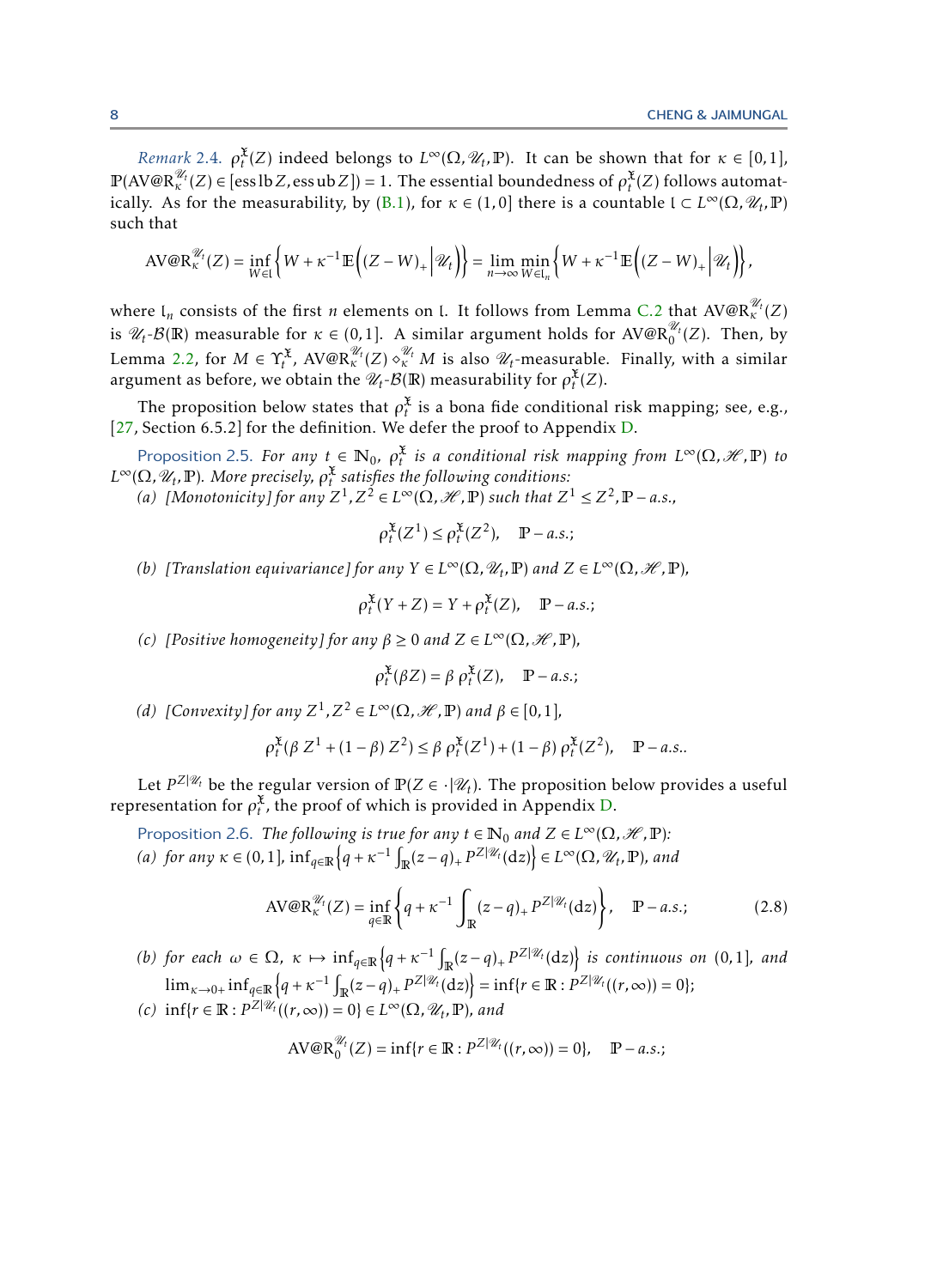*(d) the right hand side below belongs to*  $L^{\infty}(\Omega, \mathcal{U}_t, \mathbb{P})$ *, and* 

$$
\rho_t^{\mathfrak{X}}(Z) = \sup_{\eta \in \mathcal{M}_t(X_t)} \left\{ \int_{(0,1]} \inf_{q \in \mathbb{R}} \left\{ q + \kappa^{-1} \int_{\mathbb{R}} (z - q)_+ P^{Z|\mathcal{U}_t}(\mathrm{d}z) \right\} \eta(\mathrm{d}\kappa) + \eta(0) \inf \{ r \in \mathbb{R} : P^{Z|\mathcal{U}_t}((r,\infty)) = 0 \} \right\}, \quad \mathbb{P}-a.s.. \quad (2.9)
$$

2.3.2. Dynamic risk measure. Next, we introduce a (discounted) dynamic risk measure similar to [\[25,](#page-24-7) Section 6], but for Kusuoka-type conditional risk.

Let  $\gamma \in (0,1)$ . For any  $\mathfrak{Z} := (Z_n)_{n \in \mathbb{N}_0} \subset L^{\infty}(\Omega, \mathcal{H}, \mathbb{P})$  such that  $\sup_{n \in \mathbb{N}_0} \text{essub} |Z_n| < \infty$ , we define

<span id="page-8-4"></span><span id="page-8-3"></span><span id="page-8-2"></span>
$$
\rho_{t,T}^{\mathfrak{X}}(\mathfrak{Z}) := \begin{cases} \rho_t^{\mathfrak{X}} \left( Z_t + \gamma \rho_{t+1,T}^{\mathfrak{X}}(\mathfrak{Z}) \right), & t < T, \\ \rho_T^{\mathfrak{X}}(Z_T), & t = T. \end{cases} \tag{2.10}
$$

Equivalently,

$$
\rho_{t,T}^{\mathfrak{X}}(\mathfrak{Z}) := \rho_t^{\mathfrak{X}}(Z_t + \gamma \rho_{t+1}^{\mathfrak{X}}(Z_{t+1} + \gamma \rho_{t+2}^{\mathfrak{X}}(Z_{t+2} + \dots + \gamma \rho_{T-1}^{\mathfrak{X}}(Z_{T-1} + \gamma \rho_T^{\mathfrak{X}}(Z_T))))).
$$

The lemma below allows us to define the infinite horizon version of this risk measure,  $\rho_{t,\infty}^{\mathfrak{X}}(3)$  := lim<sub>*T*→∞</sub>  $\rho_{t,T}^{\mathfrak{X}}(3)$ , as a  $\mathbb{P}\text{-almost sure limit.}$  We refer to Appendix [D](#page-28-0) for the proof.

Lemma 2.7. *For any*  $\Im$  *such that*  $\sup_{n\in\mathbb{N}_0} \text{essub} |Z_n| < \infty$  *and*  $t \in \mathbb{N}_0$ ,  $\rho_{t,T}^{\mathfrak{X}}(\mathfrak{Z})$  *converges*  $\mathbb{P}$ *almost surely as*  $T \rightarrow \infty$ *.* 

Additionally, in view of [C.2](#page-26-3) and Remark [2.4,](#page-6-1) we have  $\rho_{t,\infty}^{\mathfrak{X}}(\mathfrak{Z}) \in L^{\infty}(\Omega,\mathscr{U}_t,\mathbb{P}).$ 

<span id="page-8-5"></span>2.4. Problem formulation. Here, we provide some standing assumptions and remarks on the key problem that we address: how to optimise the Kusouka type dynamic risk measure over actions?

We let  $\Psi$  be a subset of  $(\mathfrak{X}, \mathfrak{X})$  satisfying  $(2.2)$  and  $\mathbb{P}(A_t \in \mathcal{A}_t(X_t), t \in \mathbb{N}) = 1$  (note that by [\[1,](#page-23-3) Section 18.1, Theorem 18.6],  $\{(x, a) \in X \times \mathbb{A} : a \in \mathcal{A}_t(x)\} \in \mathcal{B}(X) \otimes \mathcal{B}(\mathbb{A})$ ). Throughout the rest of the paper, we make the following standing assumption.<sup>[4](#page-8-0)</sup>

<span id="page-8-1"></span>*Assumption* 2.8. The family  $\{(\Omega, \mathcal{H}, \mathbb{P}), \mathbb{F}, \mathbb{G}, \Psi\}$  satisfies the conditions below:

- (i) there exist  $\mu$  and *P* such that for any  $(\mathfrak{X}, \mathfrak{X}) \in \Psi$ ,  $X_1 \sim \mu$  and [\(2.3\)](#page-4-2) holds true for any  $t \in \mathbb{N}$ , where  $\mu$  is a probability measure on  $\mathcal{B}(X)$  and P satisfies
	- $-P(t, x, a, \cdot)$  is a probability measure on  $\mathcal{B}(X)$  for any  $(t, x, a) \in \mathbb{N} \times \mathbb{X} \times \mathbb{A}$ ;
	- $-$  (*x*, *a*)  $\mapsto$  *P*(*t*, *x*, *a*, *B*) is *B*( $\mathbb{X}$ )⊗ *B*( $\mathbb{A}$ )-measurable for any *t* ∈  $\mathbb{N}$  and *B* ∈ *B*( $\mathbb{X}$ );
- (ii) for any  $\rho \in \Pi$ , there is  $(\mathfrak{X}, \mathfrak{X}) \in \Psi$  such that [\(2.5\)](#page-5-3) holds true for  $t \in \mathbb{N}$ .

<span id="page-8-0"></span><sup>&</sup>lt;sup>4</sup>For a nontrivial example, one can set  $X = A = \mathbb{R}$  and construct  $(\mathfrak{X}, \mathfrak{X})$  from any given P and  $\rho$  on a complete probability space that supports a countable family of mutually independent  $U([0,1])$  random variables. The construction can be done by utilizing that  $F^{-1}(U)$  has distribution function *F*, where  $U \sim U[0,1]$ , *F* is arbitrary and  $F^{-1}(y) := \inf\{x \in \mathbb{R} : F(x) \geq y\}$ . For examples of X and A that are complete separable metric spaces, we refer to [\[10\]](#page-24-22).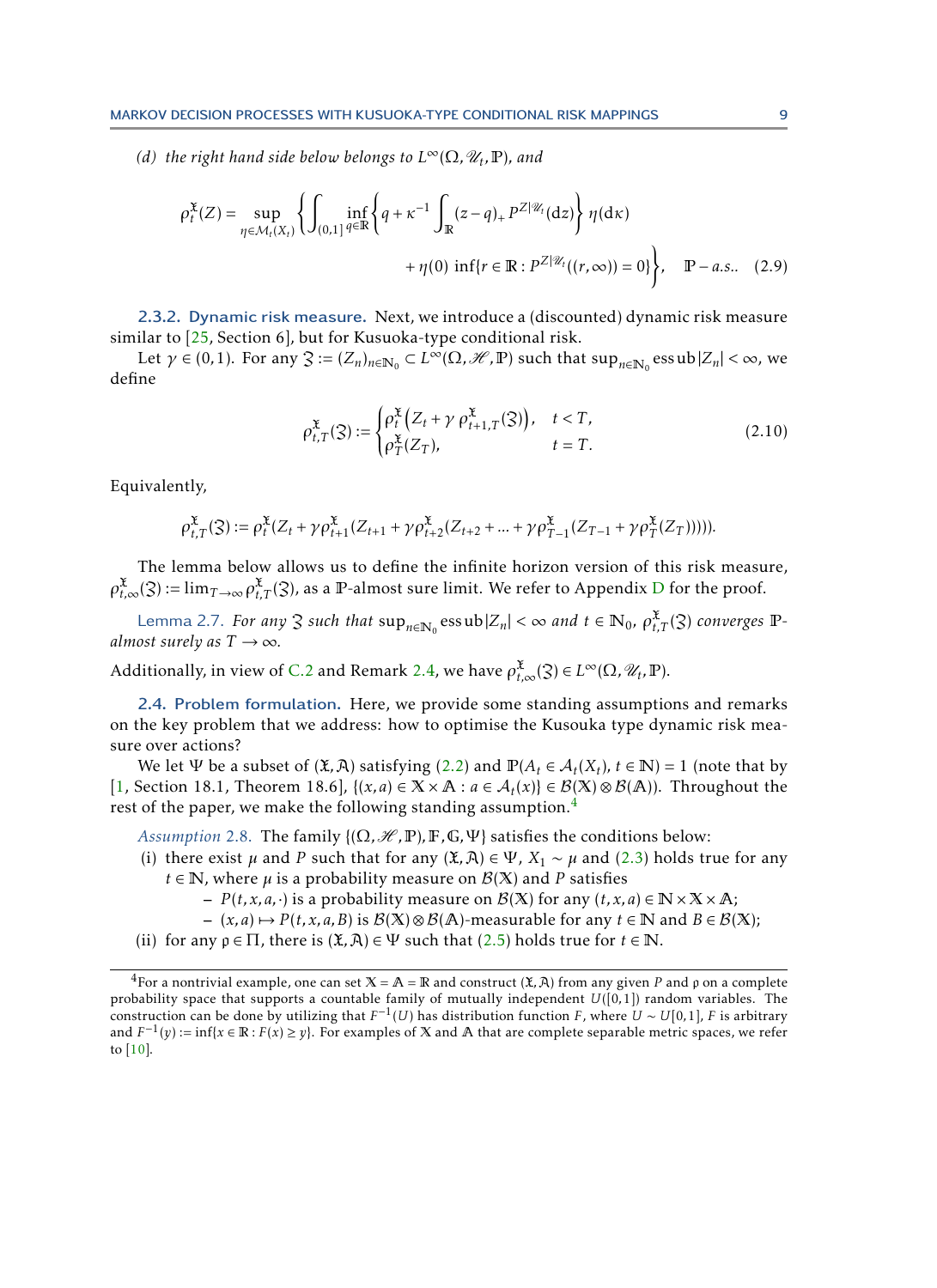When  $\widehat{A}$  is associated with some  $p \in \Pi$  via [\(2.5\)](#page-5-3), we will write  $(\widehat{X}^p, \widehat{A}^p) = \{ (X_t^p, \widehat{A}^p, \widehat{A}^p, \widehat{A}^p, \widehat{A}^p, \widehat{A}^p, \widehat{A}^p, \widehat{A}^p, \widehat{A}^p, \widehat{A}^p, \widehat{A}^p, \widehat{A}^p, \widehat{A}^p, \widehat{A}^p, \widehat{A$  $\{t^{\rho}, A_t^{\rho}\}\}_{t \in \mathbb{N}}$  to emphasize the dependence on p.

At each  $t \in \mathbb{N}$ , we are given a cost function  $C_t : (\mathbb{X} \times \mathbb{A} \times \mathbb{X}, \mathcal{B}(\mathbb{X}) \otimes \mathcal{B}(\mathbb{A}) \otimes \mathcal{B}(\mathbb{X})) \to (\mathbb{R}, \mathcal{B}(\mathbb{R}))$ and we stipulate  $C_0 \equiv 0$ . Let us define  $\mathcal{C}(\mathfrak{X}, \mathfrak{X}) := (C_t(X_t, A_t, X_{t+1}))_{n \in \mathbb{N}_0}$ . Below is our main goal.

<span id="page-9-1"></span>Find 
$$
\inf_{(\mathbf{\tilde{X}}, \mathbf{\tilde{A}}) \in \Psi} \rho_{0,\infty}^{\mathbf{\tilde{X}}}(\mathcal{C}(\mathbf{\tilde{X}}, \mathbf{\tilde{A}})),
$$
 and the optimal policy if exists. (P)

Apart from Assumption [2.8,](#page-8-1) we need some additional technical assumptions to hold for the derivation of the DPP to be rigorous.

*Assumption* 2.9. The following is true for any  $t \in \mathbb{N}$ :

(i)  $(x, a) \mapsto P(t, x, a, \cdot)$  is weakly continuous, that is, for any  $(x^n)_{n \in \mathbb{N}} \subseteq \mathbb{X}$  and  $(a^n)_{n \in \mathbb{N}} \subseteq \mathbb{A}$ such that  $\lim_{n\to\infty} x^n = x^0$  and  $\lim_{n\to\infty} a^n = a^0$ , we have

$$
\lim_{n \to \infty} \int_{\mathbb{R}} f(y)P(t, x^n, a^n, dy) = \int_{\mathbb{R}} f(y)P(t, x, a, dy), \quad f \in C_b(\mathbb{X}).
$$

- (ii)  $\bigcup_{x\in\mathbb{X}}\mathcal{A}_t(x)$  is compact for  $x \in \mathbb{X}$  and  $\mathcal{A}_t$  is upper hemi-continuous, that is, at any  $x \in X$  for every open  $U_A \supseteq A_t(x)$  there is a open  $U_X \ni x$  such that  $z \in U_X$  implies  $A_t(z) \subseteq U_A$ ;
- (iii)  $\mathcal{M}_t$  is lower hemi-continuous, that is, at any  $x \in X$  for every open  $U_M \subset M$  such that *U*<sub>M</sub> ∩  $M_t(x) \neq \emptyset$  there is an open *U*<sub>X</sub> ⊆ X such that *z* ∈ *U*<sub>X</sub> implies *U*<sub>M</sub> ∩  $M_t(z) \neq \emptyset$ ;
- (iv) the cost function  $C_t$  is lower semi-continuous and  $||C_t||_{\infty} \leq b$  for some  $b > 0$ .

Note Assumption [2.9](#page-9-1) (ii) implies that  $\bigcup_{x \in X} \varpi_t(x)$  is compact (cf. [\[1,](#page-23-3) Section 15.6, Theorem 15.22]) and  $\omega_t$  is upper hemi-continuous (cf. [\[1,](#page-23-3) Section 17.2, Theorem 17.13]).

*Remark* 2.10. By Assumption [2.9](#page-9-1) (i),  $(x, a) \mapsto P(t, x, a, \cdot)$  is  $\mathcal{B}(X) \otimes \mathcal{B}(A)$ - $\mathcal{B}(\Xi)$  measurable. This together with Lemma [C.7](#page-28-1) implies that any *P* satisfying Assumption [2.9](#page-9-1) (i) also satisfies the conditions on *P* mentioned in Assumption [2.8](#page-8-1) (i). Next, in our setting where the input space X is endowed with  $\mathcal{B}(X)$ , upper/lower hemi-contiuous implies weakly measurable (cf. [\[1,](#page-23-3) Section 17.2, Lemma 17.4, Lemma 17.5 and Section 18.1, Lemma 18.2]). Therefore, Assumption [2.9](#page-9-1) (ii) and (iii) does not contradict any previous conditions on  $\mathcal{M}_t$  and  $\mathcal{A}_t$ .

*Remark* 2.11. As an alternative formulation, we may study instead the problem from the first time-step, i.e.,  $\inf_{(\mathfrak{X},\mathfrak{X})\in \Psi} \rho_{1,\infty}^{\mathfrak{X}}(\mathfrak{C}(\mathfrak{X},\mathfrak{X}))$ . Under suitable conditions this, however, will lead to the same set of Markovian actions. We refer to Theorem [4.4](#page-18-0) for the detailed statement.

<span id="page-9-0"></span>3. Auxiliaries. Momentarily, let us restrict our attention to Markovian actions associated with ρ and investigate  $\rho_{t,\infty}^{x^\wp}(\mathfrak{C}(x^\wp, A^\rho)).$  The Markovian nautre of the controlled process together with Proposition [2.6](#page-7-0) provides a way to express  $\rho_{t,T}^{\mathfrak{X}^p}(\mathfrak{C}(\mathfrak{X}^p,\mathfrak{X}^p))$  as composition of certain operators, which in turn provides a way to analyze  $\rho_{t,\infty}^{\check{\chi}^\rho}(\mathfrak{C}(\check{\chi}^\rho,\mathfrak{A}^\rho)).$  The various operators involved in this program are introduced below.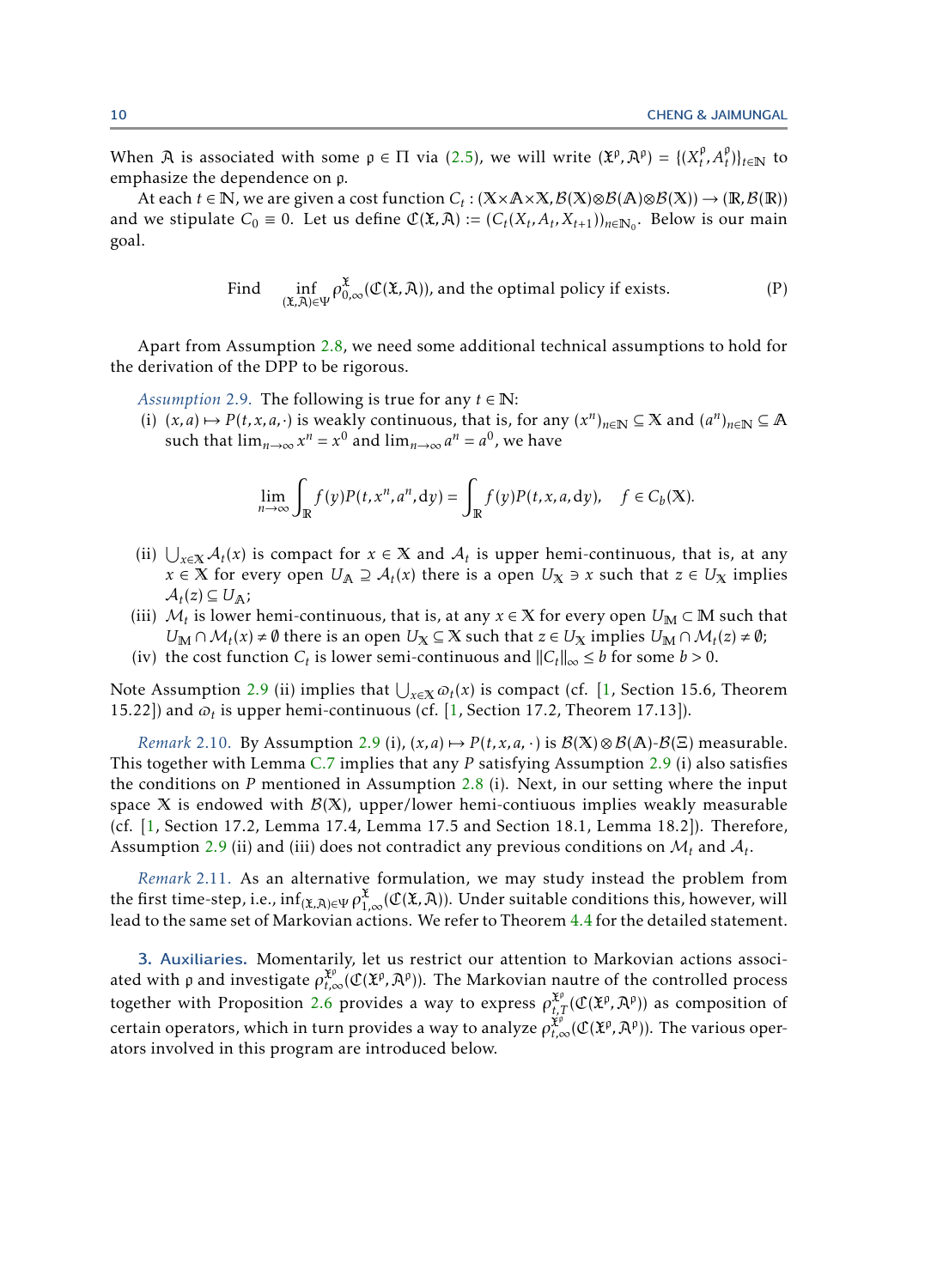For  $t = 0$  we define a functional  $H_0$  on  $\ell^\infty(\mathbb{X}, \mathcal{B}(\mathbb{X}))$  as follows, for any  $v \in \ell^\infty(\mathbb{X}, \mathcal{B}(\mathbb{X}))$ 

<span id="page-10-2"></span>
$$
H_0 v := \sup_{\eta \in \mathbb{M}_0} \left\{ \int_{(0,1]^{\mathcal{G}} \in \mathbb{R}} \left\{ q + \kappa^{-1} \int_X (\gamma v(y) - q)_+ \mu(dy) \right\} \eta(dx) + \eta(0) \cdot \inf \left\{ r \in \mathbb{R} : \int_X \mathbb{1}_{(r,\infty)} (\gamma v(y)) \mu(dy) = 0 \right\} \right\}.
$$
 (3.1)

For  $t \in \mathbb{N}$  we define operators  $G_t^{\lambda}$  and  $H_t^{\rho}$  $\int_t^\rho$  on  $\ell^\infty(\mathbb{X},\mathcal{B}(\mathbb{X}))$  as

$$
G_t^{\lambda} v(x) :=
$$
  
\n
$$
\sup_{\eta \in \mathcal{M}_t(x)} \left\{ \int_{(0,1]} \inf_{q \in \mathbb{R}} \left\{ q + \kappa^{-1} \int_{\mathbb{A}} \int_{\mathbb{X}} \left( C_t(x, a, y) + \gamma v(y) - q \right)_+ P(t, x, a, dy) \lambda(da) \right\} \eta(d\kappa)
$$
  
\n
$$
+ \eta(0) \inf \left\{ r \in \mathbb{R} : \int_{\mathbb{A}} \int_{\mathbb{X}} \mathbb{1}_{(r,\infty)} (C_t(x, a, y) + \gamma v(y)) P(t, x, a, dy) \lambda(da) = 0 \right\} \right\}
$$
(3.2)

and  $H_t^{\mathfrak{p}}$  $f_t^{\varphi} v(x) := G_t^{\pi_t(x)}$  $\int_t^{t(x)} v(x)$ , respectively.

**3.1.** Regularities. We first establish the measurability of  $(x, \lambda) \mapsto G_t^{\lambda} v(x)$ .

Lemma 3.1. *For any*  $v \in \ell^{\infty}(\mathbb{X}, \mathcal{B}(\mathbb{X}))$ , the mapping  $(x, \lambda) \mapsto G_t^{\lambda}v(x)$  is  $\mathcal{B}(\mathbb{X}) \otimes \mathcal{E}(\Lambda)$ - $\mathcal{B}(\mathbb{R})$ *measurable.*

*Proof.* By Lemma [C.3,](#page-26-2)  $(x, q, a) \mapsto \int_{\mathbb{X}} (C_t(x, a, y) + \gamma v(y) - q)_+ P(t, x, a, dy)$  is  $\mathcal{B}(\mathbb{X}) \otimes \mathcal{B}(\mathbb{R}) \otimes$  $\mathcal{B}(\mathbb{A})$ - $\mathcal{B}(\mathbb{R})$  measurable. Let  $g:(\mathbb{X}\times\mathbb{R}\times\mathbb{\hat{A}},\mathcal{B}(\mathbb{X})\otimes\mathcal{B}(\mathbb{R})\otimes\mathcal{B}(\mathbb{A}))\to (\mathbb{R},\mathcal{B}(\mathbb{R}))$  be non-negative. By Lemma [C.3](#page-26-2) again (with  $f(x, \lambda, q, a) = g(x, q, a)$  and  $M(x, \lambda, q) = \lambda$ ),  $(x, \lambda, q) \mapsto \int_{\mathbb{A}} g(x, q, a) \lambda(da)$ is  $\mathcal{B}(X) \otimes \mathcal{E}(\Lambda) \otimes \mathcal{B}(\mathbb{R})$ - $\mathcal{B}(\mathbb{R})$  measurable. Consequently,

<span id="page-10-1"></span><span id="page-10-0"></span>
$$
(x, \lambda, q) \mapsto \int_{\mathbb{A}} \int_{\mathbb{X}} (C_t(x, a, y) + \gamma v(y) - q)_+ P(t, x, a, dy)) \lambda(da)
$$

is  $\mathcal{B}(X) \otimes \mathcal{E}(\Lambda) \otimes \mathcal{B}(\mathbb{R})$ - $\mathcal{B}(\mathbb{R})$  measurable. Let  $\mathbb{Q}_n$  consist of the first *n*-th rational numbers. Because

$$
(x,\lambda) \mapsto \inf_{q\in\mathbb{R}} \left\{ q + \kappa^{-1} \int_{\mathbb{A}} \int_{\mathbb{X}} \left( C_t(x,a,y) + \gamma v(y) - q \right)_+ P(t,x,a,dy) \lambda(da) \right\}
$$
  
= 
$$
\lim_{n \to \infty} \min_{q \in \mathbb{Q}_n} \left\{ q + \kappa^{-1} \int_{\mathbb{A}} \int_{\mathbb{X}} \left( C_t(x,a,y) + \gamma v(y) - q \right)_+ P(t,x,a,dy) \lambda(da) \right\}, \quad \kappa \in (0,1],
$$
  
(3.3)

we obtain  $\mathcal{B}(X) \otimes \mathcal{E}(\Lambda)$ - $\mathcal{B}(R)$  measurability (cf. [\[1,](#page-23-3) Section 4.6, Lemma 4.29]). A similar reasoning as before implies the  $\mathcal{B}(X)\otimes \mathcal{E}(\Lambda)-\mathcal{B}(\mathbb{R})$  measurability of

$$
(x,\lambda)\mapsto\inf\left\{r\in\mathbb{R}:\int_{\mathbb{A}}\int_{X}\mathbb{1}_{(r,\infty)}(C_t(x,a,y)+\gamma v(y))P(t,x,a,\mathrm{d}y)\lambda(\mathrm{d}a)=0\right\}.\tag{3.4}
$$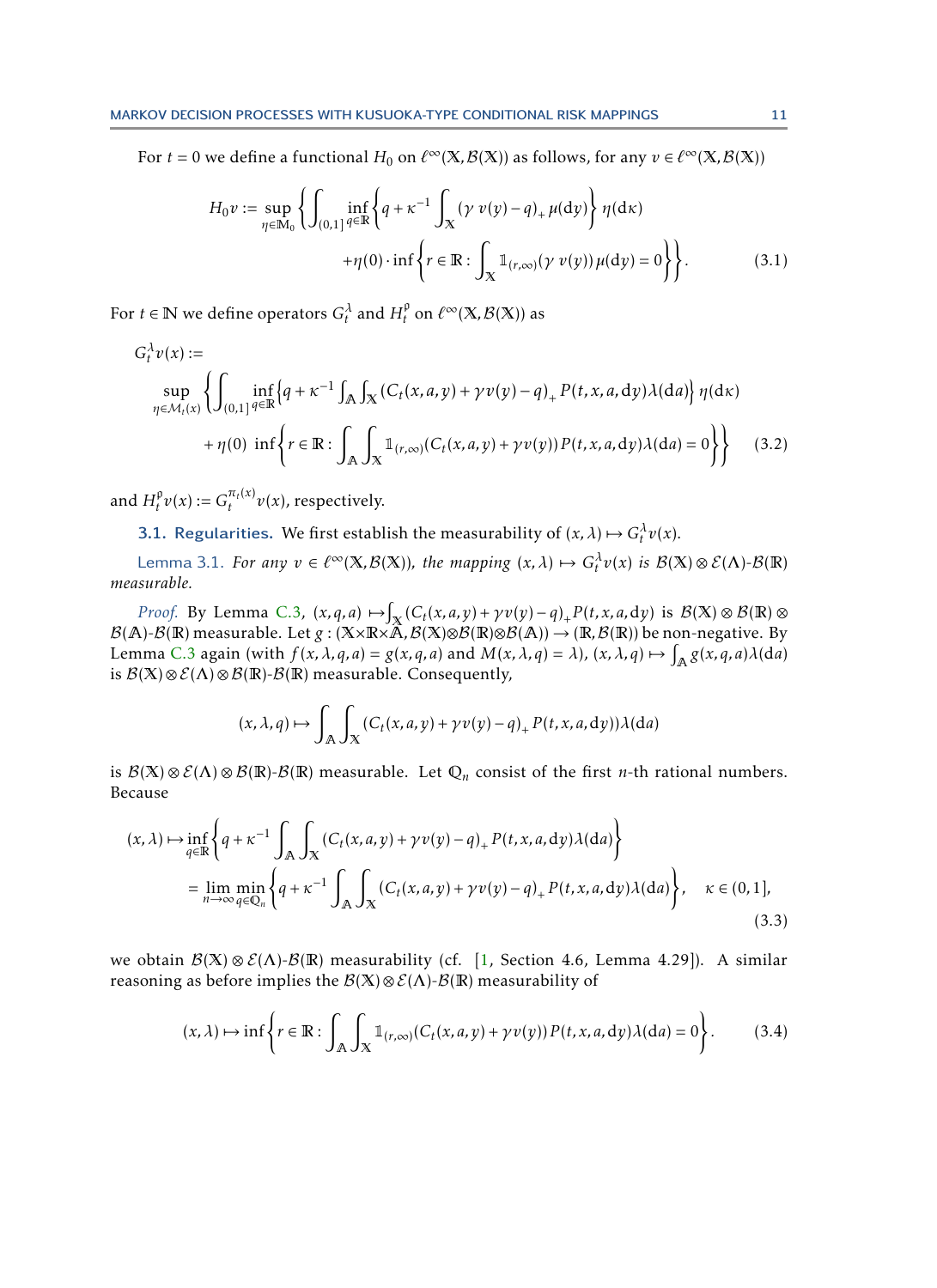<span id="page-11-0"></span> $\mathcal{C}^{\mathcal{A}}$ 

In view of Lemma [C.1,](#page-26-1) the function below is continuous in [0,1] for each  $(x, \lambda)$ :

$$
\kappa \mapsto \begin{cases} \inf_{q \in \mathbb{R}} \left\{ q + \kappa^{-1} \int_{\mathbb{A}} \int_{\mathbb{X}} \left( C_t(x, a, y) + \gamma v(y) - q \right)_+ P(t, x, a, dy) \lambda(da) \right\}, & \kappa \in (0, 1], \\ \inf \left\{ r \in \mathbb{R} : \int_{\mathbb{A}} \int_{\mathbb{X}} \mathbb{1}_{(r, \infty)} \left( C_t(x, a, y) + \gamma v(y) \right) P(t, x, a, dy) \lambda(da) = 0 \right\}, & \kappa = 0. \end{cases}
$$

It follows from [\[1,](#page-23-3) Section 4.10, Lemma 4.51] that the right hand sides above as a function of  $(x, \lambda, \kappa)$  is  $\mathcal{B}(X) \otimes \mathcal{E}(\Lambda) \otimes \mathcal{B}([0, 1])$ - $\mathcal{B}(\mathbb{R})$  measurable. Finally,

$$
((x,\lambda),\eta) \mapsto \left\{ \int_{(0,1]^{\,q\in\mathbb{R}}} \inf_{q\in\mathbb{R}} \left\{ q + \kappa^{-1} \int_{\mathbb{A}} \int_{\mathbb{X}} \left( C_t(x,a,y) + \gamma v(y) - q \right)_+ P(t,x,a,dy) \lambda(da) \right\} \eta(dx) + \eta(0) \cdot \inf \left\{ r \in \mathbb{R} : \int_{\mathbb{A}} \int_{\mathbb{X}} \mathbb{1}_{(r,\infty)} \left( C_t(x,a,y) + \gamma v(y) \right) P(t,x,a,dy) \lambda(da) = 0 \right\} \right\}
$$

is a continuous function of  $\eta \in M$  for  $(x, \lambda) \in X \times \Lambda$ , and is a  $\mathcal{B}(X) \otimes \mathcal{E}(\Lambda)$ - $\mathcal{B}(R)$  measurable function of  $(x, \lambda) \in X \times \Lambda$  for  $\eta \in M$  (cf. [\[11,](#page-24-23) Corollary 3.4.6]), thus Caratheodory (cf. [[1,](#page-23-3) Section 4.10, Definition 4.50]).

Invoking the measurable maximal theorem (cf. [\[1,](#page-23-3) Section 18.3, Theorem 18.19]) completes the proof.  $\mathcal{C}^{\mathcal{A}}$ 

Lemma [3.2](#page-11-0) and Lemma [3.3](#page-11-1) below reveals some basic properties of  $G_t^{\lambda}$ .

- Lemma 3.2. *The following is true for any*  $(t, \lambda) \in \mathbb{N} \times \Lambda$ : 1. If  $v^1, v^2 \in \ell^{\infty}(\mathbb{X}, \mathcal{B}(\mathbb{X}))$  satisfies  $v^1 \le v^2$ , then  $G_t^{\lambda}v^1(x) \le G_t^{\lambda}v^2(x)$  for  $x \in \mathbb{X}$ . Moreover, *under Assumption [2.9](#page-9-1) (iv),*  $G_t^{\lambda} v \in [-b - \gamma ||v||_{\infty}, b + \gamma ||v||_{\infty}$ *.*
- 2. For any  $a \in \mathbb{R}$  and  $v \in \ell^{\infty}(\mathbb{X}, \mathcal{B}(\mathbb{X}))$ , we have  $G_t^{\lambda}(a+v) = a + G_t^{\lambda}v$ .

*Properties for H*<sup>0</sup> *also holds analogously.*

*Proof.* These are immediate consequences of the definition of  $G_t^{\lambda}$ .

<span id="page-11-1"></span>Lemma 3.3. *Suppose Assumption [2.9](#page-9-1) (iv) holds. For any*  $t \in \mathbb{N}$ ,  $\lambda \in \Lambda$  and  $v^1, v^2 \in \ell^\infty(\mathbb{X}, \mathbb{R})$ B(X))*, we have*

$$
\left\|G_t^{\lambda}v^1 - G_t^{\lambda}v^2\right\|_{\infty} \le \gamma \|v^1 - v^2\|_{\infty}
$$

*and*

$$
\left|H_0v^1 - H_0v^2\right| \le \gamma \|v^1 - v^2\|_{\infty}.
$$

*Proof.* Fix  $t \in \mathbb{N}$  and  $x \in \mathbb{X}$  for the remainder of the proof. Then, for  $i = 1, 2$  define

$$
I_{\kappa}^{i} := \inf_{q \in \mathbb{R}} \left\{ q + \kappa^{-1} \int_{\mathbb{A}} \int_{\mathbb{R} \times \mathbb{X}} \left( C_{t}(x, a, y) + \gamma v^{i}(y) - q \right)_{+} P(t, x, a, dy) \lambda(da) \right\}, \quad \kappa \in (0, 1],
$$
  
\n
$$
I_{0}^{i} = \inf \left\{ r \in \mathbb{R} : \int_{\mathbb{A}} \int_{\mathbb{X}} \mathbb{1}_{(r, \infty)} (C_{t}(x, a, y) + \gamma v^{i}(y)) P(t, x, a, dy) \lambda(da) = 0 \right\}.
$$

Notice that  $|I_{\kappa}^1 - I_{\kappa}^2| \leq \gamma ||v^1 - v^2||_{\infty}$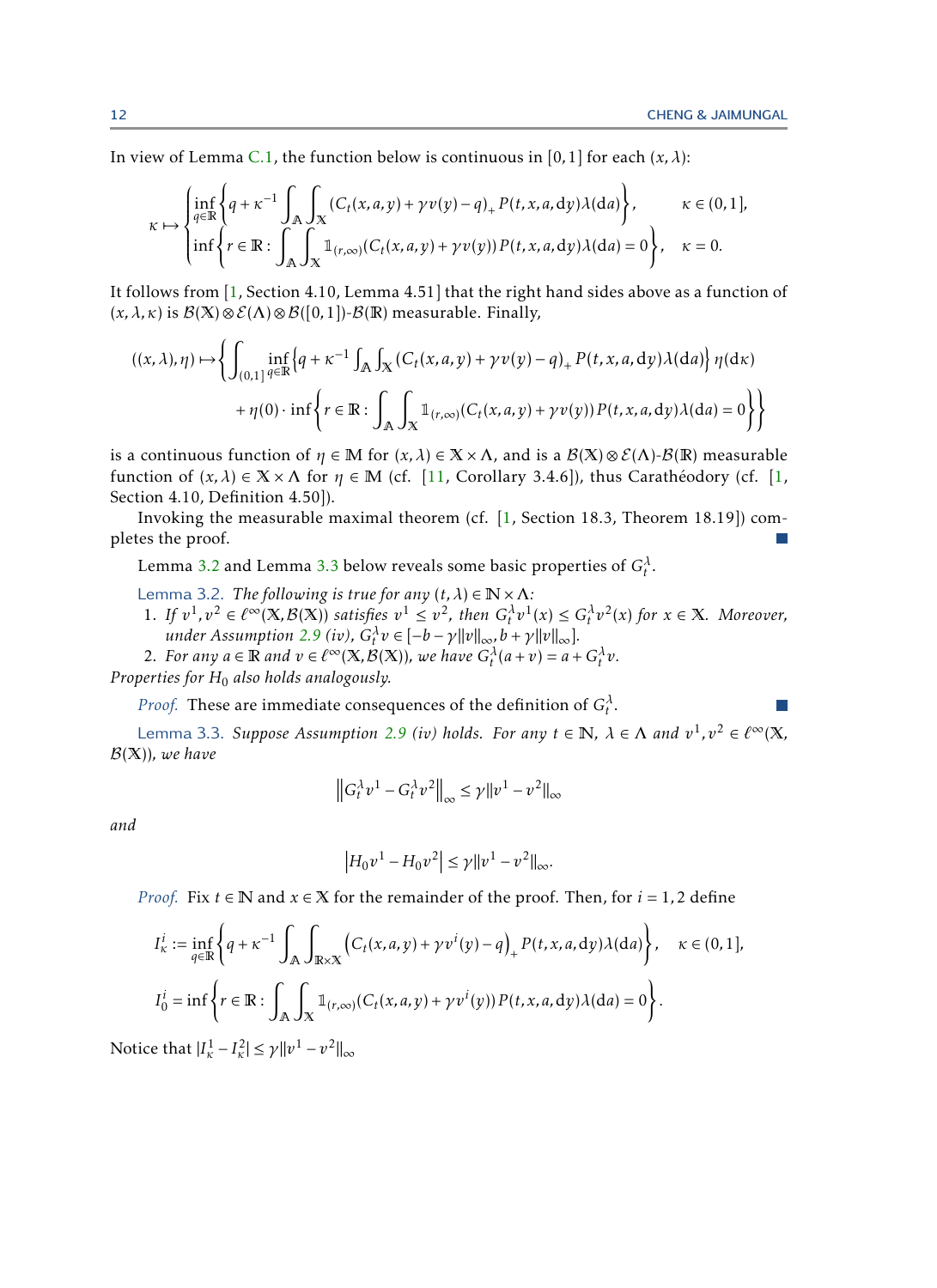because

$$
I_{\kappa}^{1} \leq \inf_{q \in \mathbb{R}} \left\{ q + \kappa^{-1} \int_{\mathbb{A}} \int_{\mathbb{R} \times \mathbb{X}} \left( C_{t}(x, a, y) + \gamma v^{2}(y) + \gamma ||v^{1} - v^{2}||_{\infty} - q \right)_{+} P(t, x, a, dy) \lambda(da) \right\}
$$
  
=  $I_{\kappa}^{2} + \gamma ||v^{1} - v^{2}||_{\infty}$ 

and vice versa. As for  $|I_0^1 - I_0^2|$ , without loss of generality, suppose  $I_0^1 - I_0^2 > \gamma ||v^1 - v^2||_{\infty}$ , then there are  $r^1$ ,  $r^2$  such that  $r^1 < I_0^1$ ,  $r^2 > I_0^2$ ,  $r^1 - r^2 > \gamma ||v^1 - v^2||_{\infty}$  and

$$
\int_{\mathbb{A}} \int_{\mathbb{X}} \mathbb{1}_{(r^1,\infty)}(C_t(x,a,y) + \gamma v^1(y)) P(t,x,a,dy) \lambda(da) > 0,
$$
  

$$
\int_{\mathbb{A}} \int_{\mathbb{X}} \mathbb{1}_{(r^2,\infty)}(C_t(x,a,y) + \gamma v^2(y)) P(t,x,a,dy) \lambda(da) = 0.
$$

This, however, leads to the contradiction below:

$$
0 < \int_{\mathbb{A}} \int_{\mathbb{X}} \mathbb{1}_{(r^1,\infty)}(C_t(x,a,y) + \gamma v^1(y)) P(t,x,a,dy) \lambda(da)
$$
  
= 
$$
\int_{\mathbb{A}} \int_{\mathbb{X}} \mathbb{1}_{(r^2,\infty)}(C_t(x,a,y) + \gamma v^1(y) - (r^1 - r^2)) P(t,x,a,dy) \lambda(da)
$$
  

$$
\leq \int_{\mathbb{A}} \int_{\mathbb{X}} \mathbb{1}_{(r^2,\infty)}(C_t(x,a,y) + \gamma v^2(y)) P(t,x,a,dy) \lambda(da) = 0.
$$

Therefore, we must have  $|I_0^1 - I_0^2| \le \gamma ||v^1 - v^2||_{\infty}$  as well. Consequently,

$$
\left| G_t^{\lambda} v^1(x) - G_t^{\lambda} v^2(x) \right| = \left| \sup_{\eta \in \mathcal{M}_t(x)} \left\{ \int_{(0,1]} I_{\kappa}^1 \eta(dx) + \eta(0) \cdot I_0^1 \right\} - \sup_{\eta \in \mathcal{M}_t(x)} \left\{ \int_{(0,1]} I_{\kappa}^2 \eta(dx) + \eta(0) \cdot I_0^2 \right\} \right|
$$
  
\$\leq \sup\_{\eta \in \mathbb{M}} \left| \int\_{(0,1]} \left( I\_{\kappa}^1 - I\_{\kappa}^2 \right) \eta(dx) + \eta(0) (I\_0^1 - I\_0^2) \right| \leq \gamma \| v^1 - v^2 \|\_{\infty}.

This proves the contraction property of  $G_t^{\lambda}$ . A similar argument proves the contraction property of  $H_0$ .  $\sim$ 

Below is a result regarding the lower semi-continuity of  $(x, \lambda) \mapsto G_t^{\lambda} v(x)$ .

Lemma 3.4. *Suppose Assumption* [2.9](#page-9-1) *(i) (iii) and (iv).* Let  $(x^n)_{n\in\mathbb{N}}\subset X$  and  $(\lambda^n)_{n\in\mathbb{N}}\subset \Lambda$ *converge to*  $x^0 \in X$  *and*  $\lambda^0 \in \Lambda$ , respectively. If  $v \in \ell^\infty(\mathbb{X}, \mathcal{B}(\mathbb{X}))$  is lower semi-continuous, then

<span id="page-12-0"></span>
$$
\liminf_{n\to\infty} G_t^{\lambda^n} v(x^n) \ge G_t^{\lambda^0} v(x^0).
$$

*Proof.* First, define

$$
h(x,a,q):=\int_{\mathbb{R}\times\mathbb{X}}\left(C_t(x,a,z)+\gamma v(z)-q\right)_+P(t,x,a,\mathrm{d}z).
$$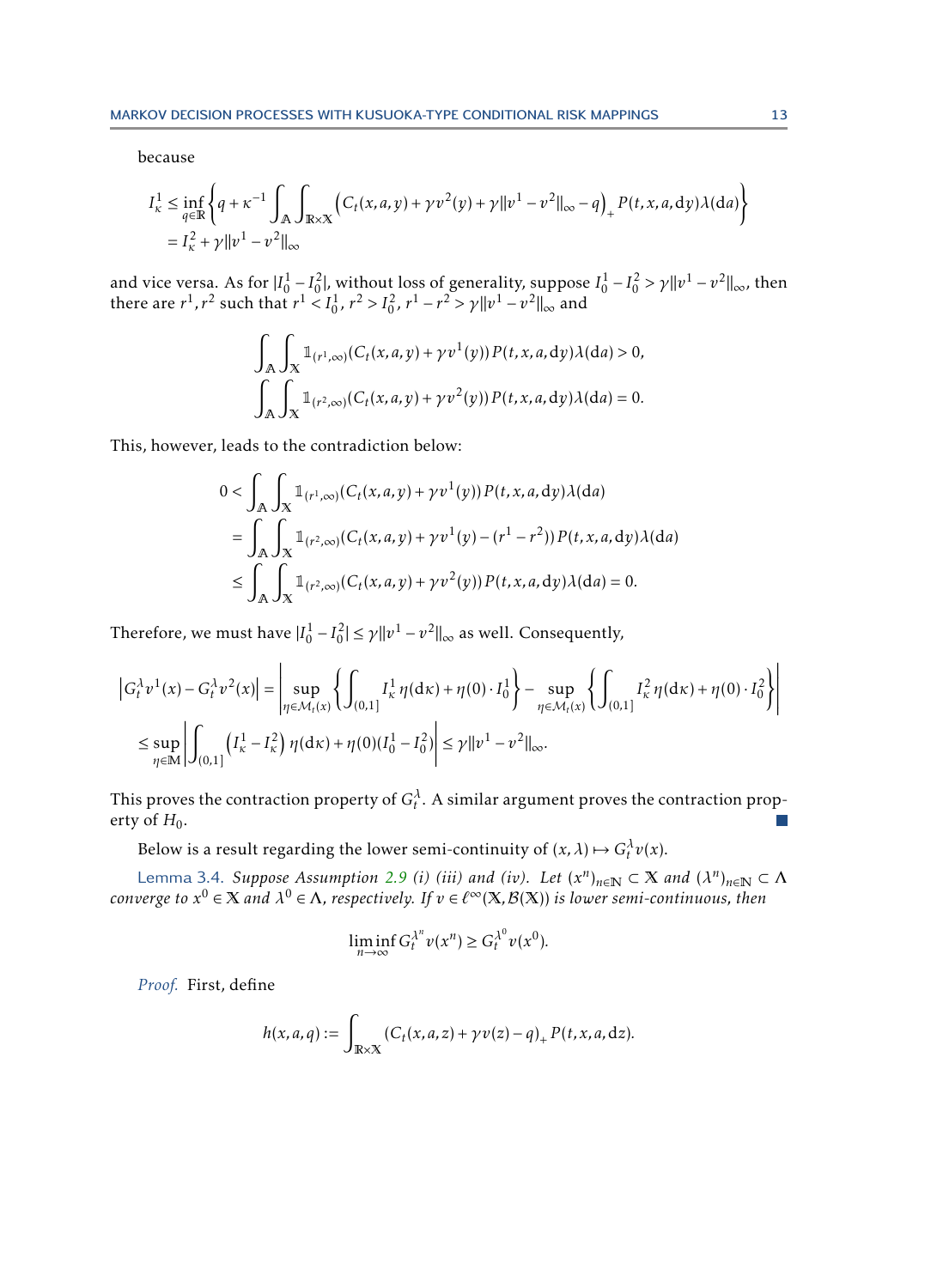As  $y \mapsto (y - q)_+$  is non-decreasing and  $(x, a, z) \mapsto C_t(x, a, z) + \gamma v(z)$  is lower semi-continuous (due to Assumption [2.9](#page-9-1) (iv)), we have  $(x, a, z) \mapsto (C_t(x, a, z) + \gamma v(z) - q)_+$  is also lower semicontinuous. By the boundedness of *C<sub>t</sub>* and *v*, we have that  $(x, a, z) \mapsto (C_t(x, a, z) + \gamma v(z) - q)_+$ is also bounded. Let  $(x^n)_{n\in\mathbb{N}}\subseteq X$  and  $(a^n)_{n\in\mathbb{N}}\subseteq A$  converge to  $x^0$  and  $a^0$ , respectively. By Assumption [2.9](#page-9-1) (i) and Lemma [C.8,](#page-28-2) we have

$$
\liminf_{n \to \infty} h(x^n, a^n, q) \ge h(x^0, a^0, q),
$$

This implies that  $(x, a) \mapsto h(x, a, q)$  is lower semi-continuous for each  $q \in \mathbb{R}$ . Then, by Assumption [2.9](#page-9-1) (i) and Lemma [C.8](#page-28-2) again, we have

$$
\liminf_{n\to\infty}\int_{\mathbb{A}}h(x^n,a,q)\lambda^n(\mathrm{d}a)\geq \int_{\mathbb{A}}h(x^0,a,q)\lambda^0(\mathrm{d}a),\quad q\in\mathbb{R},
$$

which implies that  $(x, \lambda) \mapsto \int_{\mathbb{A}} h(x, a, q) \lambda(da)$  is lower semi-continuous for any  $q \in \mathbb{R}$ . Next, for  $\kappa \in (0,1]$  define

$$
f(x, \lambda, q, \kappa) := q + \kappa^{-1} \int_{\mathbb{A}} h(x, a, q) \lambda(da)
$$
  
=  $q + \kappa^{-1} \int_{\mathbb{A}} \int_{X} (C_t(x, a, y) + \gamma v(y) - q)_+ P(t, x, a, dy) \lambda(da).$ 

As  $q \mapsto f(x, \lambda, q, \kappa)$  is  $(1+\kappa^{-1})$ -Lipschitz continuous for any  $(x, \lambda) \in X \times \Lambda$  and  $\kappa \in (0,1]$ , an application of the triangle inequality shows that  $(x, \lambda, q) \mapsto f(x, \lambda, q, \kappa)$  is lower semi-continuous for each  $\kappa \in (0,1]$ :

$$
\liminf_{n \to \infty} f(x^n, \lambda^n, q^n, \kappa) \ge \liminf_{n \to \infty} f(x^n, \lambda^n, q^0, \kappa) + \liminf_{n \to \infty} (f(x^n, \lambda^n, q^n, \kappa) - f(x^n, \lambda^n, q^0, \kappa))
$$
  
\n
$$
\ge f(x^0, \lambda^0, q^0, \kappa),
$$

where  $\lim_{n\to\infty} q^n = q^0$ . Due to the boundedness of *C* and *v*, there is some constant *K* > 0 such that

$$
\inf_{q\in\mathbb{R}} f(x,\lambda,q,\kappa) = \inf_{q\in[-K,K]} f(x,\lambda,q,\kappa), \qquad (x,\lambda,\kappa) \in \mathbb{X} \times \Lambda \times (0,1].
$$

By Lemma [C.9,](#page-28-3) we obatin the lower semi-continuity of  $(x, \lambda) \mapsto \inf_{q \in \mathbb{R}} f(x, \lambda, q, \kappa)$  for each  $\kappa \in (0,1].$ 

Next, we consider  $\kappa = 0$ . For  $n \in \mathbb{N}$  define

$$
\mu^{n}(B) := \int_{\mathbb{A}} \int_{\mathbb{R} \times \mathbb{X}} \mathbb{1}_{B} \Big( C_t(x^n, a, u) + \gamma v(u) \Big) P(t, x^n, a, \mathrm{d}u) \lambda^n(\mathrm{d}a), \quad B \in \mathcal{B}(\mathbb{R}),
$$

and  $s^n := \inf\{r \in \mathbb{R} : \mu^n((r, \infty)) = 0\}$ . Further, define  $s^\diamond := \liminf_{n \to \infty} s^n$  and let  $(n_k)_{k \in \mathbb{N}}$  be such that  $s^{\circ} = \lim_{k \to \infty} s^{n_k}$ . Since  $(x, a, u) \mapsto C_t(x, a, u) + \gamma v(u)$  is lower semi-continuous,  $(r, x, a, u) \mapsto$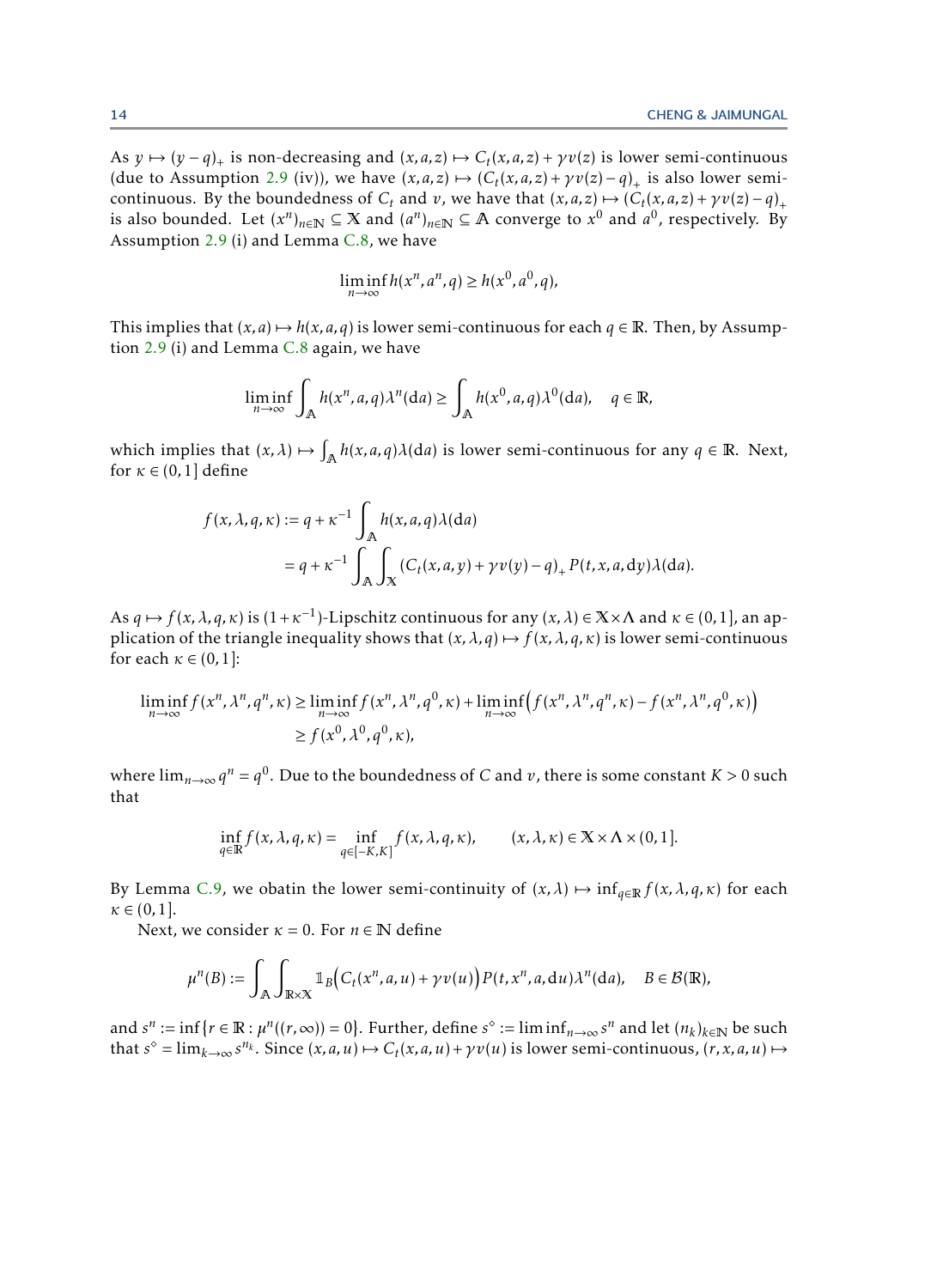$\mathbb{1}_{(r,\infty)}(C_t(x,a,u) + \gamma v(u))$  is also lower semi-continuous.<sup>[5](#page-14-0)</sup> Then, by Lemma [C.8](#page-28-2) (with  $(r, x, a)$ ) and *u* playing the roles of *y* and *z*),  $(r, x, a) \mapsto \int_{\mathbb{R} \times \mathbb{X}} \mathbb{1}_{(r,\infty)}(C_t(x,a,u) + \gamma v(u)) P(t, x, a, du)$  is lower semi-continuous. By Lemma [C.8](#page-28-2) again (with (*r, x*) and *a* playing the roles of *y* and *z*), we obtain

$$
\liminf_{k \to \infty} \int_{\mathbb{R}} \int_{\mathbb{R} \times \mathbb{X}} \mathbb{1}_{(s^{n_k}, \infty)} \Big( C_t(x^{n_k}, a, u) + \gamma v(u) \Big) P(t, x^{n_k}, a, du) \lambda^{n_k}(da)
$$
  
\n
$$
\geq \int_{\mathbb{R}} \int_{\mathbb{R} \times \mathbb{X}} \mathbb{1}_{(s^0, \infty)} \Big( C_t(x^0, a, u) + \gamma v(y) \Big) P(t, x^0, a, dy) \lambda^0(da),
$$

which may be written succinctly as  $\liminf_{k\to\infty}\mu^{n_k}((s^{n_k},\infty)) \geq \mu^0((s^{\circ},\infty))$ . Note  $\mu^n((s^n,\infty)) = 0$ for all  $n \in \mathbb{N}$ .<sup>[6](#page-14-1)</sup> It follows that  $\mu^0((s^\circ,\infty)) = 0$  and thus  $s^\circ \ge s^0$ . In other words,

$$
(x,\lambda) \mapsto \inf \left\{ r \in \mathbb{R} : \int_{\mathbb{R}} \int_{\mathbb{R} \times \mathbb{X}} \mathbb{1}_{(r,\infty)} \Big( C_t(x,a,y) + \gamma v(y) \Big) P(t,x,a,\mathrm{d}y) \lambda(\mathrm{d}a) = 0 \right\}
$$

is lower semi-continuous.

Finally, in view of Lemma [C.1,](#page-26-1) the function below is continuous in [0,1] for each  $(x, \lambda)$ :

$$
\kappa \mapsto \begin{cases} \inf_{q \in \mathbb{R}} \left\{ q + \kappa^{-1} \int_{\mathbb{A}} \int_{\mathbb{X}} \left( C_t(x, a, y) + \gamma v(y) - q \right)_+ P(t, x, a, dy) \lambda(da) \right\}, & \kappa \in (0, 1], \\ \inf \left\{ r \in \mathbb{R} : \int_{\mathbb{A}} \int_{\mathbb{X}} \mathbb{1}_{(r, \infty)} \left( C_t(x, a, y) + \gamma v(y) \right) P(t, x, a, dy) \lambda(da) = 0 \right\}, & \kappa = 0. \end{cases}
$$

Moreover, it is jointly measurable in  $(x, \lambda, \kappa)$  (cf. [\[1,](#page-23-3) Section 4.10, Lemma 4.51]). The above together with Assumption [2.9](#page-9-1) (iii) allows the application of Lemma  $C.10$  and this completes the proof.

**3.2.** Connecting  $\rho_{t,T}^{\mathfrak{X}^p}(\mathfrak{C}(\mathfrak{X}^p,\mathfrak{A}^p))$  and  $H_t^{\mathfrak{p}}$  $t<sub>t</sub>$ . In this subsection, we reformulate the dynamic risk measure  $\rho_{t,T}^{\mathfrak{X}^{\rho}}(\mathfrak{C}(\mathfrak{X}^{\rho},\mathfrak{A}^{\rho}))$  in terms of composition of  $H^{\rho}_{t}$  $t<sup>\mu</sup>$ 's. To this end, let *O*(*x*) := 0 for *x* ∈ X.

<span id="page-14-2"></span>Lemma 3.5. *Under Assumption [2.9](#page-9-1) (iv), for any*  $0 < t \leq T < \infty$ ,

$$
\rho_{t,T}^{\mathfrak{X}^{\rho}}(\mathfrak{C}(\mathfrak{X}^{\rho}, \mathfrak{A}^{\rho}))=H_t^{\rho}\circ \cdots \circ H_T^{\rho}O(X_t^{\rho}),\quad \mathbb{P}-a.s.,
$$

*and*

$$
\rho_{0,T}^{\mathfrak{X}^{\rho}}(\mathfrak{C}(\mathfrak{X}^{\rho}, \mathfrak{A}^{\rho})) = H_0 \circ H_1^{\rho} \circ \cdots \circ H_T^{\rho} O.
$$

<span id="page-14-1"></span><sup>6</sup>Since there is  $(r^{n,i})_{i\in\mathbb{N}} \subset (s^n,\infty)$  such that  $\bigcup_i (r^{n,i},\infty) = (s^n,\infty)$  and  $\mu^n((r^{n,i},\infty)) = 0$ . Thus,  $\mu^n((s^n,\infty)) =$  $\mu^{n}(\bigcup_{i} (r^{n,i}, \infty)) = \lim_{j \to \infty} \mu^{n}(\bigcup_{i=1}^{j} (r^{n,i}, \infty)) = 0.$ 

<span id="page-14-0"></span><sup>&</sup>lt;sup>5</sup>Let  $(x^i)_{i\in\mathbb{N}}, (a^i)_{i\in\mathbb{N}}, (u^i)_{i\in\mathbb{N}}$ ,  $(r^i)_{i\in\mathbb{N}}$  converge to  $x^0, a^0, u^0, r^0$ , respectively. Since indicator takes value from  $\{0,1\}$ , it is sufficient to consider only the case of  $\liminf_{i\to\infty} \mathbb{1}_{(r^i,\infty)}(C_t(x^i,a^i,u^i)+v(y^i))=0$ . To this end observe that there is a subsequence  $(x^{i_j})_{j\in\mathbb{N}},(a^{i_j})_{j\in\mathbb{N}},(y^{i_j})_{j\in\mathbb{N}},(r^{i_j})_{j\in\mathbb{N}}$  such that  $C_t(x^{i_j},a^{i_j},u^{i_j})+v(y^{i_j})\leq r^{i_j}.$  Taking  $\liminf_{j\to\infty}$ , due to the lower semi-continuity of  $(x,a,u)\mapsto C_t(x,a,u)+\gamma v(u)$ , we have  $C_t(x^0,a^0,u^0)+v(u^0)\leq r^0$ , i.e.,  $\mathbb{1}_{(r^0,\infty)}(C_t(x^0, a^0, u^0) + v(y^0)) = 0.$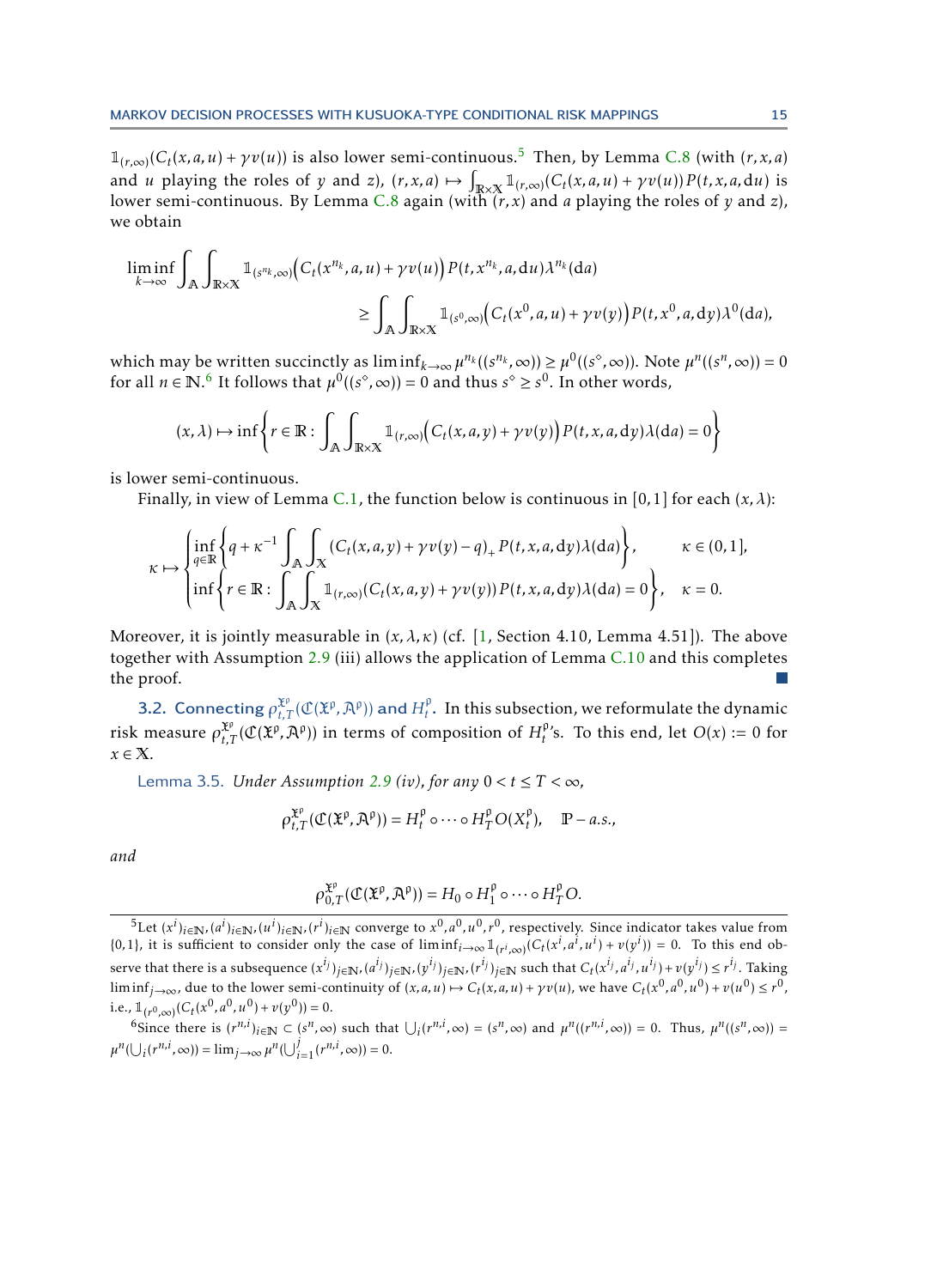<span id="page-15-1"></span><span id="page-15-0"></span>**I** 

*Proof.* Let *B*  $\in$  *B*( $\mathbb{R}$ ), then by [\(2.2\)](#page-4-1) and [\(2.3\)](#page-4-2),

$$
\mathbb{P}\Big(C_T(X_T^{\rho}, A_T^{\rho}, X_{T+1}^{\rho}) \in B \big| \mathcal{U}_T\Big) = \mathbb{E}\Big(\mathbb{P}\Big(C_T\Big(X_T^{\rho}, A_T^{\rho}, X_{T+1}^{\rho}\Big) \in B \big| \mathcal{G}_T\Big) \big| \mathcal{U}_T\Big) \n= \mathbb{E}\Big(\mathbb{E}\Big(\mathbb{1}_B\Big(C_T(X_T^{\rho}, A_T^{\rho}, X_{T+1}^{\rho})\Big) \big| \sigma(X_T^{\rho}) \vee \sigma(A_T^{\rho})\Big) \big| \mathcal{U}_T\Big) \n= \mathbb{E}\Big(\int_X \mathbb{1}_B(C_T(X_T^{\rho}, A_T^{\rho}, y)) P(t, X_T^{\rho}, A_T^{\rho}) dy \big| \mathcal{U}_T\Big), \quad \mathbb{P}-a.s.,
$$

where we have used Lemma  $C.5$  in the last equality. It follows from [\(2.5\)](#page-5-3), Lemma  $C.3$  and Lemma [C.5](#page-26-4) that

$$
\mathbb{P}\Big(C_T(X_T^{\rho}, A_T^{\rho}, X_{T+1}^{\rho}) \in B \Big| \mathcal{U}_T\Big) \n= \int_{\mathbb{A}} \int_{X} \mathbb{1}_{B}\Big(C_T(X_T^{\rho}, a, y)\Big) P(t, X_T^{\rho}, a, dy) [\pi_t(X_T^{\rho})](da), \quad \mathbb{P}-a.s.. \quad (3.5)
$$

It is not difficult to verify that  $\int_\mathbb{A}\int_\mathbb{X} \mathbb{1}. \big(C_T(x,a,y)\big) P(t,x,a,\mathrm{d} y)[\pi_T(x)](\mathrm{d} a)$  is a probability measure on  $\mathcal{B}(\mathbb{R})$  for  $x \in \mathbb{X}$ . This together with [\(3.5\)](#page-15-0) implies that

$$
\int_{\mathbb{A}} \int_{\mathbb{X}} \mathbb{1}. \Big(C_T(X_T^{\rho}, a, y)\Big) P(t, X_T^{\rho}, a, dy) [\pi_t(X_T^{\rho})](da)
$$

is a regular version of  $\operatorname{\mathbb{P}}(C_T(X_T^{\mathfrak{p}}))$  $T^{\rho}$ ,  $A_T^{\rho}$ ,  $X_{T+1}^{\rho}$ )  $\in \cdot | \mathcal{U}_T$ ). For each  $\omega \in \Omega$ , by simple function approximation from below (cf. [\[1,](#page-23-3) Section 4.7, Theorem 4.36]) and monotone convergence, the corresponding Lebesgue integration for nonnegative  $f : (\mathbb{R}, \mathcal{B}(\mathbb{R})) \to (\mathbb{R}, \mathcal{B}(\mathbb{R}))$  equals to

$$
\int_{\mathbb{A}} \int_{X} f(C_T(X_T^{\rho}, a, y)) P(t, X_T^{\rho}, a, dy) [\pi_t(X_T^{\rho})](da).
$$

It follows from Proposition [2.6](#page-7-0) (d),  $(3.2)$ , that

$$
\rho_{T,T}^{\mathfrak{X}^{\rho}}(\mathfrak{C}(\mathfrak{X}^{\rho}, \mathfrak{X}^{\rho})) = \rho_T^{\mathfrak{X}^{\rho}}\left(C_T(X_T^{\rho}, A_T^{\rho}, X_{T+1}^{\rho})\right) = H_T^{\rho}O(X_T^{\rho}), \quad \mathbb{P}-a.s..
$$

In view of  $(2.10)$  and Lemma [2.5](#page-7-1) (a), we have

$$
\rho_{T-1,T}^{\mathfrak{X}^{\mathfrak{p}}}(\mathfrak{C}(\mathfrak{X}^{\mathfrak{p}}, \mathcal{A}^{\mathfrak{p}})) = \rho_{T-1}^{\mathfrak{X}^{\mathfrak{p}}} \Big( C_{T-1}(X_{T-1}^{\mathfrak{p}}, A_{T-1}^{\mathfrak{p}}, X_{T}^{\mathfrak{p}}) + H_{T}^{\mathfrak{p}} O(X_{T}^{\mathfrak{p}}) \Big), \quad \mathbb{P}-a.s..
$$

Inducing backward with similar reasoning as above, completes the proof.

3.3. Value functions. In this section, we study the value functions associated with a policy p.

In what follows, for *t* ∈ **N** and *T* ≥ *t* we define the value functions

$$
J_{t,T}^{\rho} := \begin{cases} O, & t > T, \\ H_t^{\rho} J_{t+1,T}^{\rho}, & t \le T, \end{cases} \tag{3.6}
$$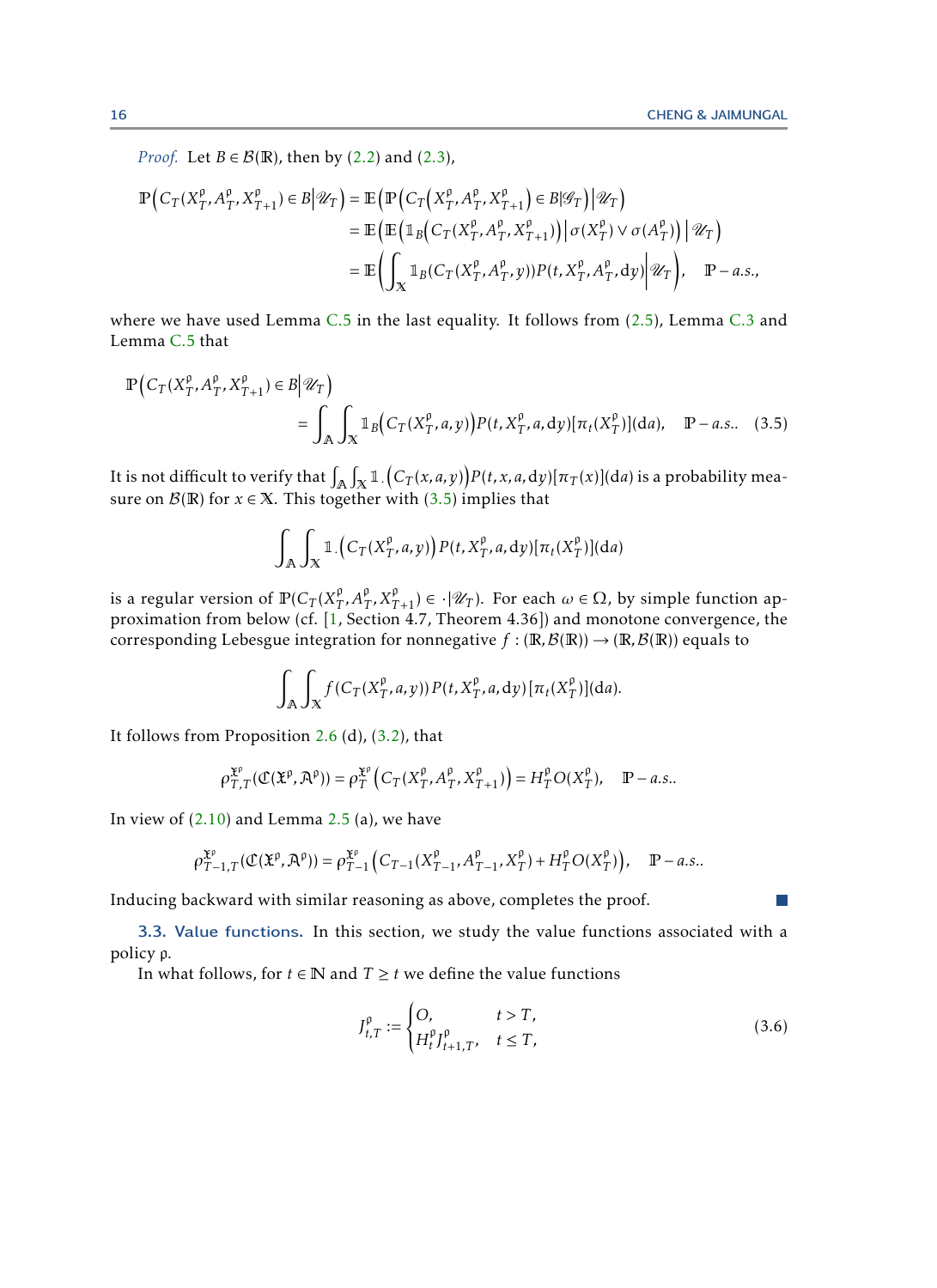and  $J_{0,T}^{\rho} := H_0 J_{1,T}^{\rho}$ . Recall from Lemma [3.1](#page-10-1) that  $x \mapsto H_t^{\rho}$  $f_t^{\mathfrak{p}}v(x)$  is  $\mathcal{B}(\mathbb{X})$ - $\mathcal{B}(\mathbb{R})$  measurable. In view of Lemma [3.5,](#page-14-2) we have the relationship between the dynamic risk measure and the value functions

$$
\rho_{0,T}^{\mathfrak{X}^p}(\mathcal{C}(\mathfrak{X}^p,\mathcal{A}^p))=J_{0,T}^p,\quad\text{and}\quad\rho_{t,T}^{\mathfrak{X}^p}(\mathcal{C}(\mathfrak{X}^p,\mathcal{A}^p))=J_{t,T}^p(X_t^p),\quad\mathbb{P}-a.s.,\ t,T\in\mathbb{N},\ t
$$

Lemma [3.6](#page-16-0) below justifies the definition of  $J_{t,\infty}^{\rho}$  as the infinite horizon version of  $J_{t,T}^{\rho}$ , and reveals the relationship between  $J_{t,\infty}^{\rho}$  and  $J_{t+1,\infty}^{\rho}$ . Moreover, Lemma [3.6](#page-16-0) together with Lemma [2.7](#page-8-3) implies that

$$
\rho_{0,\infty}^{\mathfrak{X}^{\rho}}(\mathfrak{C}(\mathfrak{X}^{\rho},\mathfrak{A}^{\rho}))=J_{0,\infty}^{\rho}\quad\text{and}\quad\rho_{t,\infty}^{\mathfrak{X}^{\rho}}(\mathfrak{C}(\mathfrak{X}^{\rho},\mathfrak{A}^{\rho}))=J_{t,\infty}^{\rho}(X_{t}^{\rho}),\quad\mathbb{P}-a.s.,\ t\in\mathbb{N}.\tag{3.7}
$$

<span id="page-16-0"></span>Lemma 3.6. *Under Assumption [2.9](#page-9-1) (iv),* (*J* p *t,T* )*<sup>T</sup>* <sup>∈</sup><sup>N</sup> *converges uniformly, and*

<span id="page-16-2"></span><span id="page-16-1"></span>
$$
J_{t,\infty}^{\rho} := \lim_{T \to \infty} J_{t,T}^{\rho} = \begin{cases} H_t^{\rho} J_{t+1,\infty}^{\rho}, & t \in \mathbb{N}, \\ H_0 J_{1,\infty}^{\rho}, & t = 0. \end{cases}
$$
 (3.8)

*Moreover,*  $\sup_{t \in \mathbb{N}} ||f_{t,\infty}^{\rho}|| \leq \frac{b}{1-\gamma}$ *.* 

*Proof.* Let  $r \in \mathbb{N}$ . First, by Assumption [2.9](#page-9-1) (iv) and Lemma [3.2](#page-11-0) (a), we have

$$
H_{T+r}^{p}O(x) = G_{T+r}^{\pi_{T+r}(x)}O(x) \in [-b, b], \quad x \in \mathbb{X},
$$

i.e.,  $||H_{T+r}^{\rho}O||_{\infty} \leq b$ . Then, by Assumption [2.9](#page-9-1) (iv) and Lemma [3.2](#page-11-0) (a),

$$
H_{T+r-1}^{\rho} \circ H_{T+r}^{\rho} O(x) = G_{T+r-1}^{\pi_{T+r-1}} \left[ H_{T+r}^{\rho} O \right](x) \in [-b - \gamma b, b + \gamma b],
$$

i.e.,  $||H_{T+r-1}^{\rho} \circ H_{T+r}^{\rho} O||_{\infty} \leq b + \gamma b$ . By induction, we have  $||H_{T+1}^{\rho} \circ \cdots \circ H_{T+r}^{\rho} O||_{\infty} \leq (1 - \gamma)^{-1} b$ . Then, by Lemma [3.3](#page-11-1) we obtain

$$
\left| H_T^{\rho} O(x) - H_T^{\rho} \circ \cdots \circ H_{T+r}^{\rho} O(x) \right| = \left| G_T^{\pi_T(x)} O(x) - G_T^{\pi_T(x)} \left[ H_{T+1}^{\rho} \circ \cdots \circ H_{T+r}^{\rho} O \right](x) \right|
$$
  
\n
$$
\leq \gamma \left\| O - H_{T+1}^{\rho} \circ \cdots \circ H_{T+r}^{\rho} O \right\|_{\infty}
$$
  
\n
$$
\leq \frac{\gamma}{1-\gamma} b, \quad x \in \mathbb{X},
$$

which implies that  $\left\| H_T^{\mathfrak{p}} O - H_T^{\mathfrak{p}} \right\|$  $\int_T^{\rho} \circ \cdots \circ H_{T+r}^{\rho} O \Big\|_{\infty} \leq \frac{\gamma}{1-\gamma} b$ . By induction backward we obtain

$$
\left\|H_t^{\rho}\circ\cdots\circ H_T^{\rho}O-H_t^{\rho}\circ\cdots\circ H_T^{\rho}\circ H_{T+r}^{\rho}O\right\|_{\infty}\leq \frac{\gamma^{T-t}}{1-\gamma}b.
$$

The above proves that  $(J_{t,T}^{\rho})_{T \in \mathbb{N}}$  converges uniformly. The above also proves  $\sup_{t \in \mathbb{N}} ||J_{t,\infty}^{\rho}|| \leq$ *b* 1−*γ* . Next, we prove [\(3.8\)](#page-16-1).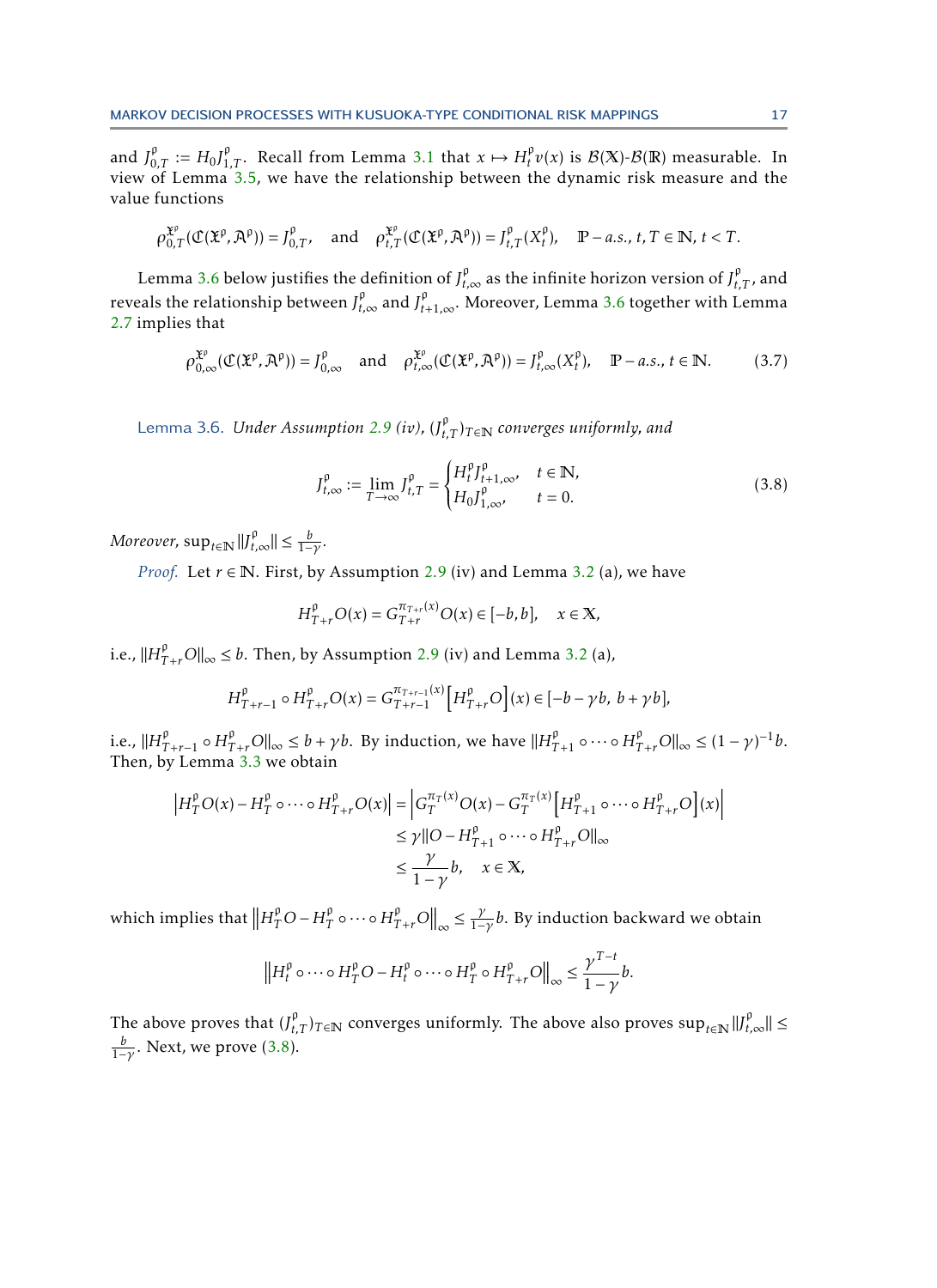For this, consider  $t \in \mathbb{N}$ . In view of [\(3.6\)](#page-15-1), Lemma [3.3](#page-11-1) and the uniform convergence proved above, we have

$$
\begin{aligned} ||J_{t,\infty}^{\rho} - H_t^{\rho} J_{t+1,\infty}^{\rho}||_{\infty} &\leq ||J_{t,\infty}^{\rho} - J_{t,T}^{\rho}||_{\infty} + ||J_{t,T}^{\rho} - H_t^{\rho} J_{t+1,T}^{\rho}||_{\infty} + ||H_t^{\rho} J_{t+1,T}^{\rho} - H_t^{\rho} J_{t+1,\infty}^{\rho}||_{\infty} \\ &\leq (1+\gamma) ||J_{t,\infty}^{\rho} - J_{t,T}^{\rho}||_{\infty} \xrightarrow[T \to \infty]{} 0. \end{aligned}
$$

This proves the case of  $t \in \mathbb{N}$  in [\(3.8\)](#page-16-1). The case of  $t = 0$  can be proved similarly.

We next establish that the operator  $\mathfrak{h}^{\mathfrak{g}}$  is a contraction mapping with fixed point given by the value function. To this end, define  $\tilde{p}^{\rho}v := (H_t^{\rho})$  $\int_t^p v_{t+1}$ <sub>*t*</sub> $\in$ N<sub>*t*</sub>, then as an consequence of Lemma [3.3](#page-11-1) and Lemma [3.6,](#page-16-0) we obtain the following proposition regarding the value of a policy p.

Proposition 3.7. *Under Assumption [2.9](#page-9-1) (iv), for any* p ∈ Π*,* H p *is a contraction mapping on*  $\ell^{\infty}(\mathbb{N}; X, \mathcal{B}(X))$  and  $(J_{t,\infty}^{\rho})_{t \in \mathbb{N}}$  is the unique fixed point of  $\mathfrak{H}^{\rho}$ .

<span id="page-17-0"></span>4. Main results. Before presenting our main result concerning the DPP for Kusuoka type dynamic risk measures, we must introduce some new notation and some technical lemmas regarding the regularity of various components.

We define operator  $S_t$  acting on  $v \in \ell^{\infty}(\mathbf{X}, \mathcal{B}(\mathbf{X}))$  as

<span id="page-17-5"></span>
$$
S_t v(x) := \inf_{\lambda \in \omega_t(x)} G_t^{\lambda} v(x), \qquad t \in \mathbb{N}.
$$

Next, for *t*  $\in$  N, *T*  $\ge$  *t*, we define

<span id="page-17-3"></span><span id="page-17-1"></span>
$$
J_{t,T}^* := \begin{cases} O, & t > T \\ S_t J_{t+1,T}^*, & t \le T \end{cases}
$$
 (4.1)

In order for the definition above to be well defined, we must establish the measurability of  $J_{t+1,T}^*$  (the boundedness is obvious from Lemma [3.2](#page-11-0) (a)). The lemma below resolves this issue by establishing its lower semicontinuity.

Lemma 4.1. *Under Assumption [2.9,](#page-9-1) for any*  $t, T \in \mathbb{N}$ ,  $t < T$ ,  $x \mapsto J_{t,T}^*(x)$  *is lower semicontinuous on* X*.*

*Proof.* Note due to Assumption [2.9](#page-9-1) (i) and Prokhorov theorem (cf. [\[1,](#page-23-3) Section 15.6, Theorem 15.22]),  $\omega_t(x)$  is compact. If  $t = T$ , then  $J_{t,T}^* = S_t O$  by [\(4.1\)](#page-17-1), and the lower semi-continuity in *x* ∈ X follows from Assumption [2.9](#page-9-1) (ii), Lemma [3.4,](#page-12-0) and Lemma [C.9.](#page-28-3) We induce backward for  $t < T$ . Since  $J_{t,T}^* = S_t J_{t+1,T}^*$ , invoking again Assumption [2.9](#page-9-1) (ii), Lemma [3.4,](#page-12-0) and Lemma [C.9,](#page-28-3) completes the proof.  $\mathcal{C}^{\mathcal{A}}$ 

For  $t \in \mathbb{N}$ , we define the infinite horizon version of the value function as  $J_{t,\infty}^*(x)$  :=  $\lim_{T\to\infty} J_{t,T}^*(x)$ , which is justified by the following lemma.

Lemma 4.2. *Under Assumption [2.9,](#page-9-1) for any*  $t \in \mathbb{N}$ , the sequence  $(J_{t,T}^*)_{T > t}$  converges uniformly  $and \sup_{t \in \mathbb{N}} ||f^*_{t,\infty}||_{\infty} \leq \frac{b}{1-\gamma}.$ 

*Proof.* Fix *t* ∈ **N** for the remainder of this proof. First, we show that for any *t* < *T*,

<span id="page-17-4"></span><span id="page-17-2"></span>
$$
\left\|J_{t,T}^*\right\|_{\infty} \le \frac{b}{1-\gamma}.\tag{4.2}
$$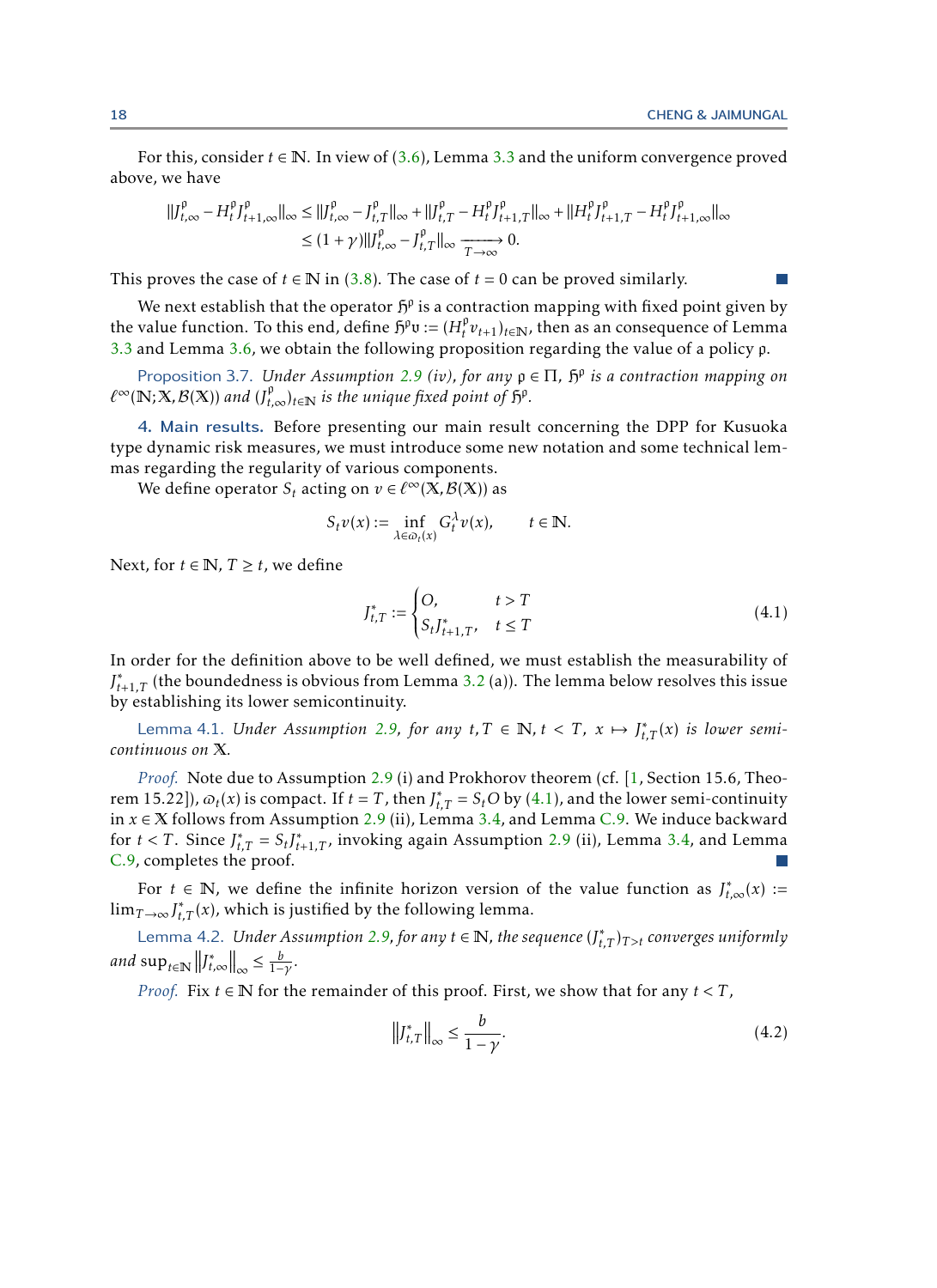To this end, observe that  $||J_{T-1,T}^*||_{\infty} \leq b$  because  $||G_{T-1}^{\lambda}O||_{\infty} \leq b$  due to Assumption [2.9](#page-9-1) (iv) and Lemma [3.2](#page-11-0) (a). By Assumption [2.9](#page-9-1) (iv) and Lemma 3.2 (a) again,  $||G_{T-2}^{\lambda}J_{T-1,T}^*||_{\infty} \leq b + \gamma b$ and thus  $||J^*_{T-2,T}||_{\infty} \leq b + \gamma b$ . Then, [\(4.2\)](#page-17-2) follows by induction. Next, note for any  $t \leq T$ , by Lemma [3.3,](#page-11-1)

$$
\left| J_{t,T}^{*}(x) - J_{t,T+r}^{*}(x) \right| = \left| \inf_{\lambda \in \Omega_{t}(x)} G_{t}^{\lambda} J_{t+1,T}^{*}(x) - \inf_{\lambda \in \Omega_{t}(x)} G_{t}^{\lambda} J_{t+1,T+r}^{*}(x) \right|
$$
  
\n
$$
\leq \sup_{\lambda \in \Lambda} \left| G_{t}^{\lambda} J_{t+1,T}^{*}(x) - G_{t}^{\lambda} J_{t+1,T+r}^{*}(x) \right| \leq \gamma \left\| J_{t+1,T}^{*} - J_{t+1,T+r}^{*} \right\|_{\infty}.
$$
 (4.3)

In view of  $(4.2)$  and  $(4.3)$ , by induction, we conclude

<span id="page-18-1"></span>
$$
\left|J_{t,T}^*(x)-J_{t,T+r}^*(x)\right|\leq \gamma^{T-t}\|J_{T,T}^*(x)-J_{T,T+r}^*(x)\|=\gamma^{T-t}\|J_{T,T+r}^*(x)\|\leq \frac{\gamma^{T-t}b}{1-\gamma}.
$$

<span id="page-18-4"></span>By combining Lemma [4.1](#page-17-3) and Lemma [4.2,](#page-17-4) we obtain the lower semi-continuity of  $x \mapsto$ *J* ∗ *t,*∞(*x*).

Lemma 4.3. *Under Assumption [2.9,](#page-9-1) for any*  $t \in \mathbb{N}$ ,  $x \mapsto \int_{t,\infty}^{*}(x)$  *is lower semi-continuous on* X*.*

We are now in position to present our main results. The theorem below regards the dynamic programming principle for the optimization problem  $\inf_{(\mathbf{X}^p, \mathcal{A}^p) \in \Psi} \rho_{0,\infty}^{\mathbf{X}^p}(\mathfrak{C}(\mathbf{X}^p, \mathcal{A}^p)).$ In view of [\(3.7\)](#page-16-2), it is sufficient to solve  $\inf_{\rho \in \Pi} J_{0,\infty}^{\rho}$ .

Theorem 4.4. *Under Assumption [2.9,](#page-9-1) the following is true.*

- (a)  $(J_{t,\infty}^*)_{t\in\mathbb{N}}$  satisfies  $J_{t,\infty}^* = S_t J_{t+1,\infty}^*$  for  $t \in \mathbb{N}$ . Moreover, for  $(J_{t,\infty}')_{t\in\mathbb{N}} \in \ell^{\infty}(\mathbb{N}; X, \mathcal{B}(X))$  $satisfying \sup_{t \in \mathbb{N}} ||f_t||$  $t'_{t}||_{\infty} < \infty$  and  $J'_{t,\infty} = S_{t}J'_{t+1,\infty}$ , we have  $(J'_{t,\infty})_{t \in \mathbb{N}} = (J^*_{t,\infty})_{t \in \mathbb{N}}$ .
- *(b)* For  $t \in \mathbb{N}$  and  $x \in \mathbb{X}$ ,  $\arg\min_{\lambda \in \mathcal{Q}_t(x)} G_t^{\lambda} I_{t+1,\infty}^*(x)$  *is not empty and closed, and there is a measurable π* ∗  $f_t^* : (\mathbf{X}, \mathcal{B}(\mathbf{X})) \to (\Lambda, \mathcal{E}(\Lambda))$  *such that*

<span id="page-18-3"></span><span id="page-18-2"></span><span id="page-18-0"></span>
$$
\pi_t^*(x) \in \underset{\lambda \in \varpi_t(x)}{\arg \min} \, G_t^{\lambda} J_{t+1,\infty}^*(x), \quad x \in \mathbb{X}.
$$
\n
$$
(4.4)
$$

*(c) For*  $p^* = (n_t^*)$ *t*<sup>*t*</sup></sup> $\sum_{t=1}^{n}$  *t t satisfying* [\(4.4\)](#page-18-2) *for all t* ∈ **N**, we have  $J_{t,\infty}^{\rho^*} = J_{t,\infty}^* = \inf_{\rho \in \Pi} J_{t,\infty}^{\rho}$  *for t* ∈ **N**, *and*  $J_{0,\infty}^{p^*} = H_0 J_{1,\infty}^* = \inf_{(\mathfrak{X}^p, \mathfrak{X}^p) \in \Psi} \rho_{0,\infty}^{\mathfrak{X}^p}(\mathfrak{C}(\mathfrak{X}^p, \mathfrak{X}^p)).$ 

*Proof.* (a) First, observe that by  $(4.1)$ , Lemma [4.2](#page-17-4) and  $(4.5)$ , we have

$$
\left\|J_{t,\infty}^* - S_t J_{t+1,\infty}^*\right\|_{\infty} \le \left\|J_{t,\infty}^* - J_{t,T}^*\right\|_{\infty} + 0 + \left\|S_t J_{t+1,T}^* - S_t J_{t+1,\infty}^*\right\|_{\infty} \xrightarrow[T \to \infty]{} 0.
$$

Next, by Lemma [3.3,](#page-11-1) we have

$$
\left|J_t^*(x) - J_t'(x)\right| = \left|S_t J_{t+1}^*(x) - S_t J_{t+1}'(x)\right| = \left|\inf_{\lambda \in \omega_t(x)} G_t^{\lambda} J_{t+1}^*(x) - \inf_{\lambda \in \omega_t(x)} G_t^{\lambda} J_{t+1}'(x)\right|
$$
  
\n
$$
\leq \sup_{\lambda \in \Lambda} \left|G_t^{\lambda} J_{t+1}^*(x) - G_t^{\lambda} J_{t+1}'(x)\right| \leq \gamma \|J_{t+1}^* - J_{t+1}'\|_{\infty}, \quad (t, x) \in \mathbb{N} \times \mathbb{X}.
$$
 (4.5)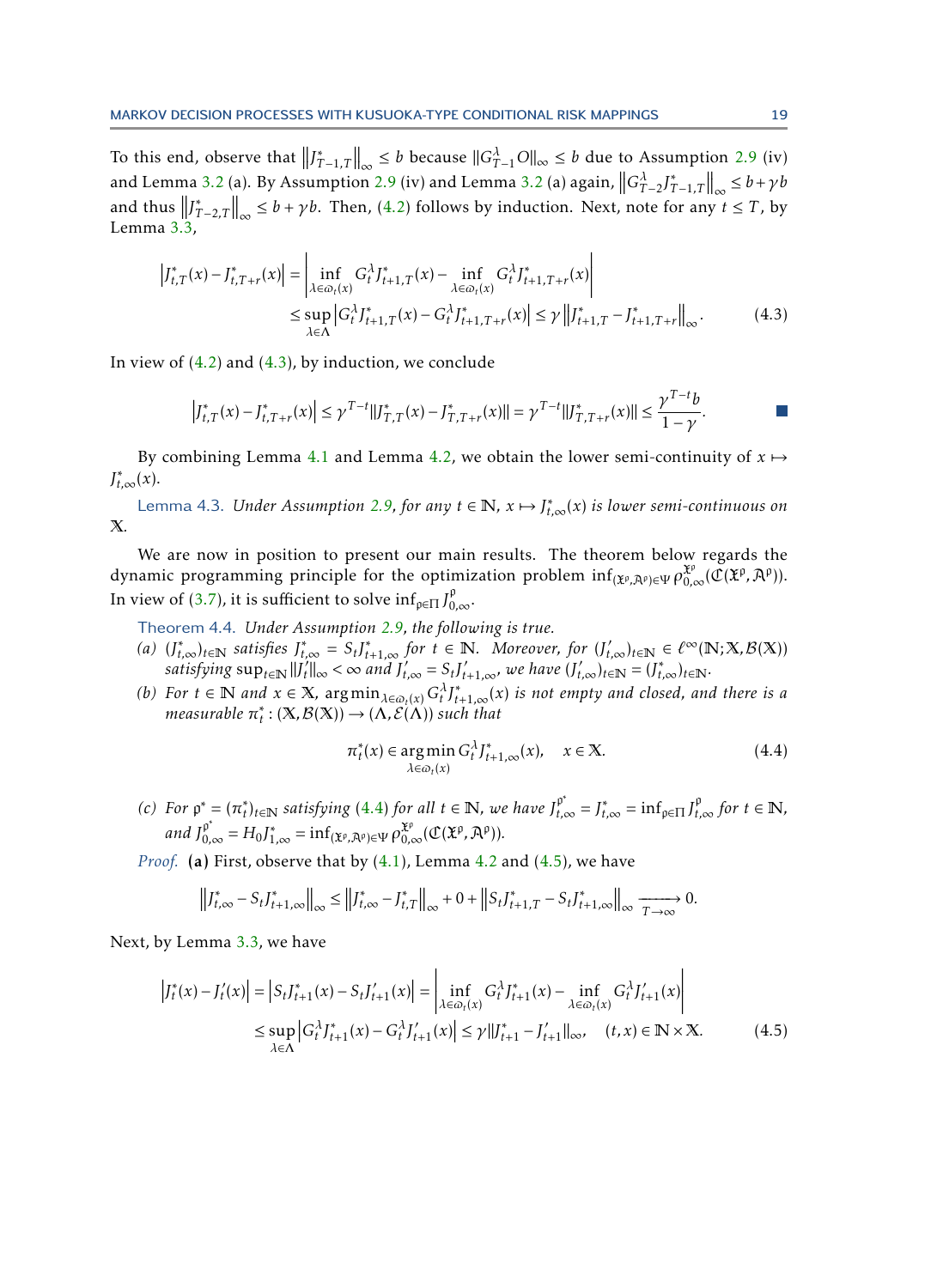Therefore,

$$
\sup_{t \in \mathbb{N}} ||J_t^* - J_t'||_{\infty} \le \gamma \sup_{t \in \mathbb{N}} ||J_{t+1}^* - J_{t+1}'||_{\infty} \le \gamma \sup_{t \in \mathbb{N}} ||J_t^* - J_t'||_{\infty}.
$$

This together with Lemma [4.2](#page-17-4) and the hypothesis that  $\sup_{t\in\mathbb{N}}$   $||J_t^H||$  $t'$ ll∞ < ∞ completes the proof.

(b) We fix  $t \in \mathbb{N}$  for the rest of the proof. By Lemma [3.4](#page-12-0) and Lemma [4.3,](#page-18-4)  $(x, \lambda) \mapsto$  $G_t^{\lambda} J_{t+1}^*(x)$  is lower semi-continuous. Due to Assumption [2.9](#page-9-1) (ii),  $\omega_t(x)$  is compact. It follows that for  $x \in \mathbb{X}$ ,  $\arg\min_{\lambda \in \omega_t(x)} G_t^{\lambda} J_{t+1,\infty}^*(x)$  is not empty and closed. We claim that the lower semi-continuity of  $(x, \lambda) \mapsto G_t^{\lambda} J_{t+1}^*(x)$  implies that for any closed  $F \subseteq \bigcup_{x \in \mathbb{X}} \varpi_t(x)$ ,

$$
B_F := \left\{ x \in \mathbb{X} : \underset{\lambda \in \varpi_t(x)}{\arg \min} \, G_t^{\lambda} J_{t+1,\infty}^*(x) \cap F \neq \emptyset \right\} \in \mathcal{B}(\mathbb{X}),
$$

i.e., the set-valued mapping  $x \mapsto \argmin_{\lambda \in \varpi_t(x)} G_t^{\lambda} J_{t+1,\infty}^*(x)$  is  $\mathcal{B}(X)$ -measurable (cf. [\[1,](#page-23-3) Section 18.1, Definition 18.1]). To this end note that by statement (a) we have

$$
B_F = \left\{ x \in \mathbb{X} : J_t^*(x) = \min_{\lambda \in F} G_t^{\lambda} J_{t+1,\infty}^*(x) \right\},\
$$

where  $x \mapsto \min_{\lambda \in F} G_t^{\lambda} J_{t+1,\infty}^*(x)$  is well defined and lower semi-continuous in  $x \in X$  due to Lemma [3.4,](#page-12-0) Lemma [4.3,](#page-18-4) Lemma [C.9](#page-28-3) and the fact that  $F \subseteq \bigcup_{x \in X} \varpi_t(x)$  is compact and upper hemi-continuous. Recall from Lemma [4.3](#page-18-4) that *J* ∗ *t* is lower semi-continuous. It follows that both  $\min_{\lambda \in F} G_t^{\lambda} J_{t+1,\infty}^*$  and  $J_t^*$  $f_t^*$  are  $\mathcal{B}(\mathbb{X})$ - $\mathcal{B}(\mathbb{R})$  measurable. Consequently,  $B_F \in \mathcal{B}(\mathbb{X})$ . Note that a measurable set-valued function is also weakly measurable (cf. [\[1,](#page-23-3) Section 18.1, Lemma 18.2]). Then, by applying the Kuratowski and Ryll-Nardzewski measurable selection theorem (cf. [\[1,](#page-23-3) Section 18.3, Theorem 18.13]), the set-valued function  $x \mapsto \arg \min_{\lambda \in \omega_t(x)} G_t^{\lambda} J_{t+1,\infty}^*(x)$  has a  $B(X) - B(\Lambda)$  measurable selector. In view of Lemma [C.7,](#page-28-1) such selector is also  $B(X) - E(\Lambda)$ measurable.

(c) Combining Lemma [3.2](#page-11-0) (a) with [\(3.6\)](#page-15-1) and [\(4.1\)](#page-17-1), we obatin  $J_{t,T}^*(x) \leq J_{t,T}^{\rho}(x)$  for any  $t \leq T$ , *x* ∈ X and  $ρ$  ∈ Π. Then by Lemma [3.6](#page-16-0) and Lemma [4.2,](#page-17-4) we have  $J_{t,\infty}^{*}(x) \leq J_{t,\infty}^{p}$  (*x*) for any *t* ∈ N,  $x \in X$  and  $p \in \Pi$ . On the other hand, note that by (a) and (b) we have

<span id="page-19-0"></span>
$$
J_{t,\infty}^* = S_t J_{t+1,\infty}^* = G_t^{\pi_t^*(x)} J_{t+1,\infty}^*(x).
$$

It follows from Proposition [3.7](#page-17-5) that  $J_{t,\infty}^{\rho^*} = J_{t,\infty}^*$  for  $t \in \mathbb{N}$ . Consequently, we have that  $J_{t,\infty}^{\rho^*} =$  $J_{t,\infty}^* = \inf_{\rho \in \Pi} J_{t,\infty}^{\rho}$  for  $t \in \mathbb{N}$ . Finally, this together with [\(3.1\)](#page-10-2), [\(3.7\)](#page-16-2) and [\(3.8\)](#page-16-1) implies  $J_{0,\infty}^{\rho^*} =$  $H_0 J_{1,\infty}^* = \inf_{\rho \in \Pi} \rho_{0,\infty}^{\mathfrak{X}^{\rho}}(\mathfrak{C}(\mathfrak{X}^{\rho}, \mathfrak{X}^{\rho})).$ 

Next, we provide a Q-learning version of Theorem [4.4.](#page-18-0) Let  $Q_t(x, \lambda) := G_t^{\lambda} J_{t,\infty}^*(x)$  for  $(x, \lambda) \in$  $X\times\Lambda$ . Note that  $Q_t$  is  $\mathcal{B}(X)\otimes\mathcal{E}(\Lambda)\text{-}\mathcal{B}(\R)$  measurable due to Lemma [3.1.](#page-10-1) For  $u$  :  $(X\times\Lambda,\mathcal{B}(X)\otimes\R)$  $\mathcal{E}(\Lambda) \to (\mathbb{R}, \mathcal{B}(\mathbb{R}))$  satisfying  $\sup_{t \in \mathbb{N}} ||Q'_t||_{\infty} < \infty$ ,  $x \mapsto \inf_{\lambda \in \varpi_t(x)} u(x, \lambda) \in \ell^{\infty}(\mathbb{X}, \mathcal{B}(\mathbb{X}))$ , we define  $T_t u(x, \lambda) := [G_t^{\lambda} \inf_{\zeta \in \omega_t(\cdot)} u(\cdot, \zeta)](x).$ 

Corollary 4.5. *Under Assumption [2.9,](#page-9-1) the following hold:*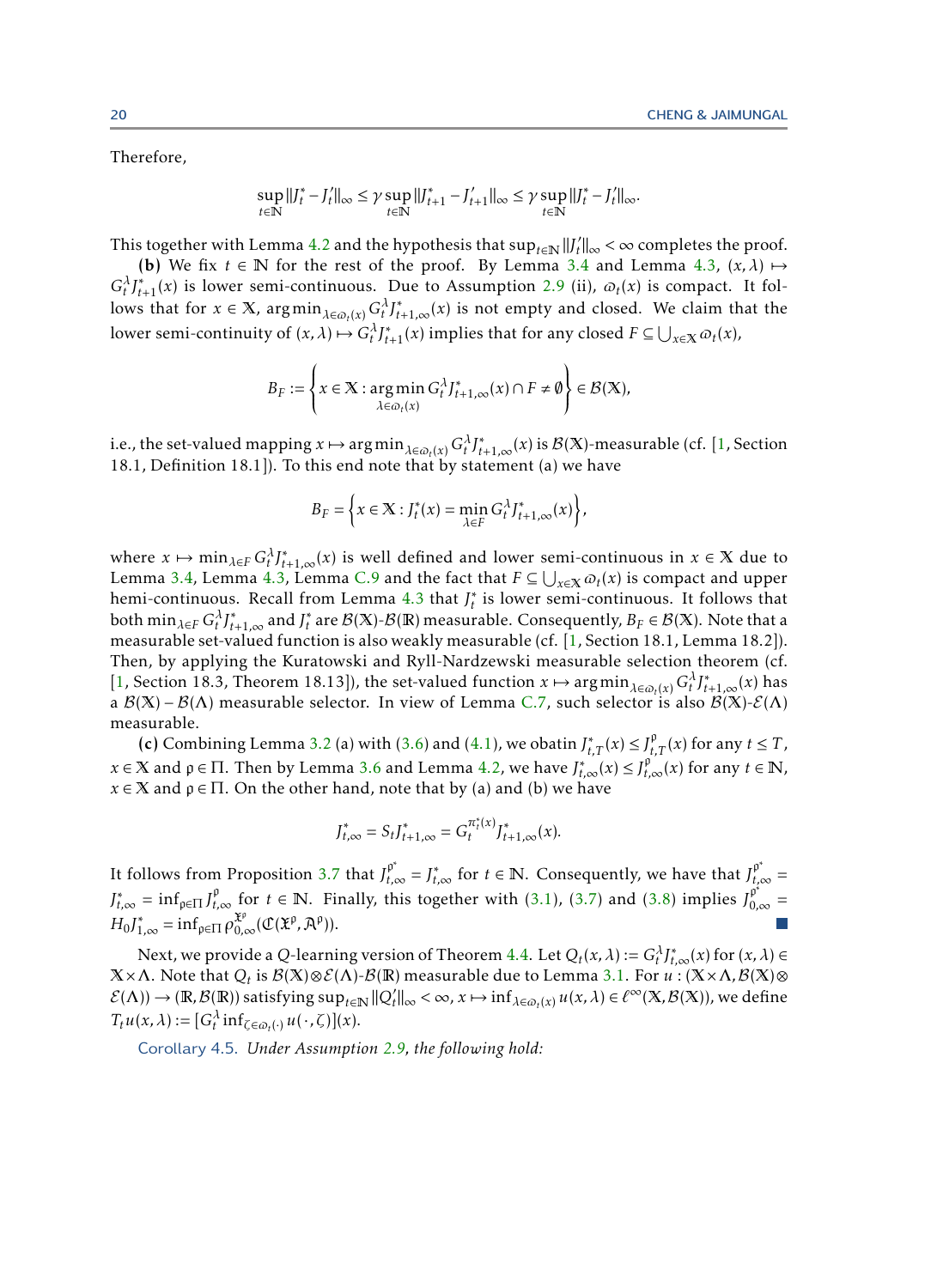- (a) For any  $t \in \mathbb{N}$ ,  $\inf_{\lambda \in \omega_t(x)} Q_t(x, \lambda) = J_{t,\infty}^*(x)$  for  $x \in \mathbb{X}$  and  $Q_t = T_t Q_{t+1}$ . Moreover, for any  $(Q'_t)_{t\in\mathbb{N}}$  satisfying  $\inf_{\zeta\in\omega_t(\cdot)}Q'_{t+1}(\cdot,\zeta)\in\ell^{\infty}(\mathbb{X},\mathcal{B}(\mathbb{X}))$  and  $Q'_t=T_tQ'_{t+1}$  for  $t\in\mathbb{N}$ , we have  $(Q'_t)_{t \in \mathbb{N}} = (Q_t)_{t \in \mathbb{N}}.$
- *(b)* For any  $t \in \mathbb{N}$ , there is a  $\pi_t^*$  $f_t^* : (\mathbb{X}, \mathcal{B}(\mathbb{X})) \to (\Lambda, \mathcal{E}(\Lambda))$  *such that*

$$
\pi_t^*(x) \in \underset{\lambda \in \varpi_t(x)}{\arg \min} Q_t(x, \lambda), \quad x \in \mathbb{X}.
$$

*(c) If*  $p^* = (\pi_t^*)$ *t* )*t*∈<sup>N</sup> *satisfies π* ∗ *t*<sup>\*</sup>(*x*) ∈ arg min<sub> $λ ∈ ∞_t(x)$ </sub>  $Q_t(x, λ)$  *for*  $x ∈ X$  *and*  $t ∈ \mathbb{N}$ *,*  $ρ^*$  *is the optimal Markovian policy.*

*Proof.* (a) It follows immediately from the definition of *Q<sup>t</sup>* and Theorem [4.4](#page-18-0) (a) that  $\inf_{\zeta \in \mathcal{O}_t(x)} Q_t(x,\zeta) = S_t J_{t+1,\infty}^*(x) = J_{t,\infty}^*(x)$  for  $x \in \mathbb{X}$ . In addition,  $J_{t,\infty}^* \in \ell^{\infty}(\mathbb{X}, \mathcal{B}(\mathbb{X}))$  due to Lemma [4.3.](#page-18-4) Consequently, we have

$$
Q(t,\lambda) = \left[G_t^{\lambda} \inf_{\zeta \in \omega_t(\cdot)} Q_{t+1}(\cdot,\zeta)\right](x) = T_t Q_{t+1}(t,\lambda).
$$

Next, note that by Lemma [3.3,](#page-11-1)

$$
\|Q_t - Q'_t\|_{\infty} = \|T_t Q_{t+1} - T_t Q'_{t+1}\|_{\infty}
$$
  
\n
$$
= \sup_{(x,\lambda)\in\mathbb{X}\times\Lambda} \left\|G_t^{\lambda} \inf_{\zeta\in\omega_t(\cdot)} Q_{t+1}(\cdot,\zeta)\right|(x) - \left[G_t^{\lambda} \inf_{\zeta\in\omega_t(\cdot)} Q'_{t+1}(\cdot,\zeta)\right|(x) \right\|
$$
  
\n
$$
\leq \gamma \sup_{(x,\lambda)\in\mathbb{X}\times\Lambda} \sup_{x\in\mathbb{X}} \left|\inf_{\zeta\in\omega_t(x)} Q_{t+1}(x,\zeta) - \inf_{\zeta\in\omega_t(x)} Q'_{t+1}(x,\zeta)\right| \leq \gamma \|Q_{t+1}^* - Q'_{t+1}\|_{\infty}.
$$

Therefore,  $\sup_{t\in\mathbb{N}} ||Q_t - Q'_t||_{\infty} \leq \gamma \sup_{t\in\mathbb{N}} ||Q_{t+1}^* - Q'_{t+1}||_{\infty} \leq \gamma \sup_{t\in\mathbb{N}} ||Q_t^* - Q'_t||_{\infty}$ . Notice that  $\sup_{t\in\mathbb{N}} ||Q_t^* - Q_t'||_\infty < \infty$  due to Lemma [4.2](#page-17-4) and the proven. We finally yield  $(Q_t')_{t\in\mathbb{N}} = (Q_t)_{t\in\mathbb{N}}$ . **(b)** This follows from Theorem [4.4](#page-18-0) (b) and the definition of  $Q_t$ .

(c) Note that for  $t \in \mathbb{N}$ ,  $\pi_t^*$ *t* satisfies [\(4.4\)](#page-18-2) due to the definition of *Q<sup>t</sup>* . Invoking Theorem [4.4](#page-18-0) (c), completes the proof.

*Remark* 4.6. When the transition kernel *P*, the action domain  $A_t$  and the family of probability measures  $\mathcal{M}_t$  are constant in  $t \in \mathbb{N}$ , it follows immediately from  $(4.1)$  that  $\mathcal{S}_t$  is constant in *t* ∈ **N** and *J*<sub>*t*</sub><sup>\*</sup>,*T* = *J*<sub>*t*</sub><sup>\*</sup><sub>+1</sub>,*T*<sub>+1</sub> for *t* ∈ **N** and *T* ≥ *T*. Thus, by Lemma [4.2,](#page-17-4) *J*<sup>\*</sup> *t* is also constant in *t*. The stationary versions of Theorem [4.4](#page-18-0) and Corollary [4.5](#page-19-0) following immediately.

Blow we argue that the optimal Markovian action is no worse than any other G-adpated action. First, recall from Theorem [4.4](#page-18-0) that the optimal Markovian policy is attainable.

Proposition 4.7. *Under Assumption [2.9,](#page-9-1) we have that*

<span id="page-20-0"></span>
$$
\inf_{(\mathfrak{X}^{\rho}, \mathfrak{X}^{\rho}) \in \Psi} \rho_{0,\infty}^{\mathfrak{X}^{\rho}}(\mathcal{C}(\mathfrak{X}^{\rho}, \mathfrak{X}^{\rho})) = \inf_{(\mathfrak{X}, \mathfrak{X}) \in \Psi} \rho_{0,\infty}^{\mathfrak{X}}(\mathcal{C}(\mathfrak{X}, \mathfrak{X})).
$$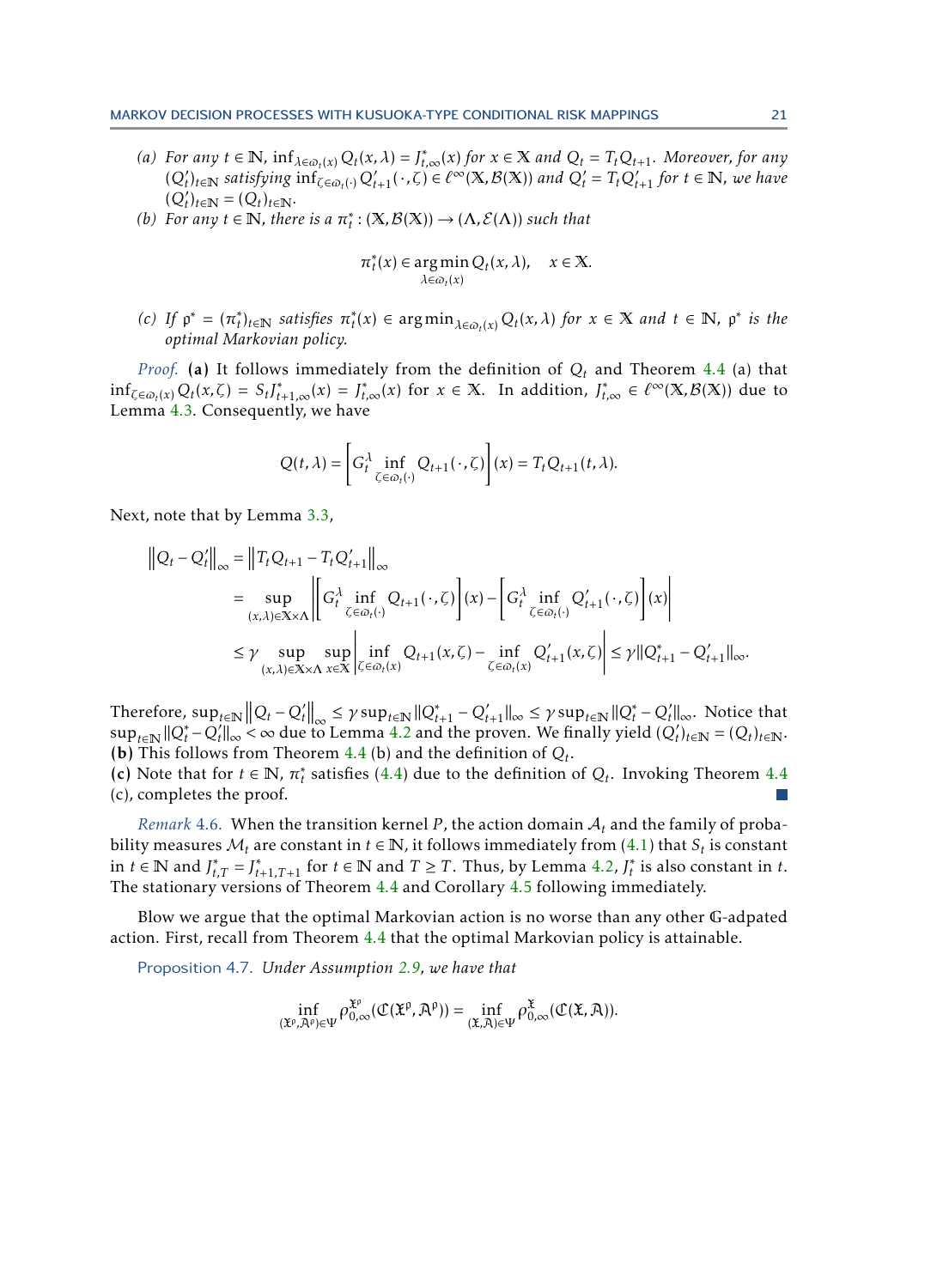*Proof.* Fix  $(\mathfrak{X}, \mathfrak{X}, \mathfrak{C}) \in \Psi$  for the remainder of the proof. Let  $P^{A_t | \mathscr{U}_t}$  be the regular version of  $\mathbb{P}(A_t \in \cdot | \mathscr{U}_t)$ . By [\(2.2\)](#page-4-1), [\(2.3\)](#page-4-2), Lemma [C.3](#page-26-2) and Lemma [C.5,](#page-26-4) for any  $t \in \mathbb{N}$  and  $B \in \mathcal{B}(\mathbb{R})$ ,

$$
\mathbb{E}\left(\mathbb{1}_{B}(C_{t}(X_{t}, A_{t}, X_{t+1}))|\mathscr{U}_{t}\right) = \mathbb{E}\left(\mathbb{E}\left(\mathbb{1}_{B}(C_{t}(X_{t}, A_{t}, X_{t+1}))|\sigma(X_{t})\vee\sigma(A_{t})|\right|\mathscr{U}_{t}\right)
$$
\n
$$
= \mathbb{E}\left(\int_{X} \mathbb{1}_{B}(C_{t}(X_{t}, A_{t}, y))P(t, X_{t}, A_{t}, dy)|\mathscr{U}_{t}\right)
$$
\n
$$
= \int_{A} \int_{X} \mathbb{1}_{B}(C_{t}(X_{t}, a, y))P(t, X_{t}, a, dy)P^{A_{t}|\mathscr{U}_{t}}(da), \quad P-a.s.. \quad (4.6)
$$

Hence,  $\int_{\mathbb{A}} \int_{\mathbb{X}} \mathbb{1}_{\cdot}(C_t(X_t,a,y)) P(t,X_t,a,\mathrm{d} y) P^{A_t|\mathscr{U}_t}(\mathrm{d} a)$  is a regular version of  $\mathbb{P}\big( C_t(X_t,A_t,X_{t+1}) \in$  $\cdot |\mathscr{U}_t|$ *big*). For each  $\omega \in \Omega$ , by simple function approximation from below (cf. [\[1,](#page-23-3) Section 4.7, Theorem 4.36]) and monotone convergence, the corresponding Lebesgue integration for nonnegative  $f : (\mathbb{R}, \mathcal{B}(\mathbb{R})) \to (\mathbb{R}, \mathcal{B}(\mathbb{R}))$  equals

$$
\int_{\mathbb{A}} \int_{X} f(C_t(X_t,a,y)) P(t,X_t,a,dy) P^{A_t|\mathscr{U}_t} (da).
$$

This together with [\(2.10\)](#page-8-2) and Proposition [2.6](#page-7-0) (d) implies that, for any  $T \in \mathbb{N}$ ,

$$
\rho_{T,T}^{\mathfrak{X}}(\mathfrak{C}(\mathfrak{X},\mathfrak{A}))=\sup_{\eta\in\mathcal{M}_{t}(X_{t})}\left\{\int_{(0,1]}\inf_{q\in\mathbb{R}}\left\{q+\kappa^{-1}\int_{\mathbb{A}}\int_{\mathbb{X}}\left(C_{T}(X_{T},a,y)-q\right)_{+}P(T,X_{T},a,\mathrm{d}y)P^{A_{T}|\mathcal{U}_{T}}(\mathrm{d}a)\right\}\eta(\mathrm{d}\kappa)+\eta(0)\cdot\inf\left\{r\in\mathbb{R}:\int_{\mathbb{A}}\int_{\mathbb{X}}\mathbb{1}_{(r,\infty)}\left(C_{T}(X_{T},a,y)\right)P(T,X_{T},a,\mathrm{d}y)P^{A_{T}|\mathcal{U}_{T}}(\mathrm{d}a)=0\right\}\right\}.
$$

Note that  $P^{A_T|\mathscr{U}_T}(B)|_{B = A_T(X_T)} = \int_{\mathbb{A}} \mathbb{1}_{A_T(X_T)}(a) P^{A_T|\mathscr{U}_T}(\mathrm{d}a) = 1$ ,  $\mathbb{P} - a.s.$  due to the definition of  $\Psi$  and Lemma [C.5](#page-26-4) (we invoke [\[1,](#page-23-3) Section 18.1, Theorem 18.6] for the joint measurability of  $\mathbb{1}_{\mathcal{A}_T(x)}(a)$  as a function of  $(x, a)$ ). It follows from  $(4.1)$  that  $\rho_{T,T}^{\mathfrak{X}}(\mathfrak{C}(\mathfrak{X}, \mathcal{A})) \geq J_{T,T}^*(X_T)$ ,  $\mathbb{P}-a.s.$ . We next proceed to pull back the time index by induction. Suppose for some  $0 < t < T$  we have  $\rho_{t+1,T}^{\mathfrak{X}}(\mathfrak{C}(\mathfrak{X}, \mathcal{A})) \geq J_{t+1,T}^*(X_{t+1}), \mathbb{P}-a.s..$  Then, by [\(2.10\)](#page-8-2) and Proposition [2.5](#page-7-1) (a),  $\rho_{t,T}^{\mathfrak{X}}(\mathfrak{C}(\mathfrak{X}, \mathcal{A})) \geq$  $\rho_t^{\hat{\mathbf{X}}}(C_t(X_t, A_t, X_{t+1}) + \gamma J_{t+1, T}^*(X_{t+1})$ . With similar reasoning as before, we obtain

$$
\rho_{t,T}^{\mathfrak{X}}(\mathfrak{C}(\mathfrak{X},\mathfrak{X}))\geq \sup_{\eta\in\mathcal{M}_{t}(X_{t})}\left\{\int_{(0,1]}\inf_{q\in\mathbb{R}}\left\{q+\kappa^{-1}\int_{\mathbb{A}}\int_{X}\left(C_{t}(X_{t},a,y)+\gamma J_{t+1,T}^{*}(y)-q\right)_{+}P(t,x,a,\mathrm{d}y)P^{A_{t}|\mathcal{U}_{t}}(\mathrm{d}a)\right\}\eta(\mathrm{d}\kappa) + \eta(0)\cdot\inf\left\{r\in\mathbb{R}:\int_{\mathbb{A}}\int_{X}\mathbb{1}_{(r,\infty)}(C_{t}(X_{t},a,y)+\gamma J_{t+1,T}^{*}(y))P(t,x,a,\mathrm{d}y)P^{A_{t}|\mathcal{U}_{t}}(\mathrm{d}a)=0\right\}\right\},\mathbb{P}-a.s..
$$

By [\(4.1\)](#page-17-1) and the fact that  $P^{A_t|\mathscr{U}_t}(B)|_{B=\mathcal{A}_t(X_t)} = 1$ ,  $\mathbb{P}-a.s.$  again, we have  $\rho_{t,T}^{\mathfrak{X}}(\mathfrak{C}(\mathfrak{X}, \mathcal{A})) \geq J_{t,T}^*(X_t)$ ,  $\mathbb{P}-a.s..$  Consequently,  $\rho_{1,T}^{\mathfrak{X}}(\mathfrak{C}(\mathfrak{X},\mathfrak{X})) \geq J_{1,T}^*(X_1)$ ,  $\mathbb{P}-a.s..$  With similar reasoning as before, we yield  $\rho_{0,T}^{\mathfrak{X}}(\mathfrak{C}(\mathfrak{X},\mathcal{A})) \geq J_{0,T}^*$ . Finally, in view of Lemma [2.7,](#page-8-3) [\(3.7\)](#page-16-2) and Theorem [4.4](#page-18-0) (c), we have  $\inf_{(\mathbf{\tilde{x}}^{\rho}, \mathcal{A}^{\rho}) \in \Psi} \rho_{0,\infty}^{\mathbf{\tilde{x}}^{\rho}}(\mathcal{C}(\mathbf{\tilde{x}}^{\rho}, \mathcal{A}^{\rho})) = J_{0,\infty}^{*} \leq \rho_{0,\infty}^{\mathbf{\tilde{x}}}(\mathcal{C}(\mathbf{\tilde{x}}, \mathcal{A})).$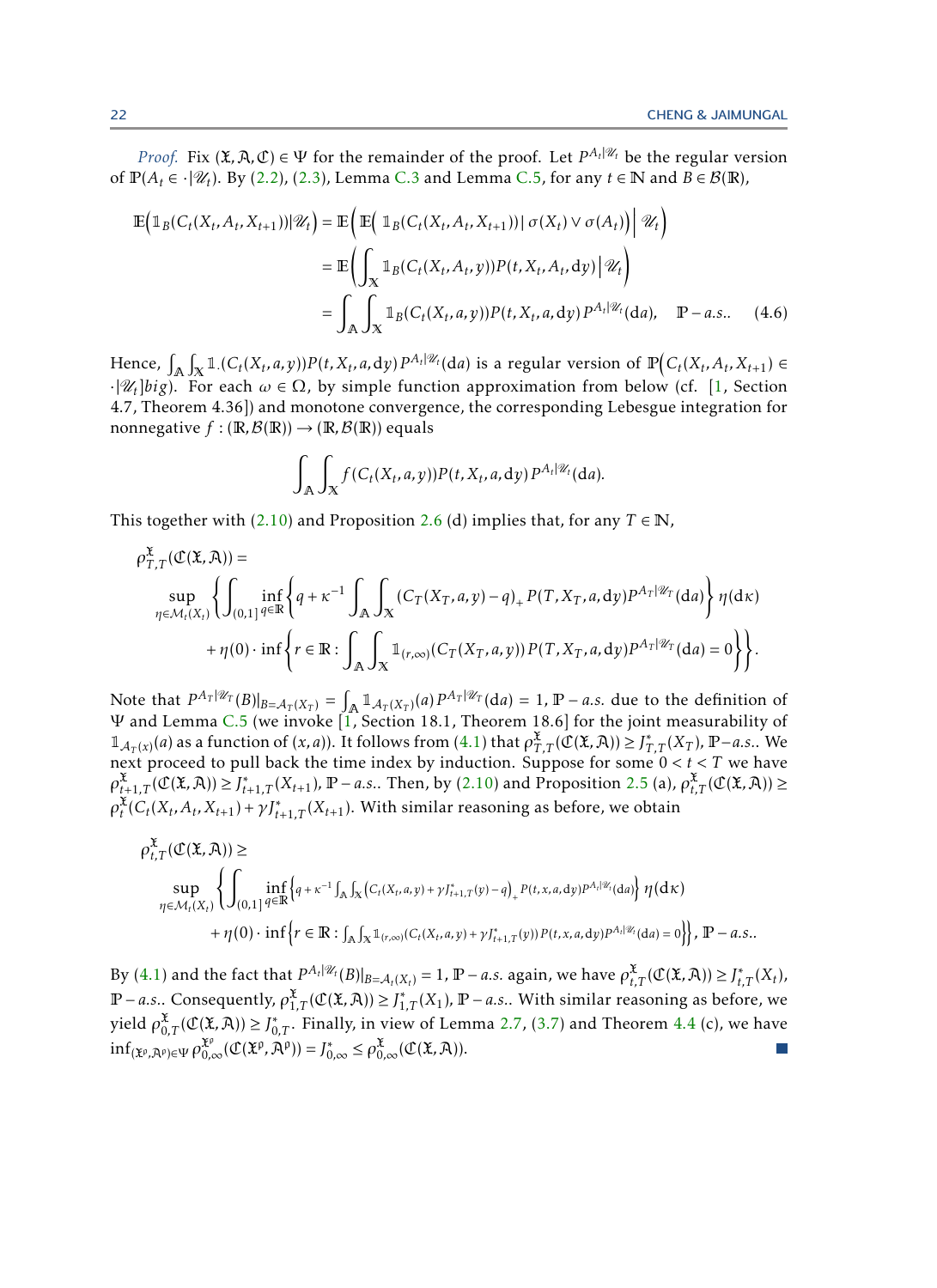As a final key result, we provide a sufficient condition on when deterministic actions can attain the optimal. We first introduce a technical lemma.

Lemma 4.8. Let  $v \in \ell^{\infty}(\mathbb{X}, \mathcal{B}(\mathbb{X}))$ ,  $\lambda^1, \lambda^2 \in \Lambda$  and  $\beta \in (0, 1)$ . If at a point  $x \in \mathbb{X}$ ,  $\mathcal{M}_t(x)$  is *singleton, then*

<span id="page-22-2"></span>
$$
G_t^{\beta \lambda^1 + (1 - \beta)\lambda^2} v(x) \geq \beta G_t^{\lambda^1} v(x) + (1 - \beta) G_t^{\lambda^2} v(x).
$$

*Proof.* The statement follows immediately from the observations below:

$$
\inf_{q\in\mathbb{R}}\left\{q+\kappa^{-1}\int_{\mathbb{A}}\int_{\mathbb{R}\times\mathbb{X}}(C_t(x,a,y)+\gamma v(y)-q)_+P(t,x,a,\mathrm{d}y)(\beta\lambda^1+(1-\beta)\lambda^2)(\mathrm{d}a)\right\}
$$
\n
$$
\geq \beta \inf_{q\in\mathbb{R}}\left\{q+\kappa^{-1}\int_{\mathbb{A}}\int_{\mathbb{R}\times\mathbb{X}}(C_t(x,a,y)+\gamma v(y)-q)_+P(t,x,a,\mathrm{d}y)\lambda^1(\mathrm{d}a)\right\}
$$
\n
$$
+(1-\beta)\inf_{q\in\mathbb{R}}\left\{q+\kappa^{-1}\int_{\mathbb{A}}\int_{\mathbb{R}\times\mathbb{X}}(C_t(x,a,y)+\gamma v(y)-q)_+P(t,x,a,\mathrm{d}y)\lambda^2(\mathrm{d}a)\right\},
$$

and  $\int_{\mathbb{A}} \int_{\mathbb{X}} \mathbb{1}_{(r,\infty)}(C_t(x,a,y) + \gamma v(y)) P(t,x,a,\mathrm{d}y) (\beta \lambda^1 + (1-\beta)\lambda^2)(\mathrm{d}a) = 0$  implies that

$$
\int_{\mathbb{A}} \int_{X} \mathbb{1}_{(r,\infty)}(C_t(x,a,y) + \gamma v(y)) P(t,x,a,\mathrm{d}y) \lambda^i(\mathrm{d}a) = 0, \quad i = 1,2.
$$

<span id="page-22-0"></span>Proposition 4.9. *Under Assumption [2.9,](#page-9-1) if*  $M_t(x)$  *is a singleton for all*  $x \in \mathbb{X}$ *, then there is*  $\pi_t^{\delta}$  : (X,B(X)) → ( $\Lambda$ ,E( $\Lambda$ )) such that  $\pi_t^{\delta}(x)$  is a Dirac measure for all  $x \in X$  and

$$
\pi_t^{\delta}(x) \in \underset{\lambda \in \varpi_t(x)}{\arg\min} \, G_t^{\lambda} J_{t+1,\infty}^*(x).
$$

*Proof.* We will fix *t* ∈ N for the rest of the proof. We first argue that for any *x* ∈ X the set  $D(x) := \{a \in \mathcal{A}_t(x) : G_t^{\delta_a} J_{t+1,\infty}^*(x) = \min_{\lambda \in \varpi_t(x)} G_t^{\lambda} J_{t+1,\infty}^*(x)\}$  is not empty and closed. To this end, notice that  $A_t(x)$  is compact (due to Assumption [2.9](#page-9-1) (ii)) thus totally bounded (cf. [\[1,](#page-23-3) Section 3.7, Theorem 3.28]), i.e., for any  $\varepsilon > 0$  there is  $n \in \mathbb{N}$  and  $(A_{\kappa}^{\varepsilon})$  $\binom{\varepsilon}{k}$ <sup>*n*</sup><sub>*k*</sub> and such that  $A_k^{\varepsilon}$  $\frac{\varepsilon}{k}$  ⊆ **A** is an *ε*-open ball and  $A_t(x) \subseteq \bigcup_{k=1}^n A_k^{\varepsilon}$  $\int_{k}^{\varepsilon}$ . Let  $\lambda^* \in \arg\min_{\lambda \in \omega_t(x)} G_t^{\lambda} J_{t+1,\infty}^*(x)$ . We claim that if *λ* ∗ (*A ε*  $_{k}^{\varepsilon}$ ) > 0, then

<span id="page-22-1"></span>
$$
\lambda_{A_k^{\varepsilon}}^* := \frac{\lambda^*(A_k^{\varepsilon} \cap \cdot)}{\lambda^*(A_k^{\varepsilon})} \in \underset{\lambda \in \omega_t(x)}{\operatorname{arg\,min}} \, G_t^{\lambda} J_{t+1,\infty}^*(x). \tag{4.7}
$$

To see this notice that if  $\lambda^*(A_k^{\varepsilon})$  $(\frac{\varepsilon}{k})^c$ ) = 0,  $\lambda^* = \lambda^*$  $\lambda_{k}^{\ast}$  and [\(4.7\)](#page-22-1) follows immediately. If  $\lambda^{*}((A_{k}^{\varepsilon}))$ 0, then  $\lambda^*_{(A^{\varepsilon})^c}$  is well defined and  $\lambda^* = \lambda^*(A^{\varepsilon})^R$ *k* ) *c* ) *>* <sup>\*</sup><sub> $(A_k^{\varepsilon})^c$ </sub> is well defined and  $\lambda^* = \lambda^* (A_k^{\varepsilon})^c$ *k* )*λ* ∗  $A_k^{\varepsilon} + \lambda^* ((A_k^{\varepsilon})$ *k* ) *c* )*λ* ∗  $\int_{(A_k^{\varepsilon})^c}^*$  and  $(4.7)$  follows from Lemma [4.8](#page-22-2) and the hypothesis that  $\lambda^* \in \arg\min_{\lambda \in \omega_t(x)} G_t^{\lambda} J_{t+1,\infty}^*(x)$ . Since  $(A_k^{\varepsilon})$  $\left\{k \atop k \right\}^n_{k=1}$  covers  $\mathcal{A}_t(x)$ , there exists one  $k \in \{1, ..., n\}$  such that  $\lambda^*(A_k^{\varepsilon})$  $\binom{\varepsilon}{k}$  > 0. This together with [\(4.7\)](#page-22-1) implies that for any  $m \in \mathbb{N}$ , there is  $a^m \in \mathcal{A}_t(x)$  and  $\lambda^m \in \varpi_t(x)$  such that support  $\lambda^m \subseteq \mathcal{A}_t(x) \cap \overline{B}_{\frac{1}{m}}(a^m)$  and  $\lambda^m \in \arg\min_{\lambda \in \varpi_t(x)} G_t^{\lambda} J_{t+1,\infty}^*(x)$ , where  $\overline{B}_{\frac{1}{m}}(a^m)$  is the closed  $\frac{1}{m}$ -ball centered at  $a^{m}$ . As  $\mathcal{A}_t(x)$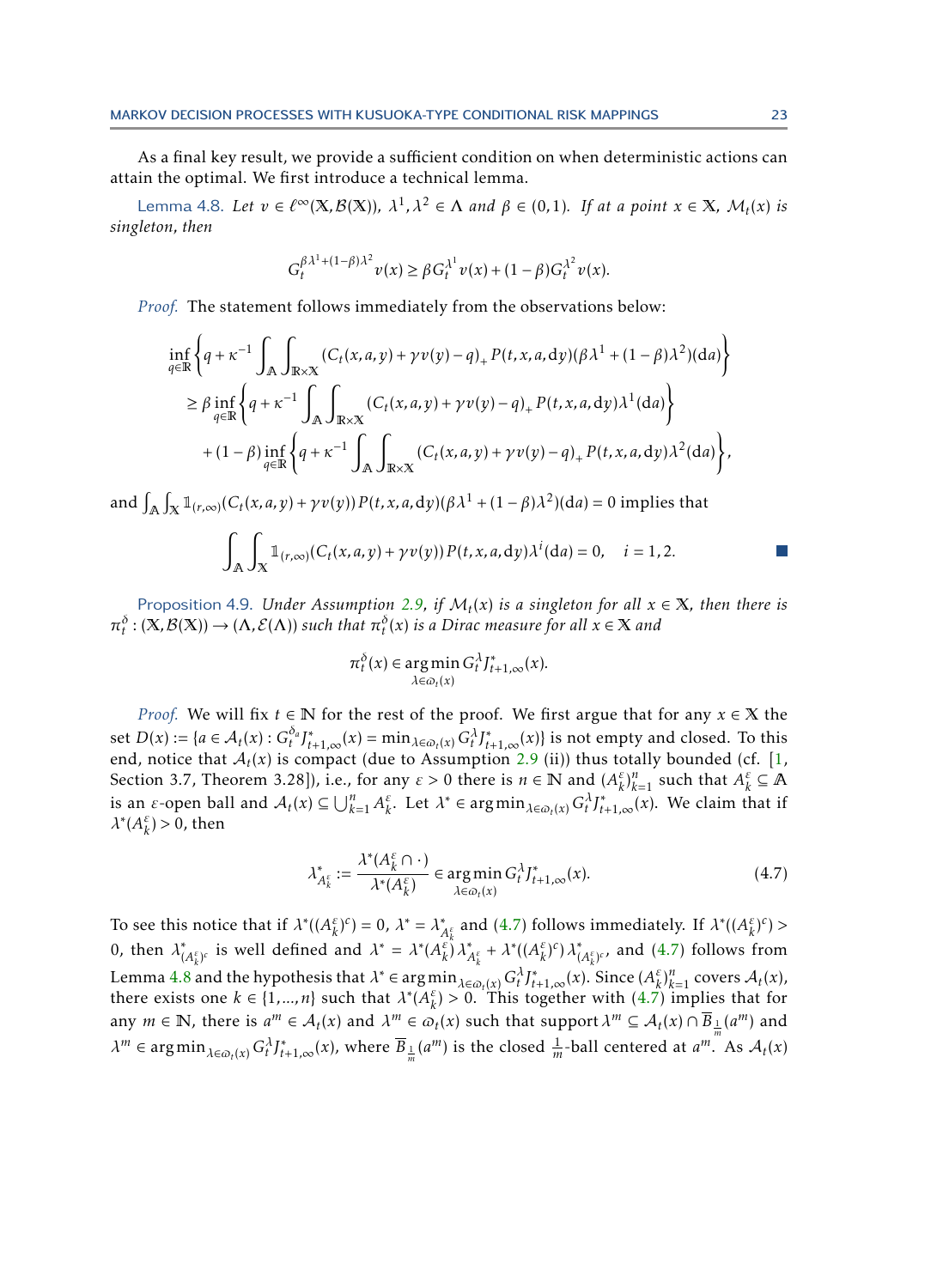is compact, without loss of generality, we set  $a^0 := \lim_{n \to \infty} a^m$ . Let  $f \in C_b(\mathbb{A})$ ; note f is uniformly continuous on  $A_t(x)$ . Then, we have

$$
\left| \int_{\mathbb{A}} f(a) \lambda^{m}(da) - f(a^{0}) \right| = \left| \int_{\mathcal{A}_{t}(x) \cap \overline{B}_{\frac{1}{m}}(a^{m})} f(a) \lambda^{m}(da) - f(a^{0}) \right|
$$
  
\n
$$
\leq \sup_{a \in \mathcal{A}_{t}(x) \cap \overline{B}_{\frac{1}{n}}(a^{m})} |f(a) - f(a^{0})|
$$
  
\n
$$
\leq \sup_{a \in \mathcal{A}_{t}(x) \cap \overline{B}_{\frac{1}{m}}(a^{m})} |f(a) - f(a^{m})| + |f(a^{m}) - f(a^{0})| \xrightarrow[n \to \infty]{} 0,
$$

i.e.,  $(\lambda^m)_{m\in\mathbb{N}}$  converges to  $\delta_{a^0}$  weakly. By Lemma [3.4](#page-12-0) and Lemma [4.3,](#page-18-4) we obtain

$$
\min_{\lambda \in \varpi_t(x)} G_t^{\lambda} J_{t+1,\infty}^*(x) = \liminf_{m \to \infty} G_t^{\lambda^m} J_{t+1,\infty}^*(x) \ge G_t^{\delta_a 0} J_{t+1,\infty}^*(x),
$$

and thus  $\delta_{a^0} \in D(x)$ . The closedness of  $D(x)$  follows from Lemma [3.4](#page-12-0) and Lemma [4.3](#page-18-4) and the fact that  $(\delta_{a^{\ell}})_{\ell \in \mathbb{N}}$  converges weakly if  $(a^{\ell})_{\ell \in \mathbb{N}} \subset \mathbb{A}$  converges.

Now that we have shown  $D(x)$  is non-empty and closed for any  $x \in \mathbb{X}$ , the existence of  $\pi_t^\delta$ follows from an analogous argument as in the proof of Theorem [4.4](#page-18-0) (b).

<span id="page-23-2"></span>*Remark* 4.10. Let us fix  $t \in \mathbb{N}$  and  $x \in \mathbb{X}$ . Here we provide some discussion on the case when  $\mathcal{M}_t(x)$  is not a singleton from the perspective of two-player games. We may treat  $\eta \in M_t(x)$  as an action controlled by another player who aims to maximize the score. Let us name the players as player- $\lambda$  and player- $\eta$ , respectively. From the definition of  $G_t^{\lambda}v$ , the decision of player-*η* is made without the realization of player-*λ*'s action. This incites player*λ* to use a randomized policy to take advantage of player-*η*'s reduced information. On the contrary, if player-*η* was allowed to make decisions with the additional information on the realization of player-*λ*'s action, the corresponding score would be

$$
\int_{\mathbb{A}} \sup_{\eta \in \mathcal{M}_t(x)} \left\{ \int_{(0,1]^{\,q \in \mathbb{R}}} \inf_{q \in \mathbb{R}} \left\{ q + \kappa^{-1} \int_{\mathbb{X}} \left( C_t(x,a,y) + \gamma v(y) - q \right)_+ P(t,x,a,dy) \right\} \eta(\mathrm{d}\kappa) + \eta(0) \cdot \inf \left\{ r \in \mathbb{R} : \int_{\mathbb{X}} \mathbb{1}_{(r,\infty)} \left( C_t(x,a,y) + \gamma v(y) \right) P(t,x,a,dy) = 0 \right\} \right\} \lambda(\mathrm{d}a),
$$

which, with a similar argument leading to Proposition [4.9,](#page-22-0) guarantees the sufficiency of deterministic actions. Finally, unlike player-*λ*, player-*η* does not benefit from further randomization over the set  $\mathcal{M}_t(x)$ , again due to a similar argument leading to Proposition [4.9.](#page-22-0)

### **REFERENCES**

- <span id="page-23-3"></span>[1] C. D. Aliprantis and K. C. Border, *Infinite Dimensional Analysis: A Hitchhiker's Guide*, Springer-Verlag Berlin Heidelberg, 2006.
- <span id="page-23-0"></span>[2] P. Artzner, F. Delbaen, J. Eber, and D. Heath, *Coherent measures of risk*, Mathematical Finance, 9 (1999), pp. 203–228.
- <span id="page-23-1"></span>[3] N. Bäuerle and A. Glauner, *Minimizing spectral risk measures applied to markov decision processes*, Mathematical Methods of Operations Research, 94 (2021), pp. 35–69.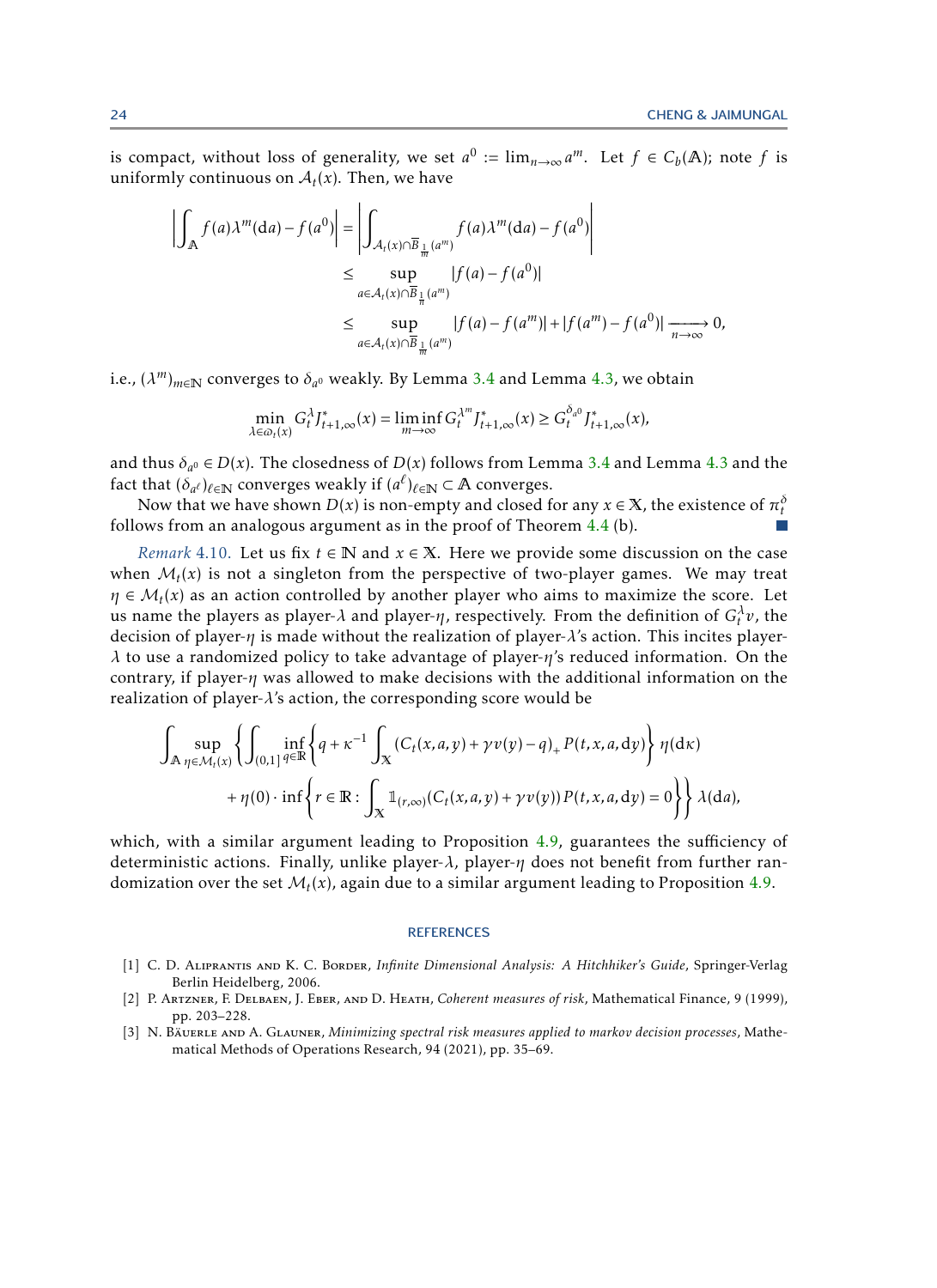- <span id="page-24-14"></span>[4] N. Bäuerle and A. Glauner, *Markov decision processes with iterated coherent risk measures*, European Journal of Operational Research, 296 (2022), pp. 953–966.
- <span id="page-24-2"></span>[5] N. Bäuerle AND U. RIEDER, Markov Decision Processes with Applications to Finance, Springer Science & Business Media, 2011.
- <span id="page-24-0"></span>[6] D. P. Bertsekas and S. E. Shreve, *Stochastic Optimal Control: The Discrete-Time Case*, Athena Scientific, 1996.
- <span id="page-24-10"></span>[7] T. R. Bielecki, T. Chen, and I. Cialenco, *Risk-sensitive markov decision problems under model uncertainty: finite time horizon case*, arXiv:2104.06915, (2021).
- <span id="page-24-4"></span>[8] T. R. Bielecki, I. Cialenco, and M. Pitera, *A survey of time consistency of dynamic risk measures and dynamic performance measures in discrete time: Lm-measure perspective*, Probability, Uncertainty and Quantitative Risk, 2 (2017).
- <span id="page-24-25"></span>[9] P. Billingsley, *Convergence of Probability Measures*, John Wiley & Sons, Inc, 1999.
- <span id="page-24-22"></span>[10] D. Blackwell and L. E. Dubins, *An extension of skorohod's almost sure representation theorem*, Proceeding of the American Mathematical Society, 89 (1983).
- <span id="page-24-23"></span>[11] V. I. Bogachev, *Measure Theory Volume I*, Springer-Verlag Berlin Heidelberg, 2007.
- <span id="page-24-21"></span>[12] V. I. Bogachev, *Measure Theory Volume II*, Springer-Verlag Berlin Heidelberg, 2007.
- <span id="page-24-9"></span>[13] Y. Chow, A. Tamar, S. Mannor, and M. Pavone, *Risk-sensitive and robust decision-making: a cvar optimization approach*, Advances in Neural Processing Systems, (2015).
- <span id="page-24-13"></span>[14] S. Chu and Y. Zhang, *Markov decision processes with iterated coherent risk measures*, International Journal of Control, 88 (2014), pp. 2286–2293.
- <span id="page-24-15"></span>[15] A. Coache and S. Jaimungal, *Reinforcement learning with dynamic convex risk measures*, arXiv preprint arXiv:2112.13414, (2021).
- <span id="page-24-3"></span>[16] F. Delbaen, *Coherent risk measures on general probability spaces*, Advances in Finance and Stochastics, 9 (2002), pp. 1–37.
- <span id="page-24-16"></span>[17] D. Dentcheva and A. Ruszczyński, Risk forms: representation, disintegration, and application to partially *observable two-stage systems*, Mathematical Programming, Series B, 181 (2020), pp. 297–317.
- <span id="page-24-5"></span>[18] E. R. Gianin, *Risk measures via g-expectations*, Insurance: Mathematics and Economics, 39 (2006), pp. 19– 34.
- <span id="page-24-20"></span>[19] I. I. Gikhman and A. V. Skorokhod, *The Theory of Stochastic Processes I*, Springer-Verlag, 1974.
- <span id="page-24-1"></span>[20] O. Hernandez-Lerma and J. B. Lasserre, *Discrete-Time Markov Control Processes: Basic Optimality Criteria*, Springer, New York, NY, 1996.
- <span id="page-24-18"></span>[21] S. Kusuoka, *On law invariant coherent risk measures*, Advances in Mathematical Economics, (2001), pp. 83– 95.
- <span id="page-24-24"></span>[22] M. Loeve, *Probability Theory II*, Springer, New York, 1978.
- <span id="page-24-8"></span>[23] G. C. Pflug and A. Pichler, *Time-consistent decisions and temporal decomposition of coherent risk functionals*, Mathematics of Operations Research, 41 (2016).
- <span id="page-24-6"></span>[24] F. Riedel, *Dynamic coherent risk measures*, Mathematical Programming, Series B, 121 (2004), pp. 185–200.
- <span id="page-24-7"></span>[25] A. Ruszczyński, Risk-averse dynamic programming for markov decision processes, Mathematical Programming, Series B, 125 (2010), pp. 235–261.
- <span id="page-24-11"></span>[26] A. Ruszczyński, *Erratum to: Risk-averse dynamic programming for markov decision processes*, Mathematical Programming, Series A, 145 (2014), pp. 601–604.
- <span id="page-24-19"></span>[27] A. Shapiro, D. Dentcheva, and A. Ruszczynski, *Lectures on Stochastic Programming: Modeling and Theory, Third Edition*, Springer, 2021.
- <span id="page-24-17"></span><span id="page-24-12"></span>[28] Y. Shen, W. Stannat, and K. Obermayer, *Risk-sensitive markov control processes*, SIAM Journal on Control and Optimization, 51 (2013), pp. 3652—-3672.

Appendix A. Example. We let

 $\rho(Z) = \max\{0.8E(Z) + 0.2CV@R_{0.1}(Z), CV@R_{0.5}(Z)\}\$ 

where  $C V@R_{\kappa}(Z) := \inf_{q \in \mathbb{R}} \{q + \kappa^{-1} \mathbb{E}(Z - q)_+\}$  for  $\kappa \in (0, 1]$  and  $(x)_+ := \max\{x, 0\}$ . Let us consider controls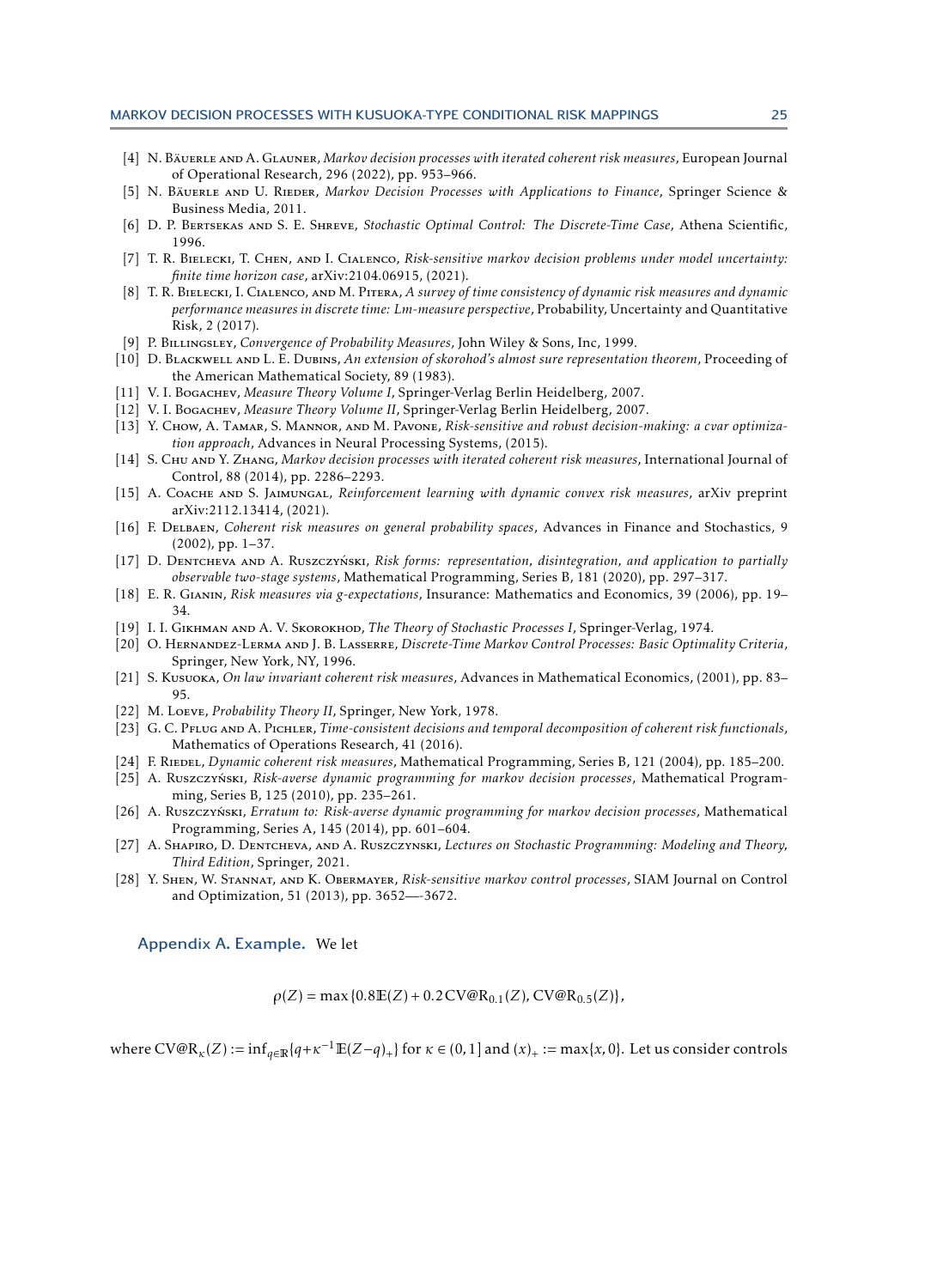0 and 1 with the following random costs,

$$
C^{0} = \begin{cases} 0, & p = 0.9, \\ 5, & p = 0.1, \end{cases} \text{ and } C^{1} = \begin{cases} 0, & p = 0.5, \\ 1.4, & p = 0.5. \end{cases}
$$

Let  $\beta \in [0,1]$ . We also consider randomly and independently choosing between control 0 and 1 with 1 – β and β probability, respectively. Accordingly, we define

$$
C^{\beta} := I^{\beta} C^0 + (1 - I^{\beta}) C^1, \quad \beta \in [0, 1],
$$

where *I*<sup>β</sup> is a random variable independent of  $C^0$  and  $C^1$ , and  $\mathbb{P}(I^β = 1) = 1 - β$ ,  $\mathbb{P}(I^β = 0) = β$ . It follows that for  $\beta \in [0,1]$ ,  $C^{\beta}$  has the distribution below,

<span id="page-25-2"></span>
$$
C^{\beta} = \begin{cases} 0, & p = 0.9 - 0.4\beta, \\ 1.4, & p = 0.5\beta, \\ 5, & p = 0.1 - 0.1\beta. \end{cases}
$$

<span id="page-25-0"></span>It can be shown that  $ρ(C^0) = ρ(C^1) = 1.4 > ρ(C^{0.5}) = 1.2$ .

### Appendix B. Pointwise supremum and essential supremum.

Let  $\mathfrak U$  be a subset of  $\mathscr H\text{-}\mathcal B(\overline{\mathbb R})$  random variables. We introduce below pointwise supremum and essential supremum. The pointwise supremum of  $\psi$  is denoted by sup $\psi$ . For each  $\omega \in \Omega$ , we define  $(\sup \psi)(\omega) := \sup_{Y \in \mathcal{Y}} Y(\omega)$ . Note that  $\sup \psi$  may not be  $\mathscr{H}\text{-}\mathcal{B}(\overline{\mathbb{R}})$  measurable. If, however,  $\psi$  is countable and  $\psi_n$  consists of the first *n* elements of  $\psi$ , then we have sup  $\psi = \lim_{n \to \infty} \max_{Y \in \psi_n} Y$  and the  $H - B(\overline{\mathbb{R}})$  measurability follows from Lemma [C.2.](#page-26-3) The analogue holds true for the pointwise infimum inf<sub>U</sub>.

Below we introduce the definitions of essential supremum and essential infimum.

Definition B.1. *The essential suppermum of V, denoted by ess sup V, is an*  $\mathscr{H}\text{-}B(\overline{\mathbb{R}})$  *<i>random variables satisfying*

- *(i)* ess sup  $\mathcal{Y} \geq Y$ , **P** − *a.s. for any*  $Y \in \mathcal{Y}$ *;*
- $(iii)$  if there is an  $H B(\overline{\mathbb{R}})$  random variable Y' such that  $Y' \geq Y$ ,  $\mathbb{P} a.s$ . for any  $Y \in \mathfrak{Y}$  then  $Y' \geq 0$ ess supY*,* P − *a.s..*

<span id="page-25-4"></span>Definition B.2. *The essential infimum of*  $\mathfrak{Y}$ , *denoted by* essinf  $\mathfrak{Y}$ , *is an*  $\mathcal{H}$ - $\mathcal{B}(\overline{\mathbb{R}})$  *random variables satisfying*

- *(i)* essinf  $\mathcal{Y} \leq Y$ ,  $\mathbb{P} a.s.$  *for any*  $Y \in \mathcal{Y}$ *;*
- *(ii)* if there is an  $H B(\overline{\mathbb{R}})$  random variable Y' such that  $Y' \leq Y, \mathbb{P} a.s.$  for any  $Y \in \mathfrak{Y}$ , then  $Y \leq Y$ ess infY*,* P − *a.s..*

By [\[27,](#page-24-19) Proposition 9.44], ess sup  $\mathfrak b$  exists and there is a countable subset  $\mathfrak y \subseteq \mathfrak V$  such that

<span id="page-25-3"></span><span id="page-25-1"></span>
$$
ess \sup \mathfrak{Y} = \sup \mathfrak{y}, \quad \mathbb{P} - a.s., \tag{B.1}
$$

where the right hand side is understood as the pointwise supremum.

Note that  $\text{ess}\inf \mathfrak{Y} = -\text{ess}\sup(-\mathfrak{Y})$ ,  $\mathbb{P} - a.s.$ , and  $\text{ess}\sup \mathfrak{Y}$  is unique in  $\mathbb{P}$ -almost sure sense due to Definition [B.1](#page-25-2) (ii). Additionally, essential supremum has the following properties.

Lemma B.3. *For any*  $\frak{Y},\frak{Y}'$  *that are subsets of*  $\mathscr{H}\text{-}\mathcal{B}(\overline{\mathbb{R}})$  *random variables, the following is true:* 

- $(a)$  ess sup $(a + \mathcal{Y}) = a + \cos \sup \mathcal{Y}$ ,  $\mathbb{P} a.s.$  *for*  $a \in \mathbb{R}$ , and ess sup  $\beta \mathcal{Y} = \beta \operatorname{ess} \sup \mathcal{Y}$ ,  $\mathbb{P} a.s.$  *for*  $\beta \ge 0$ ;
- $(b)$  *if*  $\mathcal{Y} \leq \mathcal{Y}'$ , *i.e., for any*  $Y \in \mathcal{Y}$  *there is*  $Y' \in \mathcal{Y}'$  *such that*  $Y \leq Y'$ ,  $\mathbb{P} a.s.$ *, or*  $\mathcal{Y} \subseteq \mathcal{Y}'$ *, then* ess sup  $\mathcal{Y} \leq$  $\cos \sup \psi', \mathbb{P} - a.s.$
- (*c*) *let*  $\psi$  +  $\psi' := {Y'' : Y'' = Y + Y', Y \in \psi, Y' \in \psi'}$ , *then* ess sup( $\psi$  +  $\psi'$ ) ≤ ess sup  $\psi$  + ess sup  $\psi'$ , **P**−*a.s..*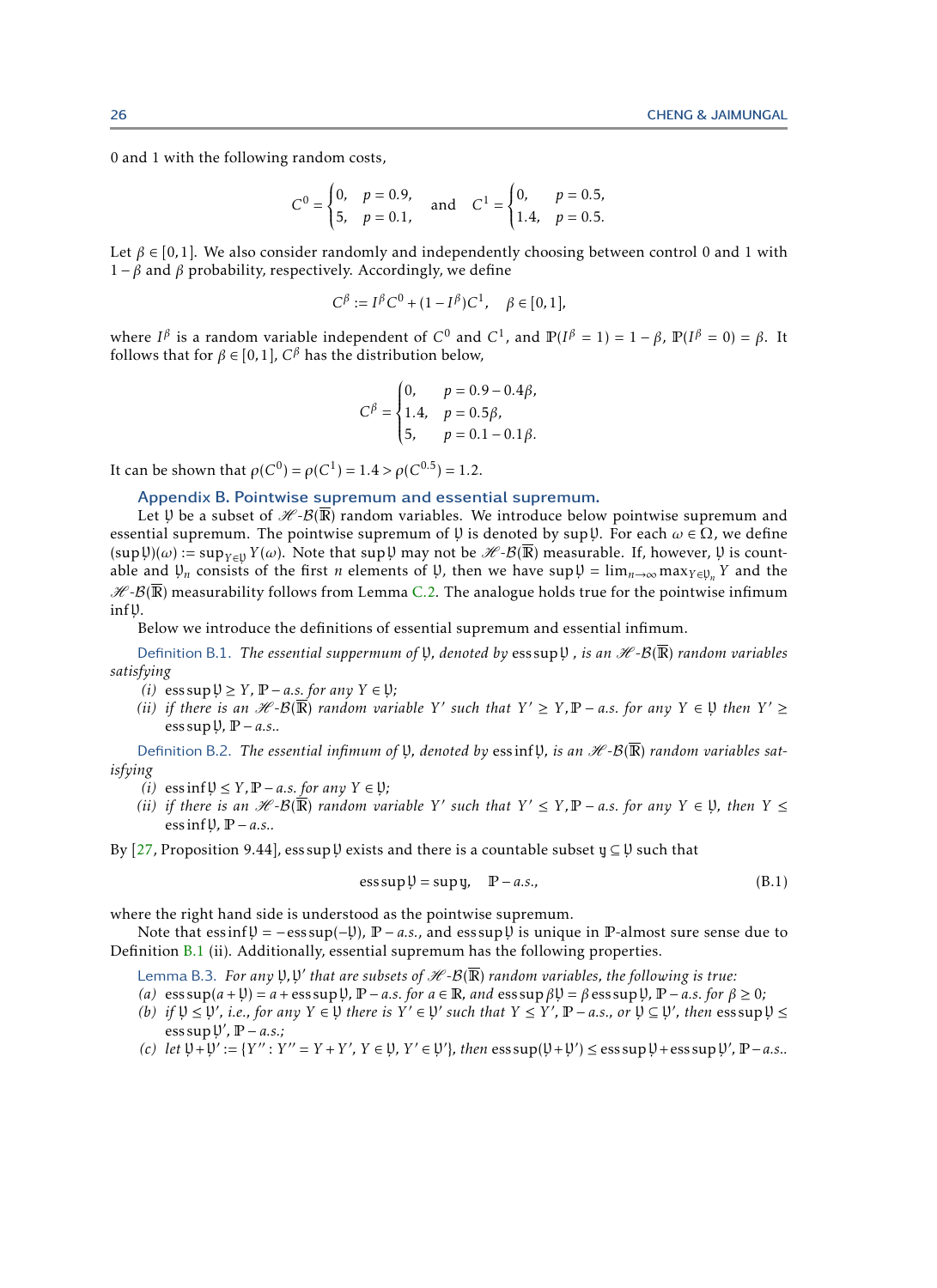Properties for essinf $\psi$  can be derived analogously.

<span id="page-26-0"></span>If  $\mathfrak{P} = (Y_i)_{i \in I}$  for some set of indices *I*, we will write sup  $\mathfrak{P} = \sup_{i \in I} Y_i$  and ess sup  $\mathfrak{P} = \text{ess} \sup_{i \in I} Y_i$ instead.

## Appendix C. Technical Lemmas.

<span id="page-26-1"></span> $\text{Lemma C.1.}$  *Let*  $Z \in L^{\infty}(\Omega, \mathscr{H}, \mathbb{P})$ ,  $\text{AV@R}_\kappa(Z) := \inf_{q \in \mathbb{R}} \{q + \kappa^{-1}\mathbb{E}(Z - q)_+\}$  for  $\kappa \in (0, 1]$  and  $AV@R_0(Z) := \text{essub } Z$ *. Then,*  $AV@R_k(Z)$  *is non-increasing and continuous in*  $\kappa \in (0,1]$ *.* 

*Proof.* See [\[27,](#page-24-19) Section 6.2.4, Remark 22].

<span id="page-26-3"></span>Lemma C.2. *Let*  $(\Omega, \mathcal{A}, \mathbb{P})$  *be a complete probability space. Let*  $(Z_n)_{n \in \mathbb{N}}$  *be a sequence of real-valued* A *-*B(R) *random variable converging to Z* P*-almost surely. Then, Z is* A *-measurable.*

*Proof.* This is an immediate consequence of [\[1,](#page-23-3) Section 4.6, Lemma 4.29] and that  $\mathscr A$  contains all P-negligible sets.

<span id="page-26-2"></span>Lemma C.3. Let  $(X, \mathscr{X})$  and  $(Y, \mathscr{Y})$  be measurable spaces. Consider nonnegative  $f : (X \times Y, \mathscr{X} \otimes \mathscr{Y}) \rightarrow$  $(\mathbb{R}, \mathcal{B}(\mathbb{R}))$  and  $M : (\mathbb{X}, \mathcal{B}(\mathbb{X})) \to (\mathcal{P}, \mathcal{E}(\mathcal{P}))$ , where  $\mathcal P$  is the set of probability measure on  $\mathcal Y$  and  $\mathcal E(\mathcal{P})$  is the  $\phi$  *corresponding evaluation*  $\sigma$ *-algebra. Then,*  $x \mapsto \int_Y f(x,y) [M(x)](\mathrm{d}y)$  *<i>is B*(X)-*B*(IR) *measurable.* 

*Proof.* We first consider  $f(x, y) = 1_D(x, y)$ , where  $D \in \mathcal{X} \otimes \mathcal{Y}$ . Let  $\mathcal{D}$  consist of  $D \in \mathcal{X} \otimes \mathcal{Y}$  such that  $x \mapsto \int_X f(x, y)[M(x)](\mathrm{d}y)$  is  $\mathcal{B}(\mathbb{X})$ - $\mathcal{B}(\mathbb{R})$  measurable. Note  $\{A \times B : A \in \mathscr{X}, B \in \mathscr{Y}\}\subseteq \mathscr{D}$  because  $\int_X \mathbb{1}_{A \times B}(x, y)[M(x)](\mathrm{d}y) = \mathbb{1}_A(x)[M(x)](B)$  and

 ${x \in X : [M(x)](B) \in C} = {x \in X : M(x) \in {\{ \zeta \in P : \zeta(B) \in C \} } \in B(X), \quad C \in B([0,1]).}$ 

If  $D^1, D^2 \in \mathscr{D}$  and  $D^1 \subseteq D^2$ , then

$$
\int_{Y} \mathbb{1}_{D^{2} \setminus D^{1}}(x, y)[M(x)](dy) = \int_{Y} \mathbb{1}_{D^{2}}(x, y)[M(x)](dy) - \int_{Y} \mathbb{1}_{D^{1}}(x, y)[M(x)](dy)
$$

is also  $\mathcal{B}(X)$ - $\mathcal{B}(R)$  measurable. Similarly, if  $D^1$ ,  $D^2 \in \mathscr{D}$  are disjoint, then  $D^1 \cup D^2 \in \mathscr{D}$ . If  $(D^n)_{n \in \mathbb{N}} \subseteq \mathscr{D}$ is increasing and  $D^0 = \bigcup_{n \in \mathbb{N}} D^0$ , then by monotone convergence,

$$
\lim_{n\to\infty}\int_Y \mathbb{1}_{D^n}(x,y)[M(x)](\mathrm{d}y)=\int_Y \mathbb{1}_{D^0}(x,y)[M(x)](\mathrm{d}y),\quad x\in\mathbb{X}.
$$

It follows from [\[1,](#page-23-3) Section 4.6, Lemma 4.29] that  $D^0 \in \mathcal{D}$ . Invoking monotone class theorem (cf. [\[11,](#page-24-23) Theorem 1.9.3 (ii)]), we yield  $\mathscr{D} = \mathscr{X} \otimes \mathscr{Y}$ .

Now let *f* be any non-negative measurable function. Note that *f* can be approximated by a sequence of simple function  $(f^n)_{n\in\mathbb{N}}$  such that  $f^n \uparrow f$  (cf. [\[1,](#page-23-3) Section 4.7, Theorem 4.36]). Since  $\mathscr{D} = \mathscr{X} \otimes \mathscr{Y}$ , for  $n \in \mathbb{N}$ ,  $x \mapsto \int_{\mathbb{Y}} f^n(x, y)[M(x)](\mathrm{d}y)$  is  $\mathscr{B}(\mathbb{X})$ - $\mathscr{B}(\mathbb{R})$  measurable. Finally, by monotone convergence and  $[1, Section 4.6, Lemma 4.29]$  $[1, Section 4.6, Lemma 4.29]$  again, we conclude the proof.

Consider  $Z : (\Omega, \mathcal{H}) \to (\mathbb{R}, \mathcal{B}(\mathbb{R}))$ . Suppose  $\mathbb{E}Z$  is well-defined, i.e., either  $\mathbb{E}(Z)_+ < \infty$  or  $\mathbb{E}(-Z)_+ < \infty$ ∞. The conditional expectation of *Z* given  $\mathscr{G} \subseteq \mathscr{H}$ , denoted by  $\mathbb{E}(Z|\mathscr{G})$ , is a  $\mathscr{G}$ - $\mathscr{B}(\mathbb{R})$  random variable satisfying  $\mathbb{E}(1_A Z) = \mathbb{E}(1_A \mathbb{E}(Z|\mathscr{G}))$  for any  $A \in \mathscr{G}$ . We refer to [\[22,](#page-24-24) Section 27.2] for the existence and uniqueness of such definition. The lemma below is know as the conditional monotone convergence theorem.

<span id="page-26-5"></span>*Lemma C.4. Let*  $Z_n$  :  $(\Omega, \mathcal{H})$  →  $(\mathbb{R}, \mathcal{B}(\mathbb{R}))$  *be non-negative for*  $n \in \mathbb{N}$ *. Suppose*  $Z_n \uparrow Z$ *,*  $\mathbb{P}$  - *a.s. as*  $n \to \infty$  and  $\mathscr{G} \subseteq \mathscr{H}$ . Then,  $\lim_{n \to \infty} \mathbb{E}(Z_n|\mathscr{G}) = \mathbb{E}(Z|\mathscr{G})$ ,  $\mathbb{P} - a.s..$ 

<span id="page-26-4"></span>*Proof.* See [\[22,](#page-24-24) Section 28.2].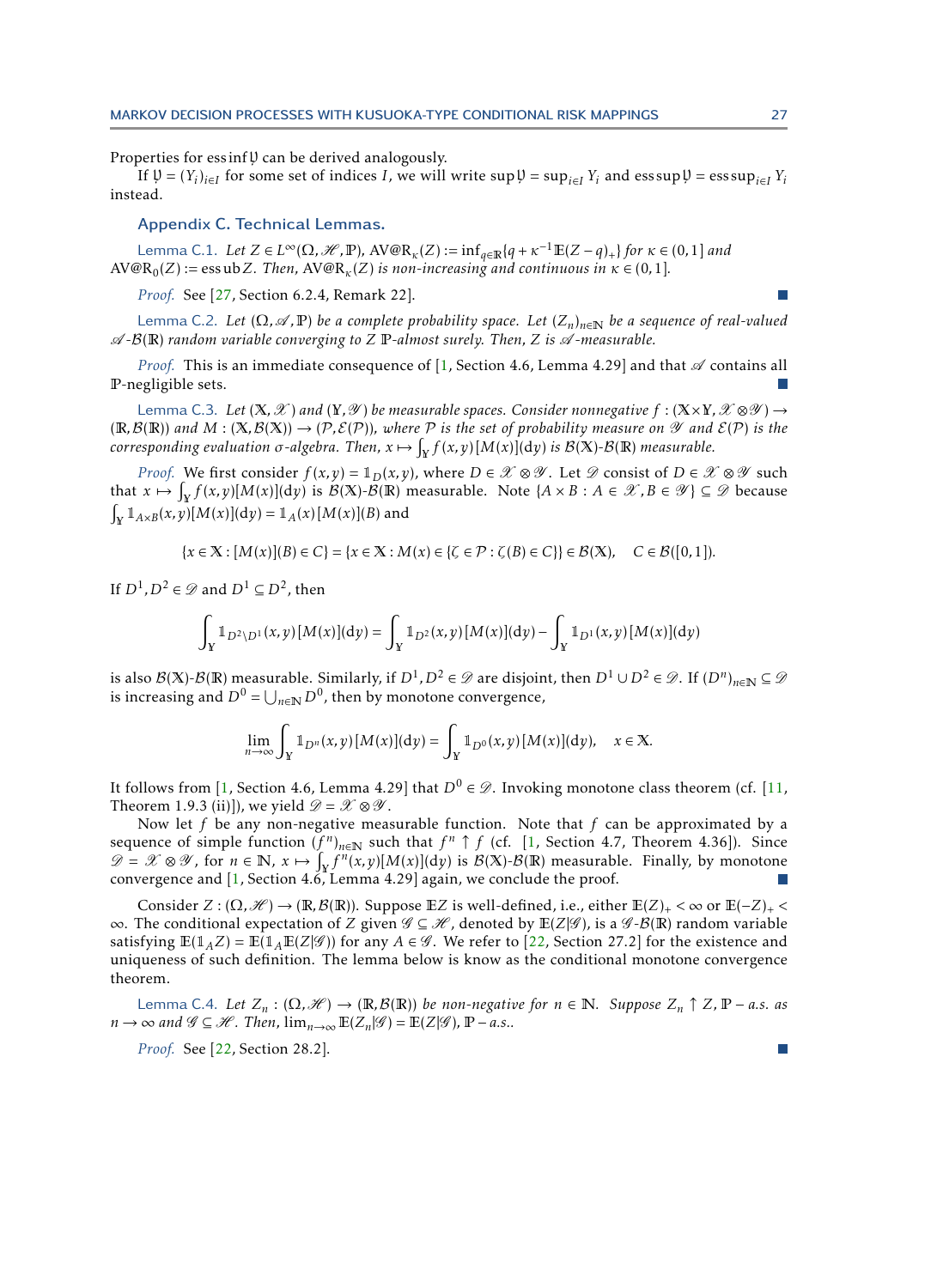$\sim$ 

Lemma C.5. Let  $Y: (\Omega, \mathscr{H}) \to (Y, \mathscr{Y}), \mathscr{G} \subseteq \mathscr{H}$  and  $X: (\Omega, \mathscr{G}) \to (X, \mathscr{X})$ . Let  $P^{Y|\mathscr{G}}$  be the regular *version of*  $\mathbb{P}(Y \in \cdot | \mathscr{G})$ *. Then, for any nonnegative*  $f : (\mathbb{X} \times \mathbb{Y}, \mathscr{X} \otimes \mathscr{Y}) \to (\mathbb{R}, \mathcal{B}(\mathbb{R}))$ *, we have* 

<span id="page-27-0"></span>
$$
\mathbb{E}(f(X,Y)|\mathscr{G}) = \int_{Y} f(X,y) P^{Y|\mathscr{G}}(dy), \quad \mathbb{P}-a.s.,
$$
\n(C.1)

where the right hand side is understood as  $\int_Y f(x,y) P^{Y|\mathscr{G}}(\textup{d} y)\big|_{x=X}$ , and is  $\mathscr{G}\text{-}\mathcal{B}(\mathbb{R})$  measurable due to Lemma<br>C  $^2$ *[C.3.](#page-26-2)*

*Proof.* We first consider  $f(x, y) = 1_D(x, y)$  for  $D \in \mathcal{X} \otimes \mathcal{Y}$ . We let  $\mathcal{D}$  be the set of  $D \in \mathcal{X} \otimes \mathcal{Y}$  such that [\(C.1\)](#page-27-0) holds true. Notice that (C.1) holds true if  $f = \mathbb{1}_{X\times Y}$  due to Definition [2.1](#page-4-0) (ii), thus  $X\times Y \in \mathcal{D}$ . If  $D^1 \subseteq D^2$  and  $D^1, D^2 \in \mathscr{D}$ , we have  $\mathbb{1}_{D^1 \setminus D^2} = \mathbb{1}_{D^2} - \mathbb{1}_{D^1}$  and

$$
\mathbb{E}(\mathbb{1}_{D^2}(X,Y)|\mathscr{G}) - \mathbb{E}(\mathbb{1}_{D^1}(X,Y)|\mathscr{G}) = \int_Y \mathbb{1}_{D^2}(X,y) P^{Y|\mathscr{G}}(\mathrm{d}y) - \int_Y \mathbb{1}_{D^1}(X,y) P^{Y|\mathscr{G}}(\mathrm{d}y), \quad P-a.s..
$$

Consequently,  $D^2 \setminus D^1 \in \mathcal{D}$ . If  $D^1, D^2 \in \mathcal{D}$  are disjoint, we have  $\mathbb{1}_{D^1 \cup D^2} = \mathbb{1}_{D^1} + \mathbb{1}_{D^2}$ , and similarly as before,  $D^1 \cup D^2 \in \mathscr{D}$ . If  $(D^n)_{n \in \mathbb{N}} \subset \mathscr{D}$  is increasing and  $D^0 := \bigcup_{n \in \mathbb{N}} D^n$ , applying conditional monotone convergence (cf. Lemma [C.4\)](#page-26-5) on  $\mathbb{E}(\mathbb{1}_{D^n}(X,Y)|\mathscr{G})$  and monotone convergence on  $\int_{\mathbb{R}} \mathbb{1}_{D^n}(X,y) P^{Y|\mathscr{G}}(\mathrm{d}y)$ for each  $\omega \in \Omega$ , we yield

$$
\mathbb{E}(\mathbb{1}_{D^0}(X,y)|\mathscr{G})=\lim_{n\to\infty}\mathbb{E}(\mathbb{1}_{D^n}(X,y)|\mathscr{G})=\lim_{n\to\infty}\int_Y\mathbb{1}_{D^n}(X,y)P^{Y|\mathscr{G}}(\mathrm{d}y)=\int_Y\mathbb{1}_{D^0}(X,y)P^{Y|\mathscr{G}}(\mathrm{d}y),\quad P-a.s.,
$$

i.e.,  $D^0 \in \mathcal{D}$ . Additionally, observe that for  $A \in \mathcal{X}$ ,  $B \in \mathcal{Y}$ ,

$$
\mathbb{E}(\mathbb{1}_{A\times B}(X,Y)|\mathscr{G})=\mathbb{1}_A(X)\mathbb{E}(\mathbb{1}_B(Y)|\mathscr{G})=\mathbb{1}_A(X)\int_Y\mathbb{1}_B(y)P^{Y|\mathscr{U}_t}(\mathrm{d}y)=\int_Y\mathbb{1}_{A\times B}(X,y)P^{Y|\mathscr{U}_t}(\mathrm{d}y),\quad P-a.s.,
$$

where we have used [\(2.1\)](#page-4-3) in the second equality. Therefore,  $\{A \times B : A \in \mathcal{X}, B \in \mathcal{Y}\}\subseteq \mathcal{D}$ . It follows from monotone class theorem (cf. [\[11,](#page-24-23) Theorem 1.9.3 (ii)]) that  $\mathscr{D} = \mathscr{X} \otimes \mathscr{Y}$ .

Now let *f* be any nonnegative measurable function. Note there is a sequence of simple function  $(f^n)_{n\in\mathbb{N}}$  such that  $f^n\uparrow f$  in a pointwise sense (cf. [\[1,](#page-23-3) Section 4.7, Theorem 4.36]). Since  $\mathscr{D}=\mathscr{X}\otimes\mathscr{Y}$ , we have

$$
\mathbb{E}(f^n(X,Y)|\mathscr{G}) = \int_Y f^n(X,y) P^{Y|\mathscr{G}}(dy), \quad P-a.s..
$$

Applying conditional monotone convergence (cf. Lemma [C.4\)](#page-26-5) on the left hand side and monotone convergence on the right hand side for each  $\omega \in \Omega$ , we have proved [\(C.1\)](#page-27-0).

<span id="page-27-1"></span>In what follows, we let Y and  $\mathbb Z$  be two topological space. Below is a reduction of Portmanteau theorem.

Lemma C.6. *Suppose* Y *is a metric space endowed with Borel σ-algebra* B(Y)*. Let* (*µ n* )*n*∈<sup>N</sup> *be a sequence of probability measures on* B(Y)*, and µ a probability measure on* B(Y)*. Then the following conditions are equivalent:*

 $(\alpha)$   $(\mu_n)_{n \in \mathbb{N}}$  *converges weakly to*  $\mu$ ;

*(b)*  $\limsup_{n\to\infty} \mu^n(F) \leq \mu(F)$  *for any closed set*  $F \subset Y$ *;* 

 $\mu^n$  (*C*) lim inf<sub>n→∞</sub>  $\mu^n$  (*U*)  $\geq \mu$  (*U*) *for any open set U* ⊂ Y*;* 

- $f(x)$  lim sup<sub>n→∞</sub>  $\int_Y f(y) \mu^n(dy) \leq \int_Y f(y) \mu(dy)$  for any upper semicontinuous  $f \in \ell^{\infty}(Y, \mathcal{B}(Y))$ ;
- $f(e)$  lim  $\inf_{n\to\infty} \int_{\mathbf{Y}}^n f(y) \mu^n(\mathrm{d}y) \geq \int_{\mathbf{Y}}^n f(y) \mu(\mathrm{d}y)$  *for any lower semicontinuous*  $f \in \ell^{\infty}(\mathbf{Y}, \mathcal{B}(\mathbf{Y}))$ .

*Proof.* See [\[1,](#page-23-3) Section 15.1, Theorem 15.3 and Theorem 15.5].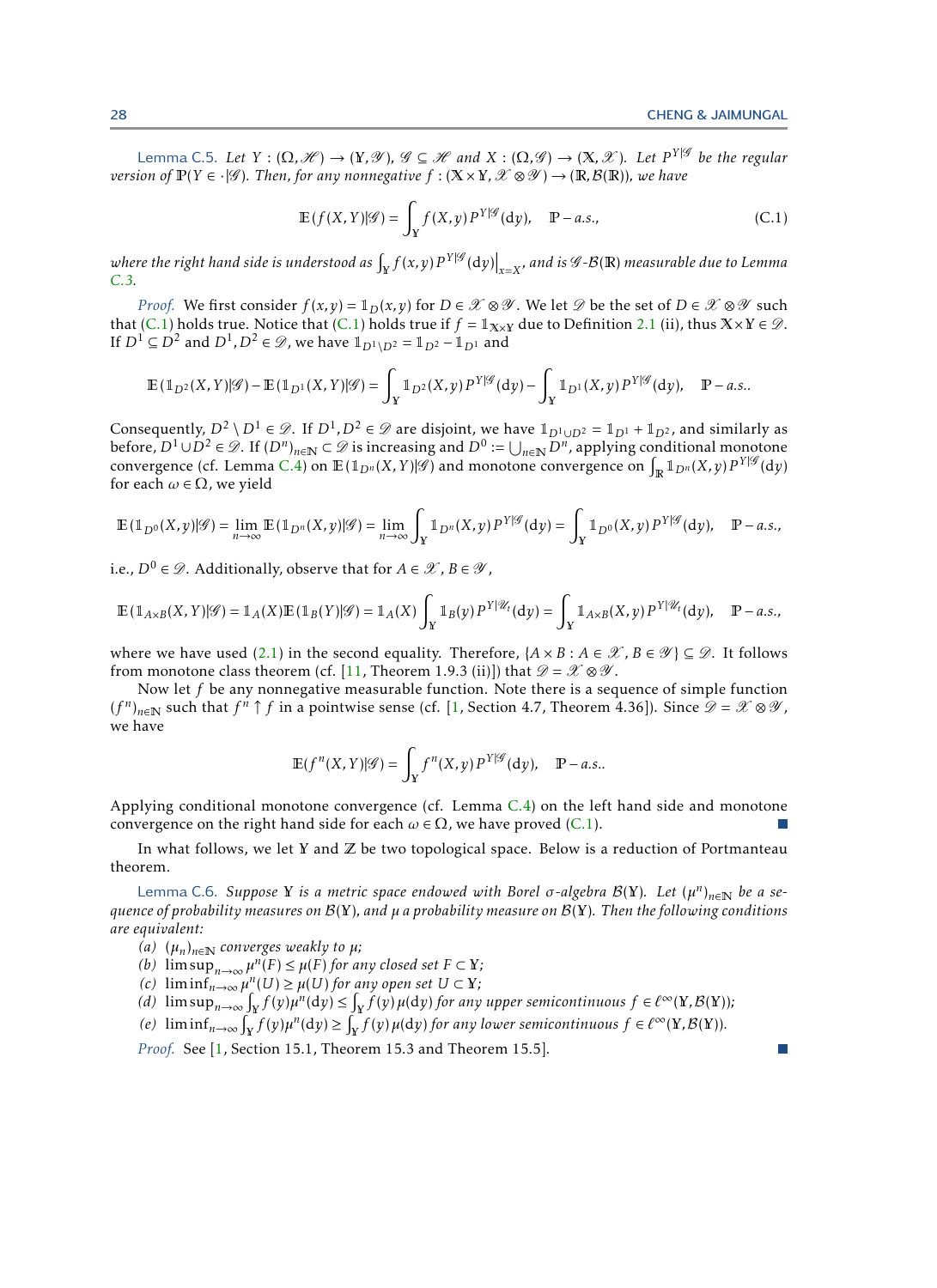Let  $\mathcal{B}(Y)$  be the Borel  $\sigma$ -algebra on Y, and P be the set of probability measures on  $\mathcal{B}(Y)$ . We endow P with weak topology and let  $B(\mathcal{P})$  be the corresponding Borel  $\sigma$ -algebra. Let  $\mathcal{E}(\mathcal{P})$  be the  $\sigma$ -algebra on P generated by sets  $\{\zeta \in \mathcal{P} : \zeta(A) \in B\}$ ,  $A \in \mathcal{B}(Y)$ ,  $B \in \mathcal{B}([0,1])$ . Equivalently,  $\mathcal{E}(\mathcal{P})$  is the  $\sigma$ -algebra generated by sets  $\{\zeta \in \mathcal{P} : \int_Y f(y)\zeta(dy) \in B\}$  for any real-valued bounded  $\mathcal{B}(Y)$ - $\mathcal{B}(R)$  measurable  $\tilde{f}$  and *B*  $\in$  *B*(**R**). The lemma below states that *B*(*P*) and *E*(*P*) are equivalent.

Lemma C.7. If Y *is a separable metric space, then*  $B(P) = E(P)$ *.* 

*Proof.* Notice that the weak topology of  $P$  is generated by sets { $\zeta \in P : \int_Y f(y) \zeta(dy) \in U$ } for any  $f \in C_b(Y)$  and open  $U \subseteq \mathbb{R}$ . Therefore,  $\mathcal{B}(\mathcal{P}) \subseteq \mathcal{E}(\mathcal{P})$ . On the other hand, by [\[1,](#page-23-3) Section 15.3, Theorem 15.13], for any bounded real-valued  $\mathcal{B}(Y)$ - $\mathcal{B}(R)$  measurable f and any  $B \in \mathcal{B}(R)$ , we have  $\{\zeta \in \mathcal{P} : \int_{X} f(y) \zeta(dy) \in B\} \in \mathcal{B}(\mathcal{P})$ . The proof is complete.

<span id="page-28-2"></span>Lemma C.8. *Let* Y ×Z *be a separable metric space endowed with product Borel σ-algebra* B(Y)⊗B(Z)*. Let*  $f \in \ell^\infty(Y \times \mathbb{Z}, \mathcal{B}(Y) \otimes \mathcal{B}(Z))$  *be lower semi-continuous. Let*  $(y^n)_{n \in \mathbb{N}}$  ⊂ Y *converges to*  $y^0 \in Y$  *and let* (*µ n* )*n*∈<sup>N</sup> *be a sequence of probability measure on* B(Z) *converging weakly to µ* 0 *. Then,*

<span id="page-28-1"></span>
$$
\liminf_{n \to \infty} \int_{\mathbb{Z}} f(y^n, z) \mu^n(\mathrm{d}z) \ge \int_{\mathbb{Z}} f(y^0, z) \mu^0(\mathrm{d}z).
$$

*Proof.* To start with, let us  $\delta_y(B) := 1_B(y)$ , i.e.,  $\delta_y$  is the dirac measure on *y*. It follows that  $(\delta_{y^n})_{n\in\mathbb{N}}$ converges weakly to  $\delta_{y^0}$ . Therefore, by [\[9,](#page-24-25) Theorem 2.8 (ii)],  $(\delta_{y^n}\otimes\mu^n)_{n\to\mathbb N}$  converges to  $\delta_{y^0}\otimes\mu^0$ . Due to Lemma [C.6](#page-27-1) (e), we yield

$$
\liminf_{n \to \infty} \int_{\mathbb{Z}} f(y^n, z) \mu^n(\mathrm{d}z) = \liminf_{n \to \infty} \int_{\mathbb{Y} \times \mathbb{Z}} f(y, z) \delta_{y^n} \otimes \mu^n(\mathrm{d}y \, \mathrm{d}z) \geq \int_{\mathbb{Y} \times \mathbb{Z}} f(y, z) \delta_{y^0} \otimes \mu^0(\mathrm{d}y \, \mathrm{d}z) = \int_{\mathbb{Z}} f(y^0, z) \mu^0(\mathrm{d}z),
$$

where we have used Fubini's theorem in the first and last equality.

<span id="page-28-3"></span>Lemma C.9. Let f be a real-valued lower semi-continuous function on  $Y \times \mathbb{Z}$ . Let  $\phi: Y \to 2^{\mathbb{Z}}$  be *nonempty compact valued and upper hemi-continuous. Then,* inf*z*∈*φ*(*y*) *f* (*y, z*) *is attainable for all y* ∈ Y *and* inf*z*∈*φ*(*y*) *f* (·*, z*) *is lower semi-continuous on* Y*.*

*Proof.* It follows from the compactness of  $\phi(y)$  and the lower semi-continuity of f implies that inf*z*∈*φ*(*y*) *<sup>f</sup>* (*y, z*) is attainable for *<sup>y</sup>* <sup>∈</sup> <sup>Y</sup>. By (cf. [\[1,](#page-23-3) Section 17.5, Lemma 17.30]), *<sup>y</sup>* 7→ sup*z*∈*φ*(*y*) (−*f* (*y, z*)) is upper semi-continuous, and thus  $y \mapsto \inf_{z \in \phi(y)} f(y, z)$  is lower semi-continuous.

<span id="page-28-4"></span>Lemma C.10. Let Y be a seperable metric space,  $\phi : Y \to 2^M$  be lower hemi-continuous, and  $f \in$ *`* <sup>∞</sup>(Y ×[0*,*1]*,*Y ⊗ B([0*,*1]))*. Suppose f* (·*,κ*) *is lower semi-continuous for κ* ∈ [0*,*1] *and f* (*y,*·) *is continuous* and non-increasing for  $y \in Y$ . Then,  $y \mapsto \sup_{\eta \in \phi(y)} \int_{[0,1]} f(y,\kappa) \eta(\mathrm{d}\kappa)$  is lower semi-continuous on  $Y$ .

*Proof.* We first show that *f* is lower semi-continuous. To this end let  $(y^n) \subseteq Y$  and  $(\kappa^n) \subseteq [0,1]$ converge to  $y^0 \in Y$  and  $\kappa^0$ , respectively. If  $\kappa^0 = 1$ , then  $\liminf_{n \to \infty} f(y^n, \kappa^n) \ge \liminf_{n \to \infty} f(y^n, 1) \ge$  $f(y^0, \delta)$ . If  $\kappa^0 < 1$ , then for any  $\delta \in (\kappa, 1]$  we have  $\liminf_{n \to \infty} f(y^n, \kappa^n) \ge \liminf_{n \to \infty} f(y^n, \delta) \ge f(y^0, \delta)$ . Letting  $\delta \downarrow \kappa^0$ , by the continuity of  $f(y, \cdot)$ , we yield  $\liminf_{n\to\infty} f(y^n, \kappa^n) \ge f(y^0, \kappa^0)$ .

By Lemma [C.8,](#page-28-2)  $(y, \eta) \mapsto \int_{[0,1]} f(y, \kappa) \eta(d\kappa)$  is lower semi-continuous. Then, in view of [\[1,](#page-23-3) Section 17.5, Lemma 17.29], the proof is complete.

## <span id="page-28-0"></span>Appendix D. Supplemental Proofs for Section [2.3.](#page-5-0)

*Proof of Proposition [2.5.](#page-7-1)* It is not difficult to check that  $A V@R^{\mathscr{U}_t}_\kappa$  is a conditional risk mapping  $\mathcal{L}^{\infty}(\Omega,\mathscr{H},\mathbb{P})$  to  $L^{\infty}(\Omega,\mathscr{U}_t,\mathbb{P})$  for  $\kappa\in[0,1].$  We dedicate the rest of the proof to address  $\diamond_{\kappa}^{\mathscr{U}_t}$  and  $\mathrm{ess\,sup}_{M\in\mathcal{M}_t}.$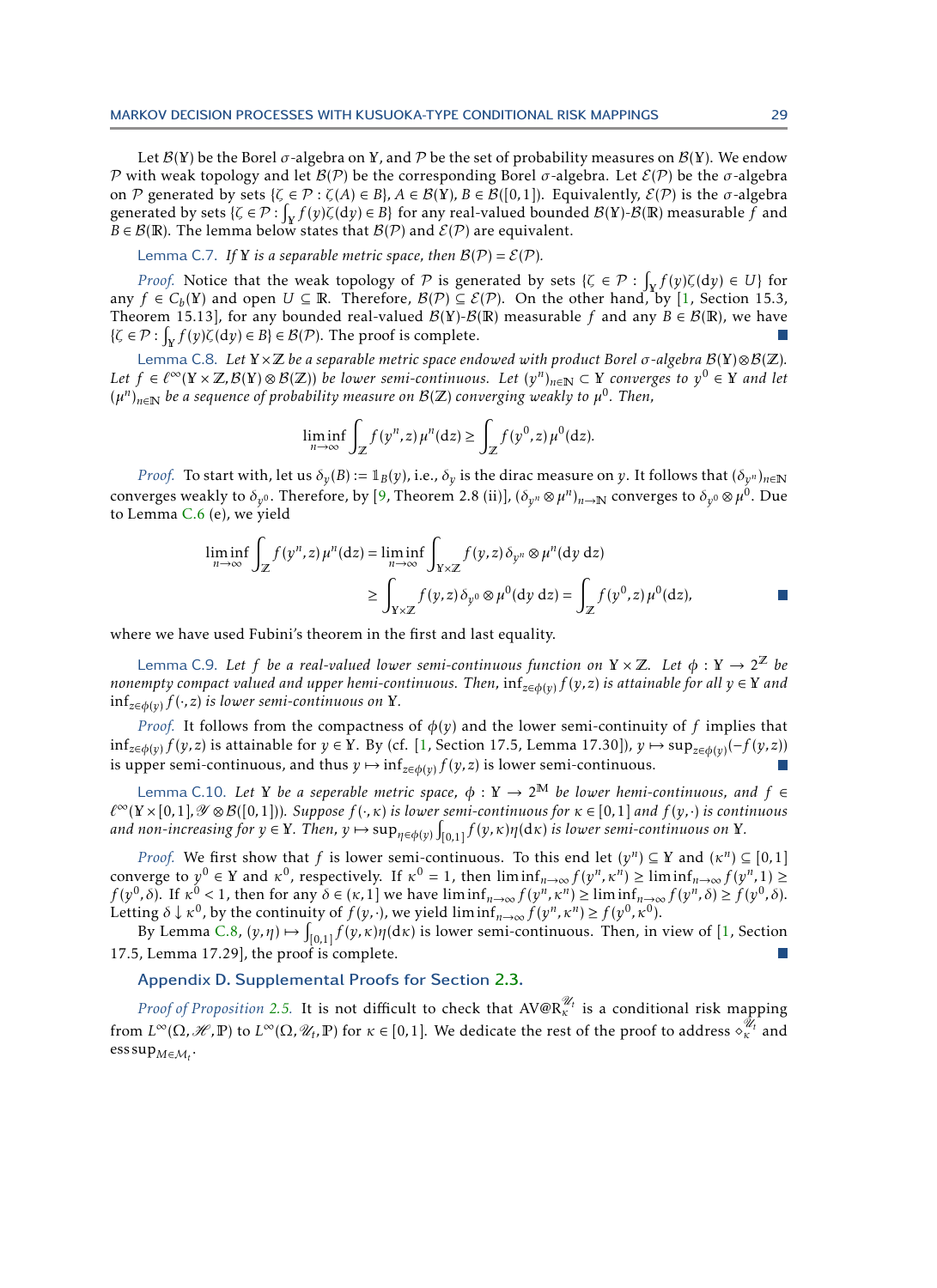*.*

(a) Notice that  $AV@R_{\kappa}^{\mathcal{U}_{t}}(Z^1) \leq AV@R_{\kappa}^{\mathcal{U}_{t}}(Z^2)$ ,  $\mathbb{P}-a.s.$  for  $\kappa \in [0,1]$ , and thus

$$
C\bigg(\Omega,\mathscr{A},\mathbb{P};\bigg(\mathrm{AV@R}^{\mathscr{U}_t}_{\kappa}(Z^1)\bigg)_{\kappa\in[0,1]}\bigg)\subseteq C\bigg(\Omega,\mathscr{A},\mathbb{P};\bigg(\mathrm{AV@R}^{\mathscr{U}_t}_{\kappa}(Z^2)\bigg)_{\kappa\in[0,1]}\bigg).
$$

Therefore, for any  $M \in \mathcal{M}_t$ ,

$$
\text{AV@R}^{\mathscr{U}_t}_{\kappa}(Z^1) \diamond_{\kappa}^{\mathscr{U}_t} M \le \text{AV@R}^{\mathscr{U}_t}_{\kappa}(Z^2) \diamond_{\kappa}^{\mathscr{U}_t} M, \quad \mathbb{P}-a.s..
$$

Taking ess sup<sub>M∈Mt</sub> on the both hand side above, the inequality still holds true due to Lemma [B.3](#page-25-3) (b).<br>™ This proves the monotonicity.

**(b)** Notice that *Y* is constant in *κ* and  $A V @R^{\mathcal{U}_t}_k$  satisfies transltion equivariance. Therefore,

$$
Y + C\left(\Omega, \mathscr{A}, \mathbb{P}; \left(\mathrm{AV@R}^{\mathscr{U}_t}_\kappa(Z)\right)_{\kappa \in [0,1]}\right) = C\left(\Omega, \mathscr{A}, \mathbb{P}; \left(\mathrm{AV@R}^{\mathscr{U}_t}_\kappa(Y+Z)\right)_{\kappa \in [0,1]}\right)
$$

It follows that  $Y + AV@R_{\kappa}^{\mathscr{U}_t}(Z) \diamond_{\kappa}^{\mathscr{U}_t} M = AV@R_{\kappa}^{\mathscr{U}_t}(Y+Z) \diamond_{\kappa}^{\mathscr{U}_t} M, \mathbb{P}-a.s.$  for any  $M \in \mathcal{M}_t$ . The equality under  $\operatorname{esssup}_{M \in M_t}$  follows from Lemma [B.3](#page-25-3) (b). This proves the translation equivariance.

(c) Observe that for  $\beta > 0$ , due to the positive homogeneity of AV@R<sup> $\mathcal{U}_t$ </sup>,

$$
\beta L\bigg(\Omega,\mathscr{A},\mathbb{P};\Big(\mathrm{AV@R}^{\mathscr{U}_t}_{\kappa}(Z)\Big)_{\kappa\in[0,1]}\bigg)=L\bigg(\Omega,\mathscr{A},\mathbb{P};\Big(\mathrm{AV@R}^{\mathscr{U}_t}_{\kappa}(\beta Z)\Big)_{\kappa\in[0,1]}\bigg).
$$

The positive homogeneity of  $\rho_t^{\mathfrak{X}}$  for  $\beta > 0$  can be proved with a similar argument as in (b). If  $\beta = 0$ , we *the positive noniogeneity of*  $p_t$  *for*  $p > 0$  can be proved with a sm<br>have  $A V \mathbb{Q} R_k^{\mathcal{U}_t} (0 \cdot Z) \diamond_k^{\mathcal{U}_t} M = 0$ ,  $P - a.s.,$  and the proof is complete.

(d) Since  $AV@R_{\kappa}^{\mathcal{U}_{t}}(\beta Z^{1} + (1 - \beta)Z^{2}) \leq \beta AV@R_{\kappa}^{\mathcal{U}_{t}}(\beta Z^{1}) + (1 - \beta)AV@R_{\kappa}^{\mathcal{U}_{t}}(\beta Z^{2}), \mathbb{P}-a.s.$  due to the convexity of AV@R<sup> $\mathcal{U}_t$ </sup>, we have

$$
C\left(\Omega, \mathscr{A}, \mathbb{P}; \left(\text{AV@R}^{\mathscr{U}_{t}}_{\kappa}(\beta Z^{1} + (1 - \beta)Z^{2})\right)_{\kappa \in [0, 1]}\right)
$$
  
\n
$$
\subseteq C\left(\Omega, \mathscr{A}, \mathbb{P}; \left(\beta \text{AV@R}^{\mathscr{U}_{t}}_{\kappa}(Z^{1}) + (1 - \beta) \text{AV@R}^{\mathscr{U}_{t}}_{\kappa}(Z^{2})\right)_{\kappa \in [0, 1]}\right).
$$

Then for any  $M \in \mathcal{M}_t$ ,

$$
AV@R_{\kappa}^{\mathscr{U}_{t}}(\beta Z^{1} + (1 - \beta)Z^{2}) \diamond_{\kappa}^{\mathscr{U}_{t}} M \leq \left(\beta \, AV@R_{\kappa}^{\mathscr{U}_{t}}(Z^{1}) + (1 - \beta) \, AV@R_{\kappa}^{\mathscr{U}_{t}}(Z^{2})\right) \diamond_{\kappa}^{\mathscr{U}_{t}} M \leq \left(\beta \, AV@R_{\kappa}^{\mathscr{U}_{t}}(Z^{1})\right) \diamond_{\kappa}^{\mathscr{U}_{t}} M + \left((1 - \beta) \, AV@R_{\kappa}^{\mathscr{U}_{t}}(Z^{2})\right) \diamond_{\kappa}^{\mathscr{U}_{t}} M,
$$

where the second inequality is due to the ess sup in the definition of  $\diamond^{\mathscr{A}}_\kappa.$  With a similar argument as where the second mequality is due to the esssup in the definition of  $\alpha_{\kappa}$  . With a similar argu<br>in (c), we can factor *β* and 1 – *β* out of  $\alpha_{\kappa}^{\mathscr{U}_t}$ . The rest of the proof follows from Lemma [B.3](#page-25-3) (b).

*Proof of Proposition* [2.6.](#page-7-0) For the rest of the proof, we will fix  $t \in \mathbb{N}$  and  $Z \in L^{\infty}(\Omega, \mathcal{U}_t, \mathbb{P})$ , and we will use the notation below

$$
R_{\kappa} := \begin{cases} \inf_{q \in \mathbb{R}} \left\{ q + \kappa^{-1} \int_{\mathbb{R}} (z - q)_+ P^{Z|\mathcal{U}_t}(\mathrm{d}z) \right\}, & \kappa \in (0, 1], \\ \inf \{ r \in \mathbb{R} : P^{Z|\mathcal{U}_t}((r, \infty)) = 0 \}, & \kappa = 0. \end{cases}
$$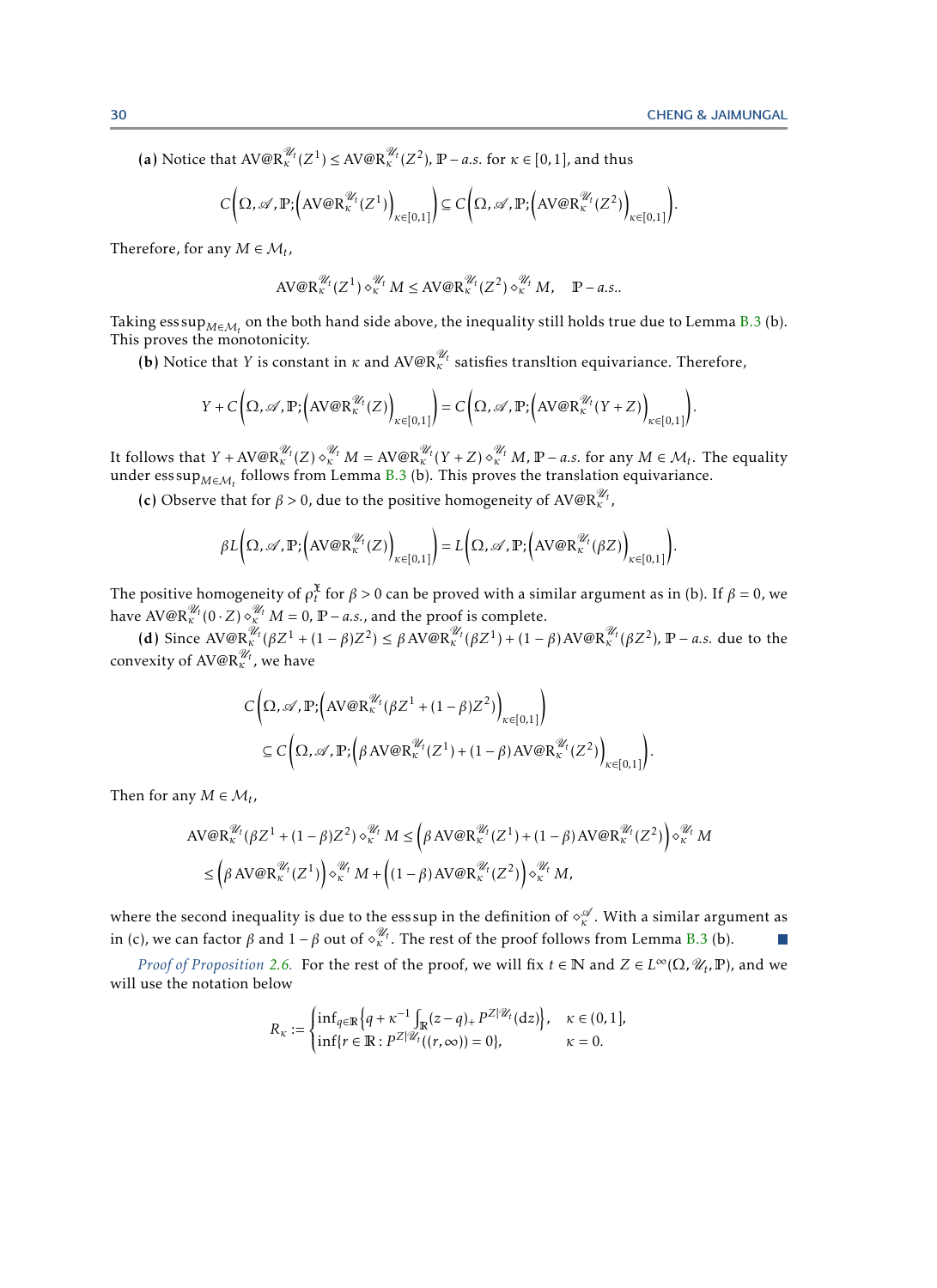(a) Note that  $P^{Z|\mathscr{U}_t}$  ([ess lb *Z*, ess ub *Z*]) = 1,  $\mathbb{P}$  – *a.s.*. Thus for  $\kappa \in (0,1]$ ,

$$
R_{\kappa} \ge \inf_{q \in \mathbb{R}} \left\{ q + \int_{\mathbb{R}} (z - q)_{+} P^{Z|\mathcal{U}_{t}}(\mathrm{d}z) \right\} \ge \int_{\mathbb{X}} (z)_{+} P^{Z|\mathcal{U}_{t}}(\mathrm{d}z) \ge \text{ess} \, \text{lb } Z, \quad \mathbb{P}-a.s.,
$$
  

$$
R_{\kappa} \le \text{ess} \, \text{ub } Z + \kappa^{-1} \int_{\mathbb{R}} (z - \text{ess} \, \text{ub } Z)_{+} P^{Z|\mathcal{U}_{t}}(\mathrm{d}z) = \text{ess} \, \text{ub } Z, \quad \mathbb{P}-a.s..
$$

To see the measurability of  $R_k$ ,  $\kappa \in (0,1]$ , let  $\mathbb{Q}_n$  be the set consisting of the first *n*-th rational numbers and note that

$$
R_{\kappa} = \inf_{q \in \mathbb{Q}} \left\{ q + \kappa^{-1} \int_{\mathbb{R}} (z - q)_{+} P^{Z|\mathscr{U}_{t}}(\mathrm{d}z) \right\} = \lim_{n \to \infty} \min_{q \in \mathbb{Q}_{n}} \left\{ q + \kappa^{-1} \int_{\mathbb{R}} (z - q)_{+} P^{Z|\mathscr{U}_{t}}(\mathrm{d}z) \right\}, \quad \mathbb{P}-a.s., \quad (D.1)
$$

where the right hand side is  $\mathscr{U}_t$ -measurable due to Lemma [C.2](#page-26-3) and Lemma [C.5.](#page-26-4)

In order to show [\(2.8\)](#page-7-2), we first note that by Lemma [C.5,](#page-26-4) for any  $W \in L^{\infty}(\Omega, \mathcal{U}_t, \mathbb{P})$ ,

<span id="page-30-0"></span>
$$
W + \kappa^{-1} \mathbb{E}((Z - W)_+ | \mathcal{U}_t) = W + \kappa^{-1} \int_{\mathbb{R}} (z - W)_+ P^{Z | \mathcal{U}_t}(\mathrm{d} z), \quad \mathbb{P} - a.s..
$$

This together with Lemma [B.3](#page-25-3) (b) implies that

$$
AV@R_{\kappa}^{\mathscr{U}_t}(Z) = \underset{W \in L^{\infty}(\Omega, \mathscr{U}_t, \mathbb{P})}{\operatorname{ess\,inf}} \left\{ W + \kappa^{-1} \int_{\mathbb{R}} (z - W)_{+} P^{Z|\mathscr{U}_t}(\mathrm{d}z) \right\}, \quad \mathbb{P}-a.s..
$$

It remains to show that *R<sup>κ</sup>* equals to the essential infimum of the right hand side above. To this end observe that

$$
R_{\kappa} \leq \underset{W \in L^{\infty}(\Omega, \mathcal{U}_t, \mathbb{P})}{\operatorname{ess\,inf}} \left\{ W + \kappa^{-1} \int_{\mathbb{R}} (z - W)_{+} P^{Z|\mathcal{U}_t}(\mathrm{d}z) \right\}, \quad \omega \in \Omega.
$$

Thus,  $R_k$  satisfies Definition [B.2](#page-25-4) (i). Next, we define  $W^n$  as the first element in  $\mathbb{Q}_n$  such that

$$
W^{n} \in \underset{q \in \mathbb{Q}_{n}}{\arg \min} \left\{ q + \kappa^{-1} \int_{\mathbb{R}} (z - q)_{+} P^{Z|\mathcal{U}_{t}}(\mathrm{d}z) \right\}.
$$

Because  $\int_{\mathbb{R}} (z - q)_+ P^{\mathbb{Z}|\mathscr{U}_t}(\mathrm{d}z)$  is  $\mathscr{U}_t$ - $\mathcal{B}(\mathbb{R})$  measurable due to Lemma [C.5,](#page-26-4)  $W^n \in L^\infty(\Omega, \mathscr{U}_t, \mathbb{P})$ . By  $(D.1)$ , we yield

$$
R_{\kappa}=\lim_{n\to\infty}\Bigl(W^n+\kappa^{-1}\int_{\mathbb{R}}(z-W^n)_+P^{Z|\mathscr{U}_t}(\textup{d} z)\Bigr),\quad \omega\in\Omega,
$$

and Definition [B.2](#page-25-4) (ii) follows.

(b) This is an immediate consequence of Definition [2.1](#page-4-0) (ii) and Lemma [C.1](#page-26-1)

 $(c)$  Since  $\mathbb{P}(Z \in [\text{ess} \text{lb } Z, \text{ess} \text{ub } Z] | \mathcal{U}_t) = 1$  almost surely, we have  $P^{Z|\mathcal{U}_t}([\text{ess} \text{inf } Z, \infty)) = 1$  and  $P^{Z|\mathscr{U}_t}((\text{essub }Z,\infty)) = 0$ . Thus,  $\inf\{r \in \mathbb{R} : P^{Z|\mathscr{U}_t}((r,\infty)) = 0\} \in [\text{ess lb }Z, \text{ess ub }Z]$  almost surely. Com-bining (a), (b) with Lemma [C.2,](#page-26-3) we have  $R_0 \in L^\infty(\Omega, \mathscr{U}_t, \mathbb{P})$ .

Next, notice that for any  $W \in L^{\infty}(\Omega, \mathcal{U}_t, \mathbb{P})$  such that  $\mathbb{P}(W \ge Z) = 1$ , by Lemma [C.5](#page-26-4) we have

$$
\mathbb{E}\left(\int_{\mathbb{R}}\mathbb{1}_{[0,\infty)}(W-z)\,P^{Z|\mathscr{U}_t}(\mathrm{d}z)\right)=\mathbb{E}\left(\mathbb{E}\left(\mathbb{1}_{[0,\infty)}(W-z)|\mathscr{U}_t\right)\right)=\mathbb{E}\left(\mathbb{P}(W\geq Z|\mathscr{U}_t)\right)=\mathbb{P}(W\geq Z)=1,\quad \mathbb{P}-a.s.,
$$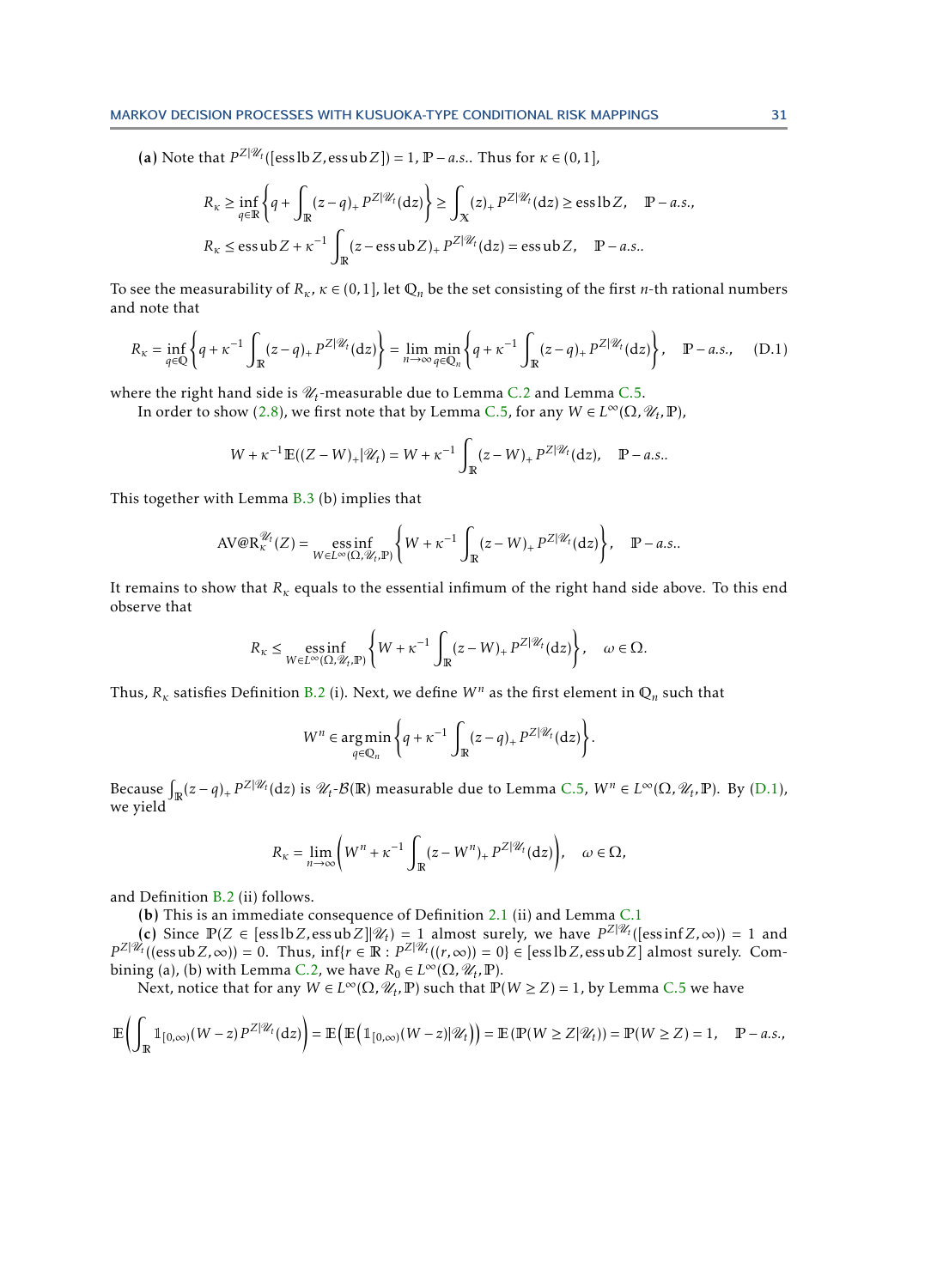which implies that  $\int_{\mathbb{R}} 1\!\!1_{[0,\infty)} (W - z) P^{Z|\mathscr{U}_t}(\mathrm{d}z) = 1 - P^{Z|\mathscr{U}_t}((w,\infty))|_{w = W} = 1$ ,  $\mathbb{P} - a.s..$  It follows that  $W \geq$  $R_0$ ,  $\mathbb{P}-a.s.$  and thus  $\mathbb{R}_0$  satisfies Definition [B.2](#page-25-4) (i). With a similar argument as above, we yield

$$
\mathbb{P}(R_0 \ge Z) = \mathbb{E}\left(\int_{\mathbb{R}} \mathbb{1}_{[0,\infty)}(R_0 - z) P^{Z|\mathscr{U}_t}(\mathrm{d}z)\right) = 1,
$$

i.e.,  $R_0 \in \{W \in L^\infty(\Omega, \mathcal{U}_t, \mathbb{P}), \mathbb{P}(W \ge Z) = 1\}$ , and thus  $R_0$  satisfies Definition [B.2](#page-25-4) (ii).

(d) Combining statements (a) (b) (c) and [\[1,](#page-23-3) Section 4.10, Lemma 4.51], we have  $(\omega, \kappa) \mapsto R_{\kappa}(\omega)$ is  $\mathscr{U}_t \otimes \mathcal{B}([0,1])$ -measurable. Moreover, in view of statement (b) and Lemma [2.3,](#page-6-2) for any  $M \in \Upsilon_t^{\mathfrak{X}}$  we have

<span id="page-31-0"></span>
$$
\int_{[0,1]} R_{\kappa} M(\mathrm{d}\kappa) = \mathrm{AV} \otimes \mathrm{R}_{\kappa}^{\mathcal{U}_t}(Z) \diamond_{\kappa}^{\mathcal{U}_t} M, \quad \mathbb{P}-a.s..
$$

Then, by Lemma [B.3](#page-25-3) (b),

$$
\underset{M \in \Upsilon_t^{\mathfrak{X}}}{\operatorname{ess\,sup}} \int_{[0,1]} R_{\kappa} M(\mathrm{d}\kappa) = \underset{M \in \Upsilon_t^{\mathfrak{X}}}{\operatorname{ess\,sup}} \, \mathrm{AV@R}_{\kappa}^{\mathscr{U}_t}(Z) \diamond_{\kappa}^{\mathscr{U}_t} M, \quad \mathbb{P}-a.s.. \tag{D.2}
$$

Next, note that  $(\omega, \eta) \mapsto \int_{[0,1]} R_{\kappa}(\omega) \eta(d\kappa)$  is a  $\mathscr{U}_t$ - $\mathcal{B}(\mathbb{R})$  random variable for each  $\eta \in \mathbb{M}$  (cf. [\[11,](#page-24-23) Corollary 3.4.6]) and continuous on  $\eta \in \mathbb{M}$  under weak topology for each  $\omega \in \Omega$  (due to statement (b)), i.e., it is Carathéodory (cf.  $[1,$  $[1,$  Section 4.10, Definition 4.50]). Note additionally that  $M$  under weak topology is compact (cf. [\[1,](#page-23-3) Section 15.6, Theorem 15.22]). Moreover,  $\omega \mapsto \mathcal{M}_t(X_t(\omega))$  is  $\mathscr{U}_t$ -weakly measurable, because for any open  $U \in M$  we have

$$
\{\omega\in\Omega:\mathcal{M}_t(X_t(\omega))\cap U\neq\emptyset\}=\{\omega\in\Omega:X_t(\omega)\in\{x\in\mathbb{X}:\mathcal{M}_t(x)\cap U\neq\emptyset\}\}
$$

and  $\{x \in \mathbb{X} : \mathcal{M}_t(x) \cap U \neq \emptyset\} \in \mathcal{B}(\mathbb{X})$  as  $\mathcal{M}_t : (\mathbb{X}, \mathcal{B}(\mathbb{X})) \to 2^{\mathbb{M}}$  is weakly measurable. Then, by mea-surable maximum theorem (cf. [\[1,](#page-23-3) Section 18.3, Theorem 18.19]),  $\sup_{\eta \in M_t(X_t)} \int_{[0,1]} R_{\kappa} \eta(dx)$  is  $\mathcal{U}_t$ measurable and can be attained with a  $\mathcal{U}_t$ -measurable selector  $M^*: (\Omega, \nu_t) \to (\mathbb{M}, \mathcal{B}(\mathbb{M}))$  such that  $M^*(\omega) \in \mathcal{M}_t(X_t(\omega))$  for  $\omega \in \Omega$ . By Lemma [C.7,](#page-28-1)  $M^*$  is also  $\mathcal{U}_t$ - $\mathcal{E}(\mathbb{M})$  measurable, and thus  $M^* \in \Upsilon_t^X$ .

It follows from Definition [B.1](#page-25-2) that

$$
\sup_{\eta \in \mathcal{M}_t(X_t)} \int_{[0,1]} R_{\kappa} \eta(dx) \ge \underset{M \in \Upsilon_t^X}{\text{ess sup}} \int_{[0,1]} R_{\kappa} M(dx) \ge \int_{[0,1]} R_{\kappa} M^*(dx) = \underset{\eta \in \mathcal{M}_t(X_t)}{\text{sup}} \int_{[0,1]} R_{\kappa} \eta(dx), \quad \mathbb{P}-a.s..
$$

This together with  $(D.2)$  implies  $(2.9)$ . Finally, it is proved in (a) and (c) that  $\mathbb{P}(R_k \in [\text{ess} \ln Z, \text{ess} \ln Z]) = 1$  for  $\kappa \in [0,1]$ . It follows from (b) that  $\mathbb{P}(R_k \in [\text{ess} \ln Z, \text{ess} \ln Z]$ *,*  $\kappa \in [0,1]$ *.*  $[0,1]$ ) = 1, and thus

$$
\sup_{\eta \in \mathcal{M}_t(X_t)} \int_{[0,1]} R_{\kappa} \eta(\mathrm{d} \kappa) \in L^{\infty}(\Omega, \mathcal{U}_t, \mathbb{P}).
$$

The proof is complete.

*Proof of Lemma* [2.7.](#page-8-3) We let  $K := \sup_{n \in \mathbb{N}_0} \text{essub} |Z_n|$  for the rest of the proof. By Proposition [2.5](#page-7-1) (a), we have  $|\rho_T^{\mathfrak{X}}(Z_T)| \leq K$ ,  $\mathbb{P} - a.s$ . for any  $T \in \mathbb{N}$ , and thus  $|Z_T + \gamma \rho_{T+1}^{\mathfrak{X}}(Z_{T+1})| \leq K + \gamma K$ ,  $\mathbb{P} - a.s$ .. It follows from Proposition [2.5](#page-7-1) (a) again that  $\left|\rho_T^{\mathfrak{X}}(Z_T + \gamma \rho_{T+1}^{\mathfrak{X}}(Z_{T+1}))\right| \leq K + \gamma K$ ,  $\mathbb{P}-a.s..$  By induction, for any  $r \in \mathbb{N}$  we have

$$
|\rho_{T,T+r}^{\mathfrak{X}}(\mathfrak{Z})|\leq (1-\gamma)^{-1}K,\quad \mathbb{P}-a.s..
$$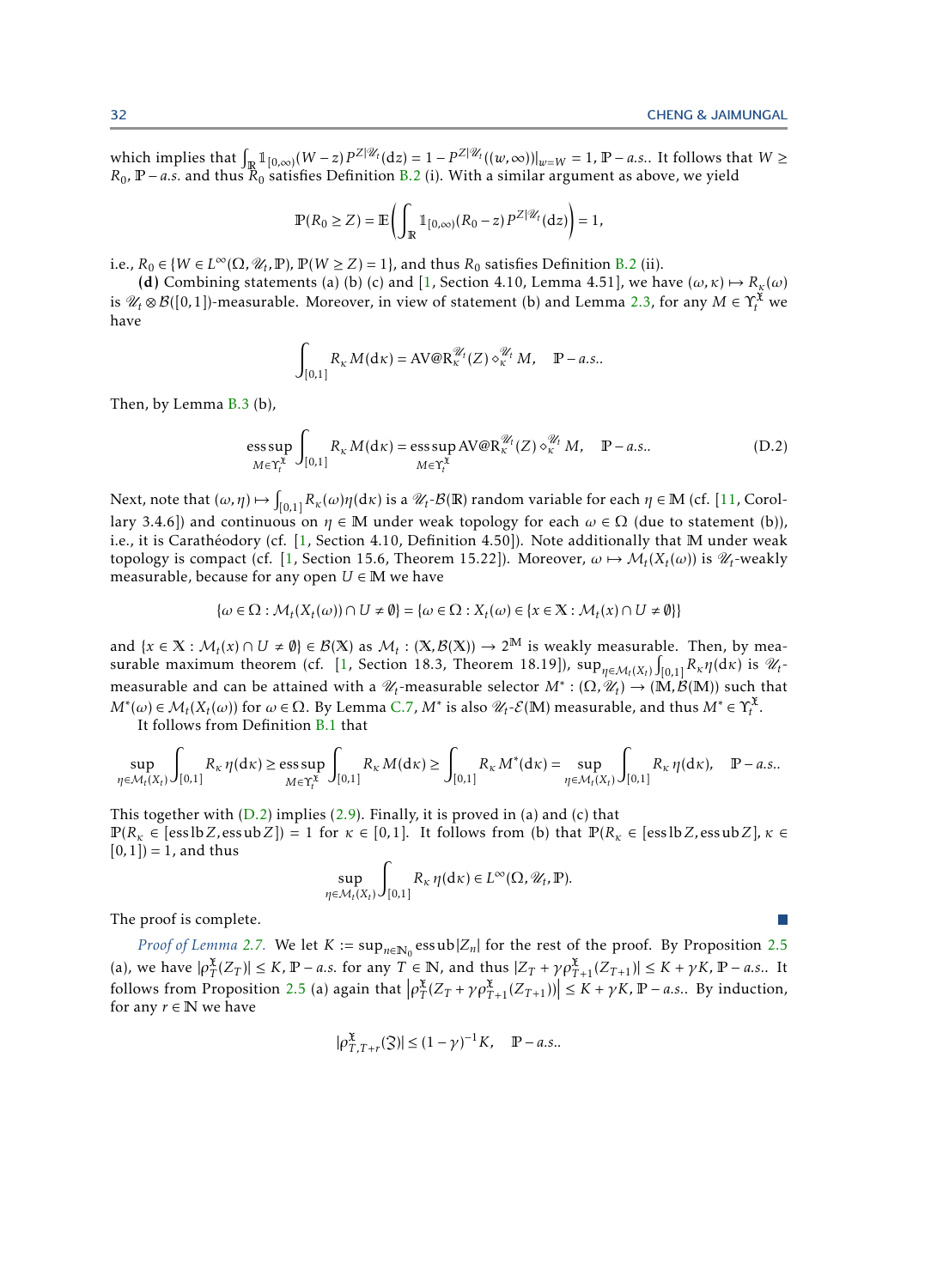The above, together with Proposition [2.5](#page-7-1) (a) (d) and [\(2.10\)](#page-8-2), implies that

$$
\begin{aligned} &\rho_{T,T}^{\mathfrak{X}}(\mathfrak{Z}) - \rho_{T,T+r}^{\mathfrak{X}}(\mathfrak{Z}) \leq \rho_{T}^{\mathfrak{X}}(\gamma \rho_{T+1,T+r}^{\mathfrak{X}}(\mathfrak{Z})) \leq \gamma (1-\gamma)^{-1} K, \quad \mathbb{P}-a.s.,\\ &\rho_{T,T+r}^{\mathfrak{X}}(\mathfrak{Z}) - \rho_{T,T}^{\mathfrak{X}}(\mathfrak{Z}) \leq \rho_{T}^{\mathfrak{X}}(-\gamma \rho_{T+1,T+r}^{\mathfrak{X}}(\mathfrak{Z})) \leq \gamma (1-\gamma)^{-1} K, \quad \mathbb{P}-a.s.. \end{aligned}
$$

Then, by Proposition  $2.5$  (a) (d) and  $(2.10)$  again, we have

$$
\rho_{T-1,T}^{\mathfrak{X}}(3) - \rho_{T-1,T+r}^{\mathfrak{X}}(3) \le \rho_{T-1}^{\mathfrak{X}}(\gamma(\rho_{T,T}^{\mathfrak{X}}(3) - \rho_{T,T+r}^{\mathfrak{X}}(3))) \le \gamma^2 (1-\gamma)^{-1} K, \quad \mathbb{P}-a.s.,
$$
  

$$
\rho_{T-1,T+r}^{\mathfrak{X}}(3) - \rho_{T-1,T}^{\mathfrak{X}}(3) \le \rho_{T-1}^{\mathfrak{X}}(\gamma(\rho_{T,T+r}^{\mathfrak{X}}(3) - \rho_{T,T}^{\mathfrak{X}}(3))) \le \gamma^2 (1-\gamma)^{-1} K, \quad \mathbb{P}-a.s..
$$

Inducing backward, we have

$$
|\rho_{t,T+r}^{\mathfrak{X}}(3) - \rho_{t,T}^{\mathfrak{X}}(3)| \leq \gamma^{T-t+1} (1-\gamma)^{-1} K, \quad t \leq T, \quad \mathbb{P}-a.s..
$$

 $\mathcal{L}_{\mathcal{A}}$